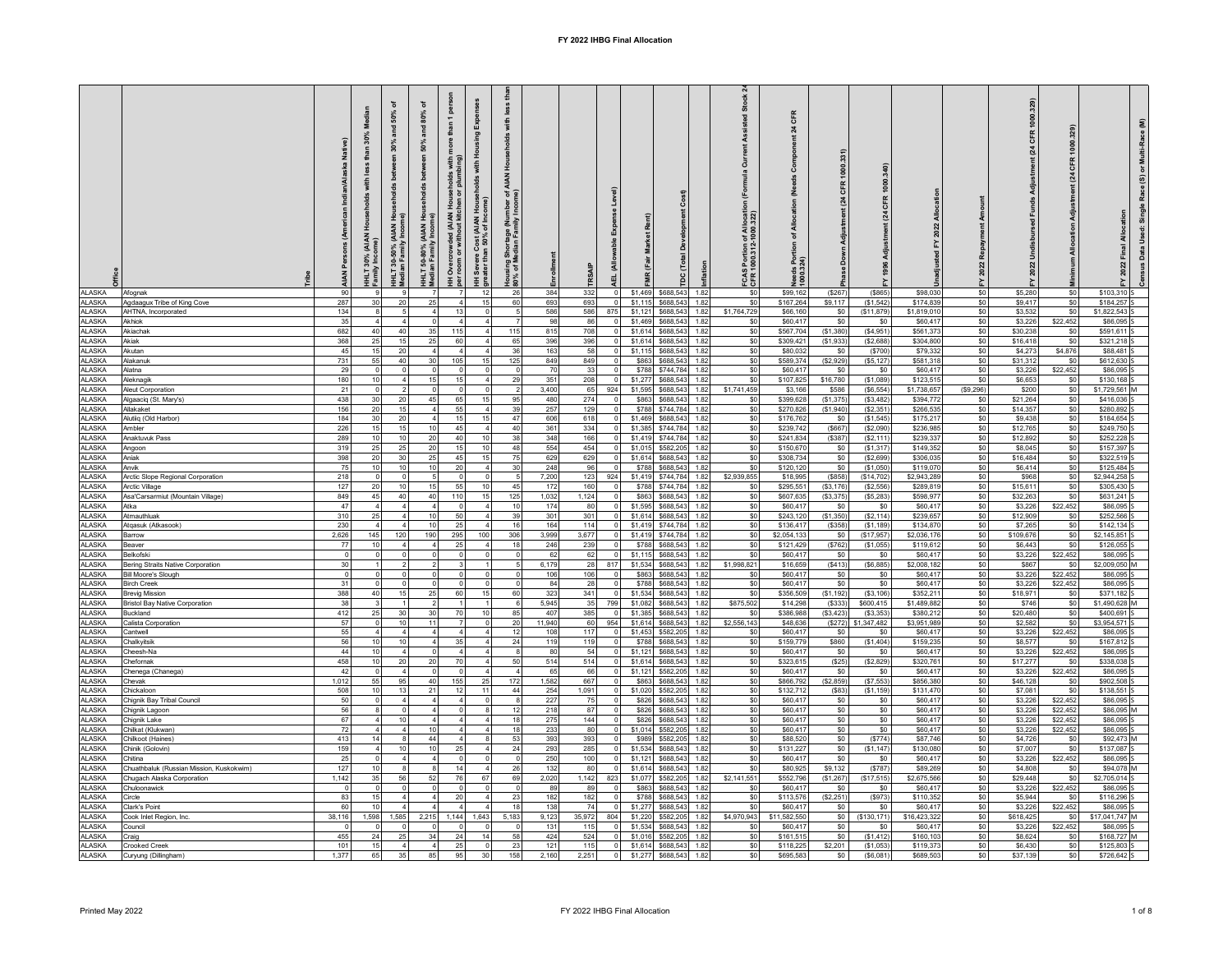| ALASKA                   | Deering                      | 110            |                         | 10              | 10              | 20             |                        |                | 186   | 178         | $\overline{0}$ | \$1,385 | 1.82<br>\$688,543 | \$0         | \$100.127   | \$9,352    | (S957)      | \$108.522   | \$0       | \$5,845   | \$0            | \$114,368     |
|--------------------------|------------------------------|----------------|-------------------------|-----------------|-----------------|----------------|------------------------|----------------|-------|-------------|----------------|---------|-------------------|-------------|-------------|------------|-------------|-------------|-----------|-----------|----------------|---------------|
| <b>ALASKA</b>            | Diomede (Inalik)             | 116            |                         | 10 <sup>1</sup> |                 |                |                        | 24             | 248   | 249         |                | \$1,534 | \$744,784<br>1.82 | \$0         | \$128,815   | \$0        | (S1, 126)   | \$127,689   | \$0       | \$6,878   | \$0            | \$134,567 S   |
| <b>ALASKA</b>            | Dot Lake                     | 54             |                         |                 |                 |                |                        | 12             | 137   | 22          |                | \$1,210 | \$688,543<br>1.82 | \$0         | \$60,417    | \$0        | \$0         | \$60,417    | \$0       | \$3,226   | \$22,452       | \$86,095 S    |
| <b>ALASKA</b>            | Douglas                      | 928            | 103                     | 42              | 33              | -42            | 56                     | 178            | 464   | 464         | $\Omega$       | \$1,413 | 1.82<br>\$582,205 | \$0         | \$401,239   | (\$9,677)  | (\$3,423)   | \$388,139   | \$0       | \$20,907  | \$0            | \$409,045 M   |
| AI ASKA                  | Doyon, Ltd                   | 12,161         | 615                     | 598             | 688             | 585            | 886                    | 1.896          | 6.971 | 6,971       | 762            | \$1,301 | \$688.543<br>1.82 | \$405,056   | \$5,988,972 | (\$6,026)  | (\$41,404)  | \$6,346,598 | \$0       | \$319.447 | \$0            | \$6,666,045 M |
|                          |                              | 28             |                         |                 |                 |                |                        |                |       |             |                |         |                   |             |             |            |             |             |           |           |                |               |
| <b>ALASKA</b>            | Eagle                        |                |                         |                 |                 |                |                        |                | 113   | 30          |                | \$1,210 | \$688,543<br>1.82 | \$0         | \$60,417    | \$0        | \$0         | \$60,41     | \$0       | \$3,226   | \$22,452       | \$86,095 S    |
| <b>ALASKA</b>            | Eek                          | 331            | 30                      | 35              | 30              | 115            | 10                     | 95             | 375   | 278         |                | \$1,614 | \$688,543<br>1.82 | \$0         | \$539,529   | (\$557)    | (\$4,712)   | \$534,260   | \$0       | \$28,777  | \$0            | \$563,037 S   |
| <b>ALASKA</b>            | Egegil                       | 41             | $\Delta$                | $\Delta$        | $\Delta$        |                | $\Omega$               | 12             | 326   | 109         | $\Omega$       | \$826   | \$688,543<br>1.82 | \$0         | \$60,417    | \$0        | \$0         | \$60,417    | $\$0$     | \$3,226   | \$22,452       | \$86,095 S    |
| AI ASKA                  | Fklutna                      | 44             | $\Delta$                |                 |                 |                |                        | 12             | 246   | 191         | $\Omega$       | \$1,220 | \$582.205<br>1.82 | \$0         | \$60.417    | (S244)     | \$0         | \$60.17     | \$0       | \$3.213   | \$22,678       | \$86,064 5    |
| <b>ALASKA</b>            | Ekuk                         |                |                         |                 |                 |                |                        | $\mathbf 0$    | 122   |             |                | \$1,277 | \$688,543<br>1.82 | \$0         | \$60,417    | \$0        | \$0         | \$60,417    | \$0       | \$3,226   | \$22.452       | \$86,095 S    |
| <b>ALASKA</b>            | Ekwol                        | 113            | $\overline{4}$          | 10              | $\overline{4}$  | 15             |                        | 18             | 242   | 130         |                | \$1,277 | \$688,543<br>1.82 | \$0         | \$78,012    | \$0        | (\$682)     | \$77,330    | \$0       | \$4,165   | \$6,733        | \$88,229 S    |
| AI ASKA                  | Flim                         | 420            | 16                      | 27              | 29              | 43             | 18                     | 71             | 450   | 453         | $\Omega$       | \$1.534 | \$688.543<br>1.82 | \$0         | \$308,201   | \$0        | (S2 694)    | \$305.50    | $\$0$     | \$16,456  | S <sub>0</sub> | \$321,962 5   |
|                          |                              |                |                         |                 |                 | 95             |                        |                |       |             |                |         |                   |             |             |            |             |             |           |           |                |               |
| <b>ALASKA</b>            | Emmonal                      | 835            | 40                      | 35              | 55              |                | 10                     | 130            | 984   | 984         |                | \$863   | \$688,543<br>1.82 | \$0         | \$547,132   | (\$2,461)  | (S4, 762)   | \$539,910   | $\$0$     | \$29,082  | \$0            | \$568,992 S   |
| <b>ALASKA</b>            | Evansville (Bettles Field)   |                | $\overline{0}$          |                 |                 |                |                        |                | 22    | 22          |                | \$788   | \$688,543<br>1.82 | \$0         | \$60,417    | \$0        | \$0         | \$60,417    | \$0       | \$3,226   | \$22,452       | \$86,095 M    |
| <b>ALASKA</b>            | Eyak                         | 204            | 20                      | 30 <sup>1</sup> | $\mathbf{0}$    |                | 20                     | 50             | 557   | 461         | $\Omega$       | \$1,121 | \$582,205<br>1.82 | \$0         | \$120,290   | \$0        | (\$1,052)   | \$119,238   | $\$0$     | \$6,423   | S <sub>0</sub> | \$125,661 S   |
| <b>ALASKA</b>            | <b>False Pass</b>            | 21             | $\overline{4}$          | $\Omega$        | $\Omega$        |                | $\mathbf{A}$           | $\overline{1}$ | 96    | 102         | $\Omega$       | \$1,115 | \$688,543<br>1.82 | \$0         | \$60,417    | \$0        | \$0         | \$60,41     | \$0       | \$3,226   | \$22,452       | \$86,095 S    |
| <b>ALASKA</b>            | Fort Yukon                   | 490            | 70                      | 40              | 20              | 85             | 25                     | 130            | 581   | 512         |                | \$788   | \$688,543<br>1.82 | \$0         | \$555,093   | (\$1,809)  | ( \$4,837)  | \$548,448   | \$0       | \$29,541  | \$0            | \$577,989 S   |
| <b>ALASKA</b>            | Gakona                       | 35             | $\overline{4}$          | $\overline{4}$  | $\circ$         |                |                        | $\overline{2}$ | 85    | 91          |                | \$1,121 | \$582,205<br>1.82 | \$0         | \$60,417    | \$0        | \$0         | \$60.41     | $\$0$     | \$3,226   | \$22,452       | \$86,095 S    |
|                          |                              |                |                         |                 |                 | 30             |                        |                |       |             |                |         |                   |             |             |            |             |             |           |           |                |               |
| <b>ALASKA</b>            | Galena (Louden Village)      | 282            | 15                      | 25              | 20              |                |                        | 60             | 652   | 428         |                | \$788   | \$688,543<br>1.82 | \$0         | \$201,594   | $($ \$986) | (\$1,754)   | \$198,854   | $\$0$     | \$10,711  | \$0            | \$209,565 S   |
| <b>ALASKA</b>            | Gambell                      | 712            | 60                      | 30 <sub>1</sub> | 35              | 115            | 25                     | 105            | 762   | 597         |                | \$1,534 | \$744.784<br>1.82 | SO.         | \$692,601   | (\$3,477)  | (\$6,024)   | \$683,100   | $\$0$     | \$36,794  | \$0            | \$719,894     |
| <b>ALASKA</b>            | Georgetown                   |                | $\Omega$                |                 |                 |                |                        |                | 113   | 112         |                | \$1,614 | \$688,543<br>1.82 | \$0         | \$60,417    | $\$0$      | \$0         | \$60,41     | $\$0$     | \$3,226   | \$22,452       | \$86,095 S    |
| <b>ALASKA</b>            | Goodnews Bay                 | 263            | 25                      | 15              |                 | 35             | 10                     | 44             | 344   | 338         |                | \$1,614 | \$688,543<br>1.82 | \$0         | \$218,690   | (\$1,937)  | ( \$1,895)  | \$214.85    | $\$0$     | \$11,573  | \$0            | \$226,431 S   |
| <b>ALASKA</b>            | Grayling (Hokikachuk)        | 159            | 25                      | 15              | 10              | 40             | 10                     | 50             | 403   | 171         | $\Omega$       | \$788   | \$688,543<br>1.82 | SO.         | \$235,890   | \$0        | (\$2,062)   | \$233,828   | \$0       | \$12,595  | \$0            | \$246,423 S   |
| <b>ALASKA</b>            | Gulkana                      | 101            | $\mathbf 0$             | $\circ$         | $\overline{0}$  |                |                        | $\mathbf 0$    | 132   | 142         | $\Omega$       | \$1,121 | \$582,205<br>1.82 | \$0         | \$60,417    | (\$257)    | \$0         | \$60,16     | \$0       | \$3,212   | \$22,690       | \$86,062 S    |
|                          |                              |                |                         | $\Omega$        |                 |                |                        | $\Omega$       | 29    |             |                | \$863   | 1.82              |             |             |            |             |             |           |           |                |               |
| <b>ALASKA</b>            | Hamilton                     |                |                         |                 |                 |                |                        |                |       | 21          |                |         | \$688,543         | \$0         | \$60,417    | \$0        | \$0         | \$60,41     | \$0       | \$3,226   | \$22,452       | \$86,095 S    |
| <b>ALASKA</b>            | <b>Healy Lake</b>            | 12             | $\mathbf 0$             | $\overline{0}$  | $\mathbf 0$     |                |                        | $\mathbf 0$    | 34    | 27          |                | \$1,210 | \$688,543<br>1.82 | \$0         | \$60,417    | \$0        | \$0         | \$60,417    | \$0       | \$3,226   | \$22,452       | \$86,095 S    |
| <b>ALASKA</b>            | <b>Holy Cross</b>            | 154            | 15                      | 20              | 10              | 30             | 10                     | 45             | 528   | 219         |                | \$788   | \$688,543<br>1.82 | \$0         | \$194,985   | \$0        | (\$1,705)   | \$193,280   | \$0       | \$10,411  | \$0            | \$203,691 S   |
| AI ASKA                  | Hoonah                       | 366            | 25                      | 40              | 55              | 10             | $\overline{A}$         | 106            | 589   | 589         |                | \$1.015 | \$582.205<br>1.82 | \$0         | \$178,028   | \$0        | (\$1.556)   | \$176,472   | \$0       | \$9,505   | \$0            | \$185.977     |
| <b>ALASKA</b>            | Hooper Bay                   | 1,176          | 85                      | 75              | 30              | 190            | 20                     | 190            | 1,356 | 1,011       |                | \$863   | \$688,543<br>1.82 | \$0         | \$989,503   | (\$4,609)  | (\$8,610)   | \$976.28    | $\$0$     | \$52,586  | \$0            | \$1,028,870 S |
| <b>ALASKA</b>            | Hughes                       | 71             | 10                      | 4               | $\overline{4}$  | 10             |                        | 18             | 139   | 61          |                | \$788   | \$744,784<br>1.82 | \$0         | \$79,465    | \$0        | (\$695)     | \$78,771    | $\$0$     | \$4,243   | \$5,397        | \$88,410 S    |
|                          |                              |                |                         | 25              | 35              | $\Delta$       |                        | 79             |       | 274         |                |         | \$744.784         |             |             |            |             |             |           |           |                |               |
| <b>ALASKA</b>            | Huslia                       | 240            | $20\,$                  |                 |                 |                |                        |                | 609   |             |                | \$788   | 1.82              | \$0         | \$276,252   | (\$190)    | (\$2,413)   | \$273,649   | $\$0$     | \$14,740  | \$0            | \$288,389     |
| <b>ALASKA</b>            | Hydaburg                     | 294            | 25                      | 25              | 20              |                |                        | 62             | 341   | 274         |                | \$1,016 | \$582,205<br>1.82 | \$0         | \$110,875   | \$0        | ( \$969)    | \$109,906   | \$0       | \$5,920   | \$0            | \$115,826 S   |
| <b>ALASKA</b>            | Igiugig                      | 19             | $\overline{\mathbf{4}}$ |                 |                 |                |                        | 12             | 64    | 42          |                | \$826   | \$688,543<br>1.82 | \$0         | \$60,417    | \$0        | \$0         | \$60,417    | \$0       | \$3,226   | \$22,452       | \$86,095 S    |
| <b>ALASKA</b>            | Iliamna                      | 57             | $\overline{4}$          | $\overline{0}$  | $\Delta$        |                |                        | 8              | 128   | 91          | $\Omega$       | \$826   | \$688,543<br>1.82 | \$0         | \$60,417    | \$0        | \$0         | \$60,417    | \$0       | \$3,226   | \$22,452       | \$86,095 S    |
| AI ASKA                  | Igurmuit Traditional Council | 344            | 14                      | 30 <sup>1</sup> | 14              | 4 <sup>5</sup> |                        | 38             | 374   | 278         |                | \$863   | \$688.543<br>1.82 | \$0         | \$192,735   | (\$1,625)  | (S1, 671)   | \$189,439   | $\$0$     | \$10,204  | \$0            | \$199,643 M   |
| <b>ALASKA</b>            | Ivanof Bay                   |                | $\Omega$                |                 |                 |                |                        |                | 15    |             |                | \$826   | \$688.543<br>1.82 | \$0         | \$60,417    | \$0        | \$0         | \$60,41     | $\$0$     | \$3,226   | \$22,452       | \$86,095 S    |
| <b>ALASKA</b>            |                              |                | $\Omega$                |                 |                 |                |                        | $\Omega$       |       | 6           |                | \$1,469 | \$688,543<br>1.82 | \$0         | \$60,417    | $\$0$      | \$0         | \$60,41     | $\$0$     | \$3,226   | \$22,452       | \$86,095 S    |
|                          | Kaguyak                      |                |                         |                 |                 |                |                        |                | 465   |             |                |         |                   |             |             |            |             |             |           |           |                |               |
| <b>ALASKA</b>            | Kake                         | 391            | $20\,$                  | 25              | 35              | 20             | 10                     | 47             |       | 465         |                | \$1,016 | \$582,205<br>1.82 | \$0         | \$170,460   | \$0        | (\$1,490)   | \$168,97    | $\$0$     | \$9,101   | \$0            | \$178,072 S   |
| <b>ALASKA</b>            | Kaktovik                     | 227            | $\overline{4}$          | 10 <sub>1</sub> | 10 <sup>1</sup> | 20             | $\boldsymbol{\Lambda}$ | 22             | 227   | 258         |                | \$1,419 | \$744.784<br>1.82 | \$0         | \$127,521   | \$0        | (S1, 115)   | \$126,407   | \$0       | \$6,809   | \$0            | \$133,215 S   |
| <b>ALASKA</b>            | Kalskag                      | 196            | 20                      | 15              | 15              | 45             |                        | 27             | 220   | 226         |                | \$1,614 | \$688.543<br>1.82 | \$0         | \$221,379   | \$0        | (S1, 935)   | \$219,444   | \$0       | \$11,820  | \$0            | \$231.264 S   |
| <b>ALASKA</b>            | Kaltag                       | 164            | 20                      | 15              | 10              | 20             | 10                     | 45             | 404   | 194         |                | \$788   | \$688,543<br>1.82 | \$0         | \$165,029   | (\$58)     | (\$1,442)   | \$163,529   | $\$0$     | \$8,808   | \$0            | \$172,337 S   |
| <b>ALASKA</b>            | Kanatal                      | $\overline{0}$ | $\overline{0}$          | $\circ$         | $\mathbf{0}$    |                | $\mathsf{C}$           | $\mathbf 0$    | 133   | 57          |                | \$0     | \$688,543<br>1.82 | \$0         | \$60,417    | \$0        | \$0         | \$60,417    | $\$0$     | \$3,226   | \$22,452       | \$86,095 S    |
| <b>ALASKA</b>            | Karluk                       | 34             | $\overline{4}$          |                 |                 |                |                        |                | 83    | 44          |                | \$1,469 | \$688.543<br>1.82 | \$0         | \$60,417    | \$0        | \$0         | \$60,41     | $\$0$     | \$3,226   | \$22,452       | \$86,095 S    |
| <b>ALASKA</b>            | Kasaan                       | 22             | $\overline{4}$          |                 |                 |                |                        | 12             | 28    | 28          |                | \$1,016 | \$582,205<br>1.82 | \$0         | \$60,417    | $\$0$      | \$0         | \$60,41     | $\$0$     | \$3,226   | \$22,452       | \$86,095 M    |
|                          |                              |                |                         |                 |                 |                |                        |                |       |             |                |         |                   |             |             |            |             |             |           |           |                |               |
| <b>ALASKA</b>            | Kasigluk                     | 617            | 35                      | 25              | 30              | 75             |                        | 85             | 607   | 603         | $\Omega$       | \$1,614 | \$688,543<br>1.82 | \$0         | \$401,811   | \$0        | ( \$3,513)  | \$398.29    | $\$0$     | \$21,454  | \$0            | \$419,753 S   |
| <b>ALASKA</b>            | Kenaitze                     | 3.340          | 256                     | 178             | 226             | 117            | 200                    | 635            | 1.670 | 3.512       | $\Omega$       | \$1,077 | \$582,205 1.82    | \$0         | \$1,327,963 | \$0        | (\$11,609)  | \$1.316.35  | $\$0$     | \$70,904  | \$0            | \$1,387,257 M |
| AI ASKA                  | Ketchikar                    | 2.662          | 201                     | 160             | 206             | 96             | 227                    | 567            | 4,660 | 3,100       |                | \$1,353 | \$582.205<br>1.82 | \$0         | \$1,225,059 | \$0        | (\$10,710)  | \$1,214.34  | \$0       | \$65,409  | \$0            | \$1,279,758 M |
| <b>ALASKA</b>            | Kiana                        | 341            | 30                      | $\overline{4}$  | 20              | 45             | 15                     | 47             | 683   | 356         |                | \$1,385 | \$688,543<br>1.82 | \$0         | \$277,802   | \$0        | (\$2,429)   | \$275.37    | \$0       | \$14,833  | \$0            | \$290,206 S   |
| <b>ALASKA</b>            | King Island                  | 393            | 15                      | 25              | 27              | 41             | 17                     | 67             | 615   | 424         |                | \$1,534 | \$688,543<br>1.82 | \$0         | \$288,515   | \$0        | (\$2,522)   | \$285,993   | \$0       | \$15,405  | \$0            | \$301,397 S   |
| <b>ALASKA</b>            |                              | 79             | $\mathbf{R}$            | $\Delta$        |                 |                |                        | 15             | 85    | 85          |                | \$1,082 | \$688.543<br>1.82 | \$0         | \$60,417    | \$0        | \$0         | \$60,41     | \$0       | \$3,226   | \$22,452       | \$86,095 S    |
|                          | King Salmon                  |                |                         |                 |                 |                |                        |                |       |             |                |         |                   |             |             |            |             |             |           |           |                |               |
| <b>ALASKA</b>            | Kipnuk                       | 714            | 55                      | 40              | 40              | 155            | 10                     | 135            | 809   | 784         |                | \$1,614 | \$688,543<br>1.82 | \$0         | \$743,313   | (\$4,951)  | (S6, 455)   | \$731,90    | \$0       | \$39,423  | \$0            | \$771,330 S   |
| <b>ALASKA</b>            | Kivalina                     | 369            | 30                      | 20              | 20              | 110            | 10                     | 70             | 389   | 370         |                | \$1,385 | \$688.543<br>1.82 | \$0         | \$494.724   | (S2.419)   | (\$4,304)   | \$488.00    | $\$0$     | \$26.28   | \$0            | \$514,286 S   |
| <b>ALASKA</b>            | Klawock                      | 393            | 24                      | 29              | 24              | 14             | 14                     | 24             | 497   | 497         |                | \$1,016 | \$582,205<br>1.82 | \$0         | \$122,195   | \$9,926    | (S1, 155)   | \$130,966   | $\$0$     | \$7,054   | \$0            | \$138,020 M   |
| AI ASKA                  | Kluti Kaah (Copper Center)   | 175            | 25                      | $\Delta$        | $\Delta$        | 15             | 10                     | 11             | 302   | 326         | $\Omega$       | \$1.121 | \$582.205<br>1.82 | \$0         | \$105,516   | (\$1,294)  | (S911)      | \$103.31    | \$0       | \$5,565   | \$0            | \$108,875 S   |
| <b>ALASKA</b>            | Knik                         | 4,518          | 161                     | 178             | 207             | 152            | 199                    | 546            | 2,259 | 4,228       |                | \$1,020 | \$582,205<br>1.82 | \$0         | \$1,730,008 | \$0        | (\$15, 124) | \$1,714,884 | \$0       | \$92,370  | \$0            | \$1,807,254 S |
| <b>ALASKA</b>            | Kobuk                        | 141            | 10                      | $\overline{4}$  | 10              | 20             |                        | 24             | 172   | 74          |                | \$1,385 | \$744,784<br>1.82 | \$0         | \$125,288   | \$0        | (S1.095)    | \$124.19    | \$0       | \$6,690   | \$0            | \$130,883 S   |
| <b>ALASKA</b>            | Kokhanok                     | 131            | 10                      | 10 <sup>1</sup> |                 | 20             | $\boldsymbol{\Lambda}$ |                | 190   | 174         |                | \$826   | \$688.543<br>1.82 | \$0         |             | \$0        |             |             | $\$0$     | \$6,798   | \$0            | \$132,999 5   |
|                          |                              |                |                         |                 | 15              |                |                        | 32             |       |             |                |         |                   |             | \$127,315   |            | (\$1, 113)  | \$126,20    |           |           |                |               |
| AI ASKA                  | Kongiganak                   | 481            | 20                      | 20              | 25              | 70             | 10                     | 35             | 490   | 349         |                | \$1,614 | \$688.543<br>1.82 | \$0         | \$348,394   | (S641)     | (S3,040)    | \$344,713   | \$0       | \$18,568  | \$0            | \$363.281     |
| <b>ALASKA</b>            | Koniag, Incorporated         | 511            | 53                      | 53              | 40              | 41             | 67                     | 64             | 3,300 | 1,882       | 802            | \$1,469 | \$688,543<br>1.82 | \$3,604,003 | \$515,151   | (\$1,238)  | (\$27,328)  | \$4,090,588 | $\$0$     | \$27,439  | \$0            | \$4,118,027 S |
| <b>ALASKA</b>            | Kotlik                       | 638            | 55                      | 35              | 30              | 105            | 10                     | 101            | 590   | 590         | $\sqrt{ }$     | \$863   | \$688,543<br>1.82 | \$0         | \$552,689   | \$0        | (\$4,832)   | \$547,858   | $\$0$     | \$29,510  | \$0            | \$577,367 S   |
| <b>ALASKA</b>            | Kotzebue                     | 2,331          | 70                      | 95              | 110             | 235            | 50                     | 212            | 2,712 | 1,575       | $\Omega$       | \$1,385 | \$688,543<br>1.82 | \$0         | \$1,346,625 | (\$3,218)  | (\$11,744)  | \$1,331,66  | $\$0$     | \$71,728  | \$0            | \$1,403,391 S |
| <b>ALASKA</b>            | Koyuk                        | 323            | 25                      | 15              | 15              | 35             |                        | 36             | 552   | 345         |                | \$1,534 | \$688,543<br>1.82 | \$0         | \$206,258   | (\$1,384)  | (S1,791)    | \$203,08    | \$0       | \$10,939  | \$0            | \$214,022 S   |
| <b>ALASKA</b>            | Koyukuk                      | 88             | 15                      |                 |                 | 3 <sub>0</sub> |                        | 23             | 280   | 92          |                | \$788   | \$688,543<br>1.82 | \$0         | \$145,535   | (\$1,838)  | (S1, 256)   | \$142,440   | \$0       | \$7,672   | \$0            | \$150,113 S   |
|                          |                              |                |                         |                 |                 |                |                        |                |       |             |                |         |                   |             |             |            |             |             |           |           |                | \$555,588 S   |
| <b>ALASKA</b><br>AI ASKA |                              |                |                         |                 |                 |                |                        |                |       |             |                |         |                   |             |             |            |             |             |           |           |                |               |
|                          | Kwethluk                     | 777            | 25                      | 40              | 45              | 100            | 10                     | 110            | 1,285 | 881         |                | \$1,614 | \$688,543<br>1.82 | \$0         | \$531,841   | \$0        | ( \$4,649)  | \$527,192   | $\$0$     | \$28,397  | \$0            |               |
|                          | Kwigillingok                 | 349            | 15                      | 15 <sub>1</sub> | 20              | 45             | $\overline{4}$         | 30             | 408   | 266         |                | \$1,614 | \$688.543<br>1.82 | \$0         | \$229,197   | \$0        | (\$2,004)   | \$227.19    | $\$0$     | \$12,237  | \$0            | \$239,431 S   |
| <b>ALASKA</b>            | Kwinhagak (Quinhagak)        | 716            | 40                      | 45              | 30              | 105            | 15                     | 115            | 808   | $\mathbf 0$ |                | \$1,614 | \$688,543<br>1.82 | \$0         | \$571,945   | (S402)     | ( \$4, 996) | \$566,546   | $\$0$     | \$30,516  | \$0            | \$597,063 S   |
| <b>ALASKA</b>            | arsen Bay                    | 66             |                         |                 |                 |                |                        |                | 484   | 51          |                | \$1,469 | \$688,543<br>1.82 | \$0         | \$60,417    | $\$0$      | \$0         | \$60,41     | $\$0$     | \$3,226   | \$22,452       | \$86,095 M    |
|                          | evelock                      | 56             | 10                      | 10 <sub>1</sub> |                 | $\overline{2}$ |                        | 24             |       |             |                |         |                   |             |             |            |             |             |           |           |                |               |
| <b>ALASKA</b>            |                              |                |                         |                 |                 |                |                        |                | 209   | 124         |                | \$826   | \$688,543<br>1.82 | \$0         | \$112,237   | \$0        | (\$981)     | \$111,256   | \$0       | \$5,993   | \$0            | \$117,249 S   |
| <b>ALASKA</b>            | ime Village                  | 31             | $\Omega$                | $\Omega$        |                 |                |                        | $\Omega$       | 44    | 43          |                | \$1.614 | \$744.784<br>1.82 | SO.         | \$60,417    | \$0        | \$0         | \$60,417    | $\$0$     | \$3,226   | \$22,452       | \$86,095      |
| AI ASKA                  | I ower Kalskao               | 298            | 30                      | 15 <sub>1</sub> | 10 <sup>1</sup> | 65             |                        | 55             | 294   | 259         |                | \$1,614 | \$688.543<br>1.82 | -SO         | \$312,008   | \$0        | (\$2,728)   | \$309.28    | \$0       | \$16,659  | \$0            | \$325,940 \$  |
| <b>ALASKA</b>            | Manley Hot Springs           | 24             | $\mathbf 0$             | $\mathbf{0}$    | 8               |                |                        | 8              | 77    | 17          |                | \$788   | \$688,543<br>1.82 | \$0         | \$60,417    | \$0        | \$0         | \$60.41     | \$0       | \$3,226   | \$22,452       | \$86,095 M    |
| <b>ALASKA</b>            | Manokotak                    | 458            | 30                      | 40              | 30              | 80             | 15                     | 100            | 515   | 404         |                | \$1,277 | \$688,543<br>1.82 | \$0         | \$457,021   | (S927)     | (S3,987)    | \$452,107   | $\$0$     | \$24,352  | \$0            | \$476,459 S   |
| AI ASKA                  | Marshall (Fortuna Ledge)     | 446            | $25\,$                  | 25              | 15              | 55             |                        | 65             | 377   | 377         | $\Omega$       | \$863   | \$688.543<br>1.82 | -SO         | \$299,255   | \$0        | (\$2,616)   | \$296.63    | \$0       | \$15.978  | \$0            | \$312,617 5   |
| <b>ALASKA</b>            | Mary's Igloo                 |                | $\Omega$                |                 | $\circ$         |                |                        | $\Omega$       | 108   | 61          |                | \$1,534 | \$688,543<br>1.82 | \$0         | \$60,417    | \$0        | \$0         | \$60,41     | \$0       | \$3,226   | \$22,452       | \$86,095 S    |
|                          |                              |                |                         |                 |                 | 14             |                        |                |       |             | $\Omega$       |         |                   |             |             |            |             |             |           |           |                |               |
| <b>ALASKA</b>            | McGrath                      | 181            | 20                      |                 | 19              |                |                        | 43             | 456   | 176         |                | \$788   | \$744.784<br>1.82 | \$0         | \$118,273   | \$0        | (\$1,034)   | \$117.23    | $\$0$     | \$6,315   | \$0            | \$123.554 M   |
| <b>ALASKA</b>            | Mekoryuk                     | 204            | 15                      | 25              | 10              | 35             |                        | 32             | 454   | 170         | $\mathbf 0$    | \$1,614 | \$688,543<br>1.82 | \$0         | \$192,293   | (S839)     | (S1, 674)   | \$189,780   | \$0       | \$10,222  | \$0            | \$200,002 S   |
| AI ASKA                  | Mentasta                     | 89             | 15                      | 10              | $\Delta$        | 15             |                        | 15             | 500   | 90          | $\Omega$       | \$1.121 | \$688.543<br>1.82 | \$0         | \$98,440    | (S219)     | (S859)      | \$97,362    | \$0       | \$5.244   | \$0            | \$102,606 5   |
| <b>ALASKA</b>            | Metlakatla (Annette Island)  | 1,289          | 55                      | 75              | 75              |                |                        | 135            | 2,292 | 1,230       | 771            | \$1,016 | \$582,205<br>1.82 | \$1,094,347 | \$373,536   | (\$1,226)  | (\$12,822)  | \$1,453,834 | (\$2,328) | \$19,879  | \$0            | \$1,471,385 S |
| <b>ALASKA</b>            | Minto                        | 179            | 25                      | 4 <sup>1</sup>  | 20              | 35             |                        | 49             | 424   | 237         |                | \$788   | \$688,543 1.82    | \$0         | \$200,054   | \$0        | (\$1,749)   | \$198,306   | \$0       | \$10,681  | \$0            | \$208,987 S   |
| <b>ALASKA</b>            | Naknek                       | 256            | 8                       | 10              | ${\bf 24}$      |                |                        | 42             | 642   | 335         |                | \$1,082 | \$688.543<br>1.82 | \$0         | \$91,570    | \$0        | (\$801)     | \$90,769    | $\$0$     | \$4,889   | \$0            | \$95,658 M    |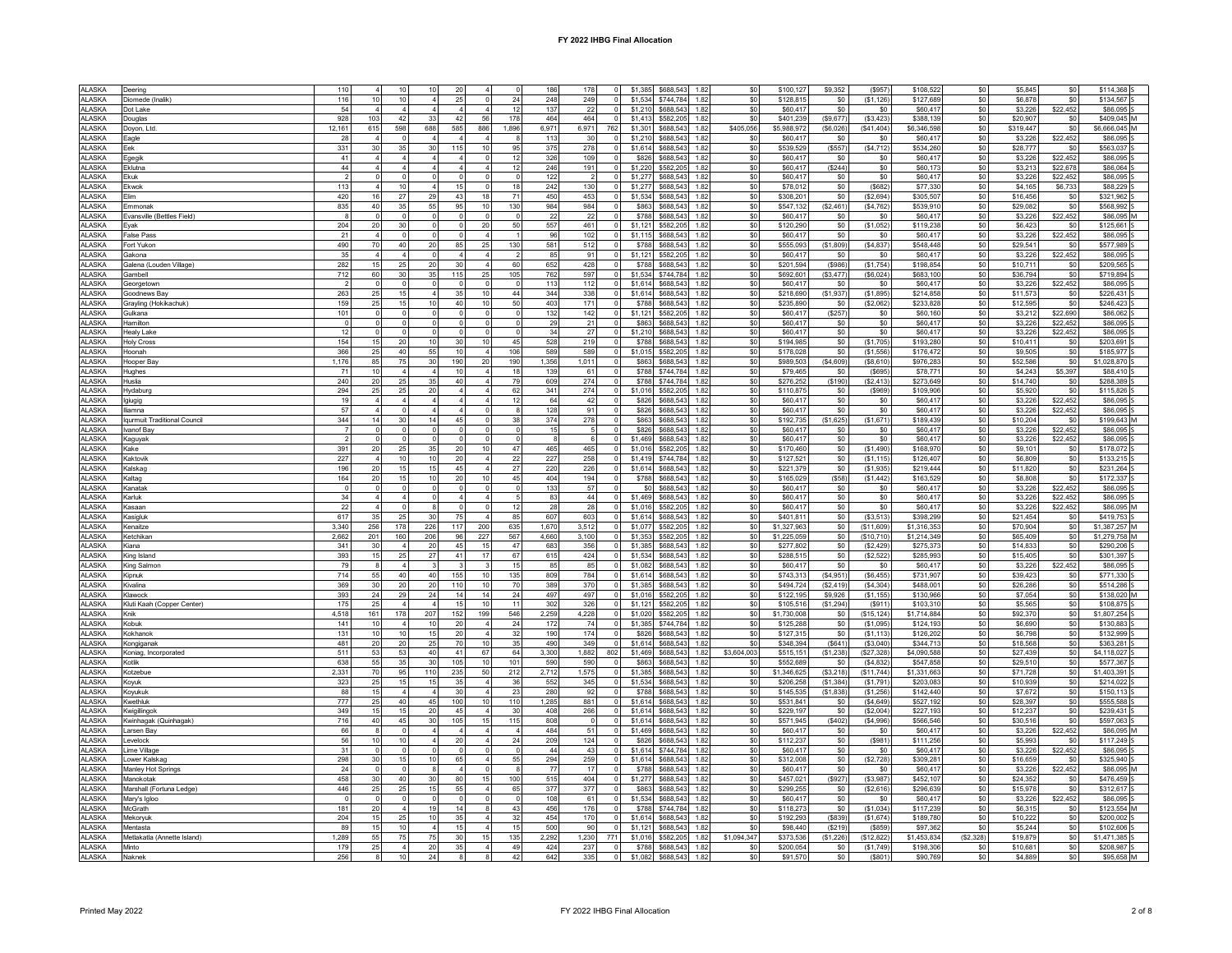| <b>ALASKA</b><br><b>ALASKA</b><br><b>ALASKA</b> | NANA Corporation                  | 196                    |                         |                         |                |                        | 13<br>10,406           | 933                              | \$1,385            | \$744,784<br>1.82                      | \$2,575,899  | \$29,388                 | \$0<br>(\$9,082)                     | \$2,596,205            | \$0        | \$1,569             | \$0        | \$2,597,774 S              |
|-------------------------------------------------|-----------------------------------|------------------------|-------------------------|-------------------------|----------------|------------------------|------------------------|----------------------------------|--------------------|----------------------------------------|--------------|--------------------------|--------------------------------------|------------------------|------------|---------------------|------------|----------------------------|
|                                                 | Nanwelek (English Bay)            | 232<br>15              | 15                      |                         | 15             |                        | 34<br>288              | $\circ$<br>295                   | \$1,077            | \$582,205<br>1.82                      | \$0          | \$101,550<br>(S571)      | (\$883                               | \$100,09               | \$0        | \$5,392             | \$0        | \$105,487                  |
|                                                 | Napaimute                         | $\Omega$               | $\Omega$                | $\Omega$                | $\Omega$       |                        | 84                     | $\circ$<br>90                    | \$1,614            | \$688,543<br>1.82                      | \$0          | \$60,417                 | \$0<br>\$0                           | \$60,41                | \$0        | \$3,226             | \$22,452   | \$86,095 S                 |
|                                                 | Napakiak                          | 394<br>40              | 30                      | 25                      | 80             |                        | 95<br>510              | 303<br>$\Omega$                  | \$1,614            | \$688,543<br>1.82                      | \$0          | \$416,838<br>(\$1,282)   | ( \$3,633]                           | \$411,92               | \$0        | \$22,188            | \$0        | \$434,110 S                |
| <b>ALASKA</b>                                   | Napaskiak                         | 448<br>30              | 20                      | 4 <sup>1</sup>          | 60             |                        | 54<br>642              | 399<br>$\circ$                   | \$1,614            | \$688.543<br>1.82                      | \$0          | \$303.766                | \$0<br>(\$2,656)                     | \$301.11               | \$0        | \$16,219            | \$0        | \$317,330 S                |
| <b>ALASKA</b>                                   | Nelson Lagoor                     | 30<br>$\overline{0}$   | $\overline{4}$          | 4 <sup>1</sup>          |                |                        | 50                     | 47<br>$\overline{\mathbf{0}}$    | \$1,115            | \$688,543<br>1.82                      | \$0          | \$60,417                 | \$0<br>\$0                           | \$60,41                | \$0        | \$3,226             | \$22,452   | \$86,095 S                 |
| AI ASKA                                         | Nenana                            | 152<br>$24\,$          | 24                      | 8                       | 19             | 8                      | 717<br>41              | 165<br>$\overline{0}$            | \$788              | \$688.543<br>1.82                      | \$0          | \$131.322                | \$0<br>(S1.148)                      | \$130.17               | \$0        | \$7,012             | \$0        | \$137.186 M                |
| <b>ALASKA</b>                                   | New Koliganel                     | 216<br>10              | $\overline{\mathbf{4}}$ | 15                      | 20             |                        | 20<br>262              | 174<br>$\overline{0}$            | \$1,277            | \$744,784<br>1.82                      | \$0          | \$130,716                | \$0<br>(S1, 143)                     | \$129,57               | \$0        | \$6,979             | \$0        | \$136,553 S                |
| <b>ALASKA</b>                                   | New Stuvahok                      | 25<br>516              | 30                      | 30                      | 75             |                        | 598<br>85              | 400<br>$\overline{0}$            | \$1,277            | \$744.784<br>1.82                      | \$0          | \$421.981                | \$0<br>(\$3,689)                     | \$418.29               | \$0        | \$22.531            | \$0        | \$440.822 S                |
| <b>ALASKA</b>                                   | Newhaler                          | 147<br>$\overline{4}$  | 10 <sup>1</sup>         | 10                      | 10             |                        | $22\,$<br>219          | 219<br>$\overline{0}$            | \$826              | \$688,543<br>1.82                      | \$0          | \$69,823<br>(S874)       | (\$603)                              | \$68,346               | \$0        | \$3,681             | \$15,070   | \$87,097 S                 |
| AI ASKA                                         | Newtok                            | 389<br>25              | 10 <sup>1</sup>         | 15                      | 65             |                        | 50<br>429              | 421<br>$\Omega$                  | \$1,614            | \$688,543<br>1.82                      | \$0          | (S2.840)<br>\$308 444    | (S2.672)                             | \$302,932              | \$0        | \$16,317            | \$0        | \$319,249 S                |
| <b>ALASKA</b>                                   | Nightmute                         | 294<br>15              | 10                      | 10                      | 40             |                        | 26<br>221              | 188<br>$\circ$                   | \$1.614            | \$688,543<br>1.82                      | \$0          | \$186.064<br>(S1.876)    | (S1.610)                             | \$182.57               | \$0        | \$9,834             | \$0        | \$192,413 S                |
| <b>ALASKA</b>                                   | Nikolai                           | 10<br>72               | 10                      | 10                      | 20             |                        | 30<br>167              | 81<br>$\overline{0}$             | \$788              | \$744.784<br>1.82                      | \$0          | \$129,712<br>(S212)      | (S1, 132)                            | \$128,368              | \$0        | \$6,914             | \$0        | \$135,283 S                |
| <b>ALASKA</b>                                   | Nikolski                          | 14<br>$\overline{4}$   | $\Delta$                | $\overline{4}$          | $\Omega$       |                        | 85                     | 19<br>$\overline{0}$             | \$1,595            | \$688.543<br>1.82                      | $\$0$        | \$60,417                 | \$0<br>\$0                           | \$60,417               | \$0        | \$3,226             | \$22,452   | \$86,095 S                 |
| <b>ALASKA</b>                                   | Ninilchik                         | 1,253<br>70            | 60                      | 95                      | 70             | 60                     | 215<br>976             | 992<br>$\overline{0}$            | \$1,077            | \$582,205<br>1.82                      | \$0          | \$508,734<br>(\$6,759)   | (S4, 388)                            | \$497,586              | \$0        | \$26,802            | \$0        | \$524,388 M                |
| <b>ALASKA</b>                                   | Noatak                            | 506<br>15              | 25                      | 15                      | 50             | $\overline{4}$         | 39<br>558              | 564<br>$\overline{0}$            | \$1,385            | \$744.784<br>1.82                      | \$0          | \$284.170                | (S2, 484)<br>\$0                     | \$281.68               | $\$0$      | \$15,173            | \$0        | \$296,858 S                |
| <b>ALASKA</b>                                   | Nome Eskimo Community             | 60<br>1,594            | 102                     | 109                     | 164            | 70                     | 226<br>2,229           | $\circ$<br>1,720                 | \$1,534            | \$688.543<br>1.82                      | \$0          | \$1,144,566              | \$0<br>(\$10,006]                    | \$1,134,56             | \$0        | \$61,112            | \$0        | \$1,195,672 S              |
| AI ASKA                                         | Nondaltor                         | 131<br>$\mathbf{g}$    | 10                      | $\mathbf{a}$            | $\mathbf{R}$   | $\overline{A}$         | 445<br>18              | 332<br>$\Omega$                  | \$826              | \$688.543<br>1.82                      | \$0          | \$60,665                 | \$0<br>(S530)                        | \$60.13                | \$0        | \$3,239             | \$22,689   | \$86,063 M                 |
| <b>ALASKA</b>                                   | Noorvik                           | 613<br>25              | 25                      | 20                      | 75             | 15                     | 53<br>1,018            | 1,071<br>$\Omega$                | \$1,385            | \$688,543<br>1.82                      | \$0          | \$401,774<br>(\$3,224)   | (S3, 484)                            | \$395,066              | \$0        | \$21,280            | \$0        | \$416,346 S                |
| <b>ALASKA</b>                                   | Northway                          | 347<br>18              | 17                      | 20                      | 17             | 25                     | 54<br>470              | 199<br>$\circ$                   | \$1,299            | \$688,543<br>1.82                      | \$0          | \$171.702<br>(\$175)     | (S1.500)                             | \$170,027              | \$0        | \$9.158             | \$0        | \$179,185 M                |
| <b>ALASKA</b>                                   | Nuigsut (Nooiksut)                | 374<br>$\overline{4}$  | 10                      | 15                      | 50             | $\overline{4}$         | 26<br>349              | 419<br>$\overline{0}$            | \$1,419            | \$744.784<br>1.82                      | \$0          | \$244.571<br>\$16,274    | (\$2,280)                            | \$258,565              | \$0        | \$13,927            | \$0        | \$272,493 S                |
| AI ASKA                                         | Nulato                            | 235<br>30              | 10 <sup>1</sup>         | 15                      | 30             |                        | 769<br>55              | 672<br>$\overline{\mathbf{0}}$   | \$788              | \$688,543<br>1.82                      | \$0          | \$196,925                | \$0<br>(\$1,722)                     | \$195.20               | \$0        | \$10.514            | \$0        | \$205,717 S                |
| <b>ALASKA</b>                                   | Nunakauyarmiut (Toksook Bay)      | 593<br>30              | 25                      | 25                      | 95             |                        | 732<br>80              | 567<br>$\overline{0}$            | \$1.614            | \$688.543<br>1.82                      | \$0          | \$453.134<br>(\$2,297)   | (S3.941)                             | \$446.89               | \$0        | \$24.071            | \$0        | \$470,967 S                |
| <b>ALASKA</b>                                   | Nunam Iqua (Sheldon's Point)      | 194<br>$\overline{4}$  | 15                      | $\overline{4}$          | 15             |                        | 23<br>263              | 198<br>$\overline{0}$            | \$863              | \$688.543<br>1.82                      | \$0          | \$101,037                | \$0<br>(\$883]                       | \$100,15               | \$0        | \$5,395             | \$0        | \$105,549 S                |
| <b>ALASKA</b>                                   | Nunapitchuk                       | 544<br>40              | 30                      | 20                      | 90             |                        | 90<br>755              | 480<br>$\circ$                   | \$1,614            | \$688,543<br>1.82                      | \$0          | \$450.804<br>(S161)      | (\$3,940)                            | \$446.70               | \$0        | \$24,061            | \$0        | \$470,765 S                |
| <b>ALASKA</b>                                   | Ohogamiut                         | $\Omega$               | $\Omega$                | $\circ$                 | $\Omega$       |                        | 150                    | 81<br>$\Omega$                   | \$863              | \$688.543<br>1.82                      | \$0          | \$60,417                 | \$0<br>\$0                           | \$60,41                | \$0        | \$3,226             | \$22,452   | \$86,095 S                 |
| <b>ALASKA</b>                                   | Orutsararmuit (Bethel)            | 4.315<br>185           | 140                     | 140                     | 380            | 120                    | 402<br>2,454           | 3.631<br>$\circ$                 | \$1,614            | \$688,543<br>1.82                      | \$0          | \$2,394,991<br>(\$9,208) | \$20,857                             | \$2,364,92             | \$0        | \$127,384           | \$0        | \$2,492,311 S              |
| <b>ALASKA</b>                                   | Oscarville                        | 73<br>$\overline{4}$   | $\overline{a}$          | $\overline{4}$          | $\overline{4}$ | $\Omega$               | 12<br>54               | 59<br>$\circ$                    | \$1,614            | \$688.543<br>1.82                      | \$0          | \$60,417                 | \$0<br>\$0                           | \$60,41                | \$0        | \$3,226             | \$22,452   | \$86,095 S                 |
| <b>ALASKA</b>                                   | Ouzinkie                          | 129<br>15              | 10                      | $\overline{4}$          |                |                        | 562<br>18              | 428<br>$\overline{\mathbf{0}}$   | \$1,469            | \$688,543<br>1.82                      | \$0          | $($ \$576)<br>\$67,322   | ( \$583)                             | \$66.16                | \$0        | \$3,564             | \$17,096   | \$86,822 S                 |
| <b>ALASKA</b>                                   | Paimiut                           | $\mathbf 0$            |                         | $\mathbf{0}$            |                |                        | 78                     | 78<br>$\circ$                    | \$863              | \$688,543<br>1.82                      | \$0          | \$60,417                 | \$0<br>\$0                           | \$60,41                | \$0        | \$3,226             | \$22,452   | \$86,095 S                 |
| <b>ALASKA</b>                                   | Pauloff Harbor Village            | 10<br>$\overline{0}$   |                         | $\mathbf{0}$            |                |                        | 51                     | $\overline{0}$<br>51             | \$1,115            | \$688,543<br>1.82                      | \$0          | \$60,417                 | \$0<br>\$0                           | \$60,41                | \$0        | \$3.226             | \$22,452   | \$86,095 S                 |
| <b>ALASKA</b>                                   | Pedro Bay                         | 29<br>$\circ$          | $\Omega$                | 8 <sup>1</sup>          | 4              | $\Omega$               | 135<br>8               | $\circ$<br>130                   | \$826              | \$688,543 1.82                         | \$0          | \$60,417                 | \$0<br>\$0                           | \$60,41                | \$0        | \$3,226             | \$22,452   | \$86,095 M                 |
| <b>ALASKA</b>                                   | Perryville                        | 104                    | 10 <sup>1</sup>         | 10                      | 15             |                        | 24<br>269              | 110<br>$\Omega$                  | \$826              | \$688.543<br>1.82                      | \$0          | \$96,616<br>(\$621)      | (\$839)                              | \$95,156               | \$0        | \$5.125             | \$0        | \$100,281 S                |
| <b>ALASKA</b>                                   | Petersburg                        | 414<br>24              | $\mathbf{a}$            | 45                      |                | 19                     | 60<br>417              | 417<br>$\Omega$                  | \$1,132            | \$582,205<br>1.82                      | \$0          | \$141,760<br>\$18,061    | (\$1,397)                            | \$158,42               | \$0        | \$8,533             | \$0        | \$166,957 M                |
| <b>ALASKA</b>                                   | Pilot Point                       | 55<br>8                | $\Delta$                | 4 <sup>1</sup>          |                |                        | 156<br>16              | 96<br>$\overline{0}$             | \$826              | \$688,543<br>1.82                      | \$0          | \$60,417                 | \$0<br>\$0                           | \$60,41                | \$0        | \$3,226             | \$22,452   | \$86,095 M                 |
| AI ASKA                                         | <b>Pilot Station</b>              | 633<br>55              | 30                      | 20                      | 95             | 10                     | 105<br>711             | 663<br>$\overline{0}$            | \$863              | \$688.543<br>1.82                      | \$0          | \$512,764<br>(\$1,052)   | (\$4,473)                            | \$507,23               | \$0        | \$27.322            | \$0        | \$534,560 S                |
| <b>ALASKA</b>                                   | Pitka's Point                     | 121<br>$\overline{4}$  |                         | $\overline{4}$          | 20             |                        | 12<br>137              | 136<br>$\overline{0}$            | \$863              | \$688,543<br>1.82                      | \$0          | \$98,644<br>(\$724)      | (\$856)                              | \$97,06                | \$0        | \$5,228             | \$0        | \$102,292 S                |
| <b>ALASKA</b>                                   | Platinum                          | 59<br>$\overline{4}$   | $\Omega$                | 4 <sup>1</sup>          |                |                        | 70                     | $\overline{0}$<br>71             | \$1,614            | \$688,543<br>1.82                      | \$0          | \$60,417<br>(S291)       | \$0                                  | \$60,12                | $\$0$      | \$3,210             | \$22,722   | \$86,058 S                 |
| <b>ALASKA</b>                                   | Point Hope                        | 15<br>644              | 20                      | 45                      | 85             | 10                     | 78<br>873              | $\overline{0}$<br>859            | \$1,41             | \$744.784<br>1.82                      | \$0          | \$470,181                | \$0<br>(\$4, 110)                    | \$466.07               | \$0        | \$25.104            | \$0        | \$491,175 S                |
| <b>ALASKA</b>                                   | Point Lay                         | 178<br>10              | $\overline{4}$          | 15                      | 45             | $\overline{4}$         | 184<br>26              | 184<br>$\circ$                   | \$1,419            | \$744.784<br>1.82                      | \$0          | \$217,686                | \$0<br>(S1.903)                      | \$215,783              | \$0        | \$11,623            | \$0        | \$227,406 S                |
| <b>ALASKA</b>                                   | Port Grahan                       | 143<br>$20\,$          | 15                      | 15                      | 10             | 10                     | 32<br>296              | 99<br>$\Omega$                   | \$1,077            | \$582,205<br>1.82                      | \$0          | \$108,731                | \$0<br>(\$951)                       | \$107,78               | \$0        | \$5,805             | \$0        | \$113,586 S                |
| <b>ALASKA</b>                                   | Port Heiden                       | 83<br>$\overline{0}$   | $\overline{4}$          | 8                       | $\circ$        | $\Omega$               | 12<br>118              | 116<br>$\circ$                   | \$826              | \$688,543<br>1.82                      | \$0          | \$60,417                 | \$0<br>\$0                           | \$60.41                | \$0        | \$3.226             | \$22,452   | \$86,095 M                 |
| AI ASKA                                         | Port Lions                        | 118<br>20              | 19                      | 8                       | 8              | $\boldsymbol{\Lambda}$ | 354<br>42              | 139<br>$\mathbf 0$               | \$1,469            | \$688.543<br>1.82                      | \$0          | \$337<br>\$84,600        | (\$743)                              | \$84.19                | \$0        | \$4,535             | \$364      | \$89,094 M                 |
| <b>ALASKA</b>                                   | Portage Creek                     | $\overline{0}$         | $\Omega$                | $\circ$                 |                |                        | 60                     | 33<br>$\overline{0}$             | \$1,277            | \$688,543<br>1.82                      | \$0          | \$60,417                 | \$0<br>\$0                           | \$60.41                | \$0        | \$3,226             | \$22,452   | \$86,095 S                 |
| <b>ALASKA</b>                                   | Qagan Tayagungin (Sand Point)     | 291<br>30              | 40                      | 45                      |                | 25                     | 105<br>775             | 629<br>$\overline{0}$            | \$1,115            | \$688,543<br>1.82                      | \$0          | \$284,378                | \$0<br>(\$2,486)                     | \$281,89               | \$0        | \$15,184            | \$0        | \$297,076 S                |
| <b>ALASKA</b>                                   | Qawalangin (Unalaska)             | 15<br>276              | $\mathbf{R}$            | 19                      |                | 14                     | 657                    | 659<br>$\circ$                   | \$1,595            | \$688,543<br>1.82                      | \$0          | \$94,059                 | \$0<br>(\$822)                       | \$93,23                | \$0        | \$5,022             | \$0        | \$98,259 M                 |
| <b>ALASKA</b>                                   | Rampart                           | 48<br>9                | $\mathbf{3}$            | $\overline{\mathbf{3}}$ | 18             |                        | 15<br>322              | $\circ$<br>40                    | \$788              | \$688.543<br>1.82                      | \$0          | \$93.679                 | \$0<br>(\$819)                       | \$92,86                | \$0        | \$5,002             | \$0        | \$97,862 S                 |
| ALASKA                                          | Red Devil                         | 11<br>$\circ$          | $\overline{4}$          | $\mathbf{0}$            |                |                        | 26                     | 22<br>$\circ$                    | \$1,614            | \$688,543<br>1.82                      | \$0          | \$60,417                 | \$0<br>\$0                           | \$60,41                | \$0        | \$3,226             | \$22,452   | \$86,095 S                 |
| <b>ALASKA</b>                                   | Ruby                              | 139<br>15              | 25                      | 10                      | 40             |                        | 50<br>418              | 156<br>$\circ$                   | \$788              | \$744,784<br>1.82                      | \$0          | \$231,594<br>(\$1,063)   | (\$2,015)                            | \$228,51               | \$0        | \$12,309            | \$0        | \$240,824 S                |
| <b>ALASKA</b>                                   | Saint George Island               | 73<br>$\overline{0}$   |                         |                         |                | $\Omega$               | 131                    | 110<br>$\circ$                   | \$1,595            | \$688.543<br>1.82                      | \$0          |                          |                                      |                        |            |                     |            |                            |
|                                                 | Saint Michael                     |                        |                         |                         |                |                        |                        |                                  |                    |                                        |              |                          |                                      |                        |            |                     |            |                            |
|                                                 |                                   |                        | $\overline{4}$          | 10                      |                |                        |                        |                                  |                    |                                        |              | \$60,417                 | \$0<br>\$0                           | \$60,41                | \$0        | \$3,226             | \$22,452   | \$86,095 S                 |
| <b>ALASKA</b>                                   |                                   | 392<br>25              | 30                      | 25                      | 80             | 10                     | 430<br>80              | 429<br>$\overline{0}$            | \$1,534            | \$688,543<br>1.82                      | \$0          | \$411,899<br>$($ \$599)  | (\$3,596)                            | \$407,704              | \$0        | \$21,960            | \$0        | \$429,665 S                |
| ALASKA                                          | Saint Paul Island                 | 305<br>20              | 20                      | 15                      | 15             | 10                     | 26<br>653              | 450<br>$\mathbf{0}$              | \$1,595            | \$688,543<br>1.82                      | \$0          | \$153,632<br>\$40,080    | (\$1,693)                            | \$192,01               | \$0        | \$10,343            | \$0        | \$202,362 S                |
| <b>ALASKA</b>                                   | Salamatoff                        | 266<br>14              | $\mathbf{a}$            | 8 <sup>1</sup>          |                | $14$                   | $30\,$<br>380          | 149<br>$\overline{0}$            | \$1,077            | \$582,205<br>1.82                      | \$0          | \$72,036                 | (\$630)<br>\$0                       | \$71.40                | \$0        | \$3,846             | \$12,230   | \$87,483 M                 |
| <b>ALASKA</b>                                   | Savoonga                          | 70<br>694              | 70<br>19                | 40                      | 160<br>14      | 30                     | 161<br>803             | $\circ$<br>815<br>$\Omega$       | \$1,534            | \$744.784<br>1.82                      | \$0          | \$941.987<br>(S729)      | (S8, 229)                            | \$933.02               | \$0        | \$50.256            | \$0        | \$983.286 S                |
| <b>ALASKA</b>                                   | Saxman                            | 277<br>24              |                         | 29                      |                |                        | 60<br>324              | 203                              | \$1,353            | \$582,205<br>1.82                      | \$0          | \$116,010<br>(\$1.019)   | (S1.005)                             | \$113,986              | \$0        | \$6,140             | \$0        | \$120,126 M                |
| <b>ALASKA</b>                                   | Scammon Bay<br>Selawik            | 536<br>45              | 25                      | 20                      | 90             | 10                     | 90<br>619              | 619<br>$\overline{0}$            | \$863              | \$688.543<br>1.82<br>\$688.543         | \$0          | \$469,793<br>(\$2,400)   | (\$4,086)                            | \$463,307              | \$0        | \$24,955            | \$0        | \$488,263 S                |
| <b>ALASKA</b>                                   |                                   | 735<br>60              | 30                      | 40                      | 120            | 30                     | 110<br>1.057           | 1.057<br>$\overline{0}$          | \$1,385            | 1.82                                   | \$0          | \$678,358<br>(\$3,085)   | (\$5,903)                            | \$669,369              | \$0        | \$36,055            | \$0        | \$705.424 S                |
| AI ASKA                                         | Seldovia                          | 133<br>$\overline{4}$  | $\overline{a}$          | 8                       |                |                        | 603<br>$\Omega$        | 110<br>$\overline{0}$            | \$1,077            | \$582.205<br>1.82                      | \$0          | \$60,417                 | \$0<br>\$0                           | \$60,417               | \$0        | \$3,226             | \$22,452   | \$86,095 M                 |
| <b>ALASKA</b>                                   | Shageluk                          | 71<br>20               | $\Omega$                | $\circ$                 | 25             |                        | $20\,$<br>249          | 125<br>$\overline{0}$            | \$788              | \$688,543<br>1.82                      | \$0          | \$126,677<br>(\$281)     | (S1, 105)                            | \$125,29               | \$0        | \$6,749             | \$0        | \$132,040 S                |
| <b>ALASKA</b>                                   | Shaktoolil                        | 264<br>10              | 15                      | 15                      | 30             | $\overline{4}$         | 33<br>380              | 338<br>$\circ$                   | \$1,534            | \$688,543<br>1.82                      | \$0          | \$170,481                | (\$1,490)<br>\$0                     | \$168,99               | \$0        | \$9,102             | \$0        | \$178,094 S                |
| <b>ALASKA</b>                                   | Shishmaret                        | 584<br>55              | 25                      | 25                      | 120            | 25                     | 105<br>729             | $\circ$<br>698                   | \$1,534            | \$688.543<br>1.82                      | \$0          | \$634,226<br>(S2.948)    | (\$5,519)                            | \$625.76               | \$0        | \$33,706            | \$0        | \$659,465 S                |
| <b>ALASKA</b>                                   | Shungnak                          | 256<br>10 <sup>1</sup> | 15                      | 20                      | 25             |                        | 37<br>266              | 253<br>$\circ$                   | \$1,385            | \$744,784<br>1.82                      | \$0          | \$172,428<br>(\$2,160)   | (S1, 489)                            | \$168,780              | \$0        | \$9,091             | \$0        | \$177,871 S                |
| ALASKA                                          | Sitka Tribe (Baranof Island)      | 1.906<br>165           | 80                      | 160                     | 85             | 150                    | 4,521<br>371           | 3,834 1,000                      | \$1,179            | \$582,205<br>1.82                      | \$561,296    | \$883,782<br>(\$4,369)   | (\$11,402)                           | \$1,429,30             | \$0        | \$46,954            | \$0        | \$1,476,262 M              |
| <b>ALASKA</b>                                   | Skagway                           | 125<br>5               | 10                      | $\overline{4}$          | 15             |                        | 19<br>83               | 26<br>$\overline{0}$             | \$1,094            | \$582,205<br>1.82                      | \$0          | \$67,918<br>(\$197)      | (\$592)                              | \$67,130               | \$0        | \$3,616             | \$16,198   | \$86,944 S                 |
| AI ASKA                                         | Sleetmute                         | 76<br>$\overline{4}$   | 4                       | $\overline{4}$          | 10             |                        | 12<br>126              | 111<br>$\overline{0}$            | \$1,614            | \$688.543<br>1.82                      | \$0          | \$64,536                 | (\$564)<br>\$0                       | \$63.97                | \$0        | \$3,446             | \$19,128   | \$86,546 \$                |
| <b>ALASKA</b>                                   | Solomon                           | $\circ$                |                         | $\Omega$                |                |                        | 131                    | 68<br>$\overline{0}$             | \$1,534            | \$688,543<br>1.82                      | \$0          | \$60,417                 | \$0<br>\$0                           | \$60,41                | \$0        | \$3,226             | \$22,452   | \$86,095 S                 |
| ALASKA                                          | South Naknek                      | 60                     |                         | 4 <sup>1</sup>          |                |                        | 11<br>245              | 137<br>$\circ$                   | \$1,082            | \$688.543<br>1.82                      | \$0          | \$60,417                 | \$0<br>\$0                           | \$60.41                | \$0        | \$3,226             | \$22,452   | \$86,095 S                 |
| <b>ALASKA</b>                                   | Stebbins Community Association    | 580<br>40              | 35                      | 25                      | 120            | 15                     | 1,037<br>81            | $\overline{0}$<br>701            | \$1,534            | \$688.543<br>1.82                      | \$0          | \$583.500<br>(\$1,056)   | (\$5,092)                            | \$577.35               | \$0        | \$31.098            | <b>SC</b>  | \$608,451 S                |
| AI ASKA                                         | Stevens Village                   | 62                     | $\Delta$                | $\Omega$                |                |                        | 364<br>$\mathbf{R}$    | 109<br>$\Omega$                  | \$788              | \$688.543<br>1.82                      | \$0          | \$60.417<br>\$107        | \$0                                  | \$60.52                | \$0        | \$3.232             | \$22,353   | \$86,108                   |
| <b>ALASKA</b>                                   | <b>Stony River</b>                | 52                     | $\overline{\mathbf{4}}$ | $\overline{4}$          | 10             |                        | 12<br>63               | 39<br>$\Omega$                   | \$1,614            | \$744,784<br>1.82                      | \$0          | \$60,417                 | \$0<br>\$0                           | \$60,41                | \$0        | \$3,226             | \$22,452   | \$86,095 S                 |
| <b>ALASKA</b>                                   | Sun'aq Tribe of Kodiak (Shoonaq') | 54<br>514              | 53                      | 40                      | 41             | 68                     | 147<br>1,379           | 1,892<br>$\overline{0}$          | \$1,469            | \$582,205<br>1.82                      | \$0          | \$475,203<br>(\$1,288)   | ( \$4, 143)                          | \$469,77               | \$0        | \$25,304            | \$0        | \$495,075 S                |
| <b>ALASKA</b>                                   | Takotna                           | 24<br>$\overline{4}$   | $\overline{4}$          | 4 <sup>1</sup>          | 14             | $\boldsymbol{\Lambda}$ | 12<br>42               | 21<br>$\overline{0}$             | \$788              | \$744.784<br>1.82                      | $\$0$        | \$66,793                 | (\$584)<br>\$0                       | \$66,20                | \$0        | \$3,566             | \$17,052   | \$86,828 M                 |
| <b>ALASKA</b>                                   | Tanacross                         | 116<br>15              | 15                      | 4 <sup>1</sup>          | 15             |                        | 34<br>169              | 124<br>$\overline{0}$            | \$1,210            | \$688,543<br>1.82                      | \$0          | \$113,763<br>\$12,237    | (\$1,102)                            | \$124,899              | \$0        | \$6,728             | \$0        | \$131,627 S                |
| <b>ALASKA</b>                                   | Tanana                            | 201<br>15              | 15                      | 20                      | 40             |                        | 1,014<br>50            | 183<br>$\overline{0}$            | \$788              | \$744.784<br>1.82                      | \$0          | \$233.555                | \$0<br>(\$2,042)                     | \$231,51               | \$0        | \$12,470            | \$0        | \$243.983 S                |
| <b>ALASKA</b>                                   | Tangirnaq (Lesnoi)                | 14<br>$\overline{1}$   |                         |                         |                |                        | 432<br>$\overline{A}$  | $\circ$<br>50                    | \$1,469            | \$688,543<br>1.82                      | \$0          | \$60,417                 | \$0<br>\$0                           | \$60,41                | \$0        | \$3,226             | \$22,452   | \$86,095 S                 |
| AI ASKA                                         | <b>Tatitlek</b>                   | 55<br>$\circ$          | 10 <sup>1</sup>         | $\overline{4}$          |                | $\Omega$               | 14<br>90               | $\circ$<br>85                    | \$1.12             | \$582.205<br>1.82                      | \$0          | \$60.417                 | \$0<br>\$0                           | \$60.41                | \$0        | \$3,226             | \$22,452   | \$86,095 \$                |
| <b>ALASKA</b>                                   | Tazlina                           | 136                    | 15                      | $\Omega$                |                |                        | 16<br>147              | 159<br>$\Omega$                  | \$1,12'            | \$582,205<br>1.82                      | \$0          | \$60,417                 | \$0<br>\$0                           | \$60,41                | \$0        | \$3,226             | \$22,452   | \$86,095 M                 |
| <b>ALASKA</b>                                   | Telida                            | $\circ$                | $\mathbf 0$             | $\mathbf{0}$            |                |                        |                        | $\circ$                          | \$788              | \$744.784<br>1.82                      | \$0          | \$60,417                 | \$0<br>\$0                           | \$60.41                | \$0        | \$3.226             | \$22,452   | \$86,095 S                 |
| <b>ALASKA</b><br><b>ALASKA</b>                  | Teller<br>Tetlin                  | 241<br>15<br>124<br>15 | 10<br>15                | 15<br>$\overline{4}$    | 40<br>35       | $\Omega$               | 202<br>40<br>34<br>281 | 312<br>$\circ$<br>109<br>$\circ$ | \$1,534<br>\$1,210 | \$688,543<br>1.82<br>\$688.543<br>1.82 | \$0<br>$\$0$ | \$205,850<br>\$165,477   | \$0<br>(\$1,800)<br>\$0<br>(S1, 447) | \$204,050<br>\$164,031 | \$0<br>\$0 | \$10,991<br>\$8.835 | \$0<br>\$0 | \$215,041 S<br>\$172,866 S |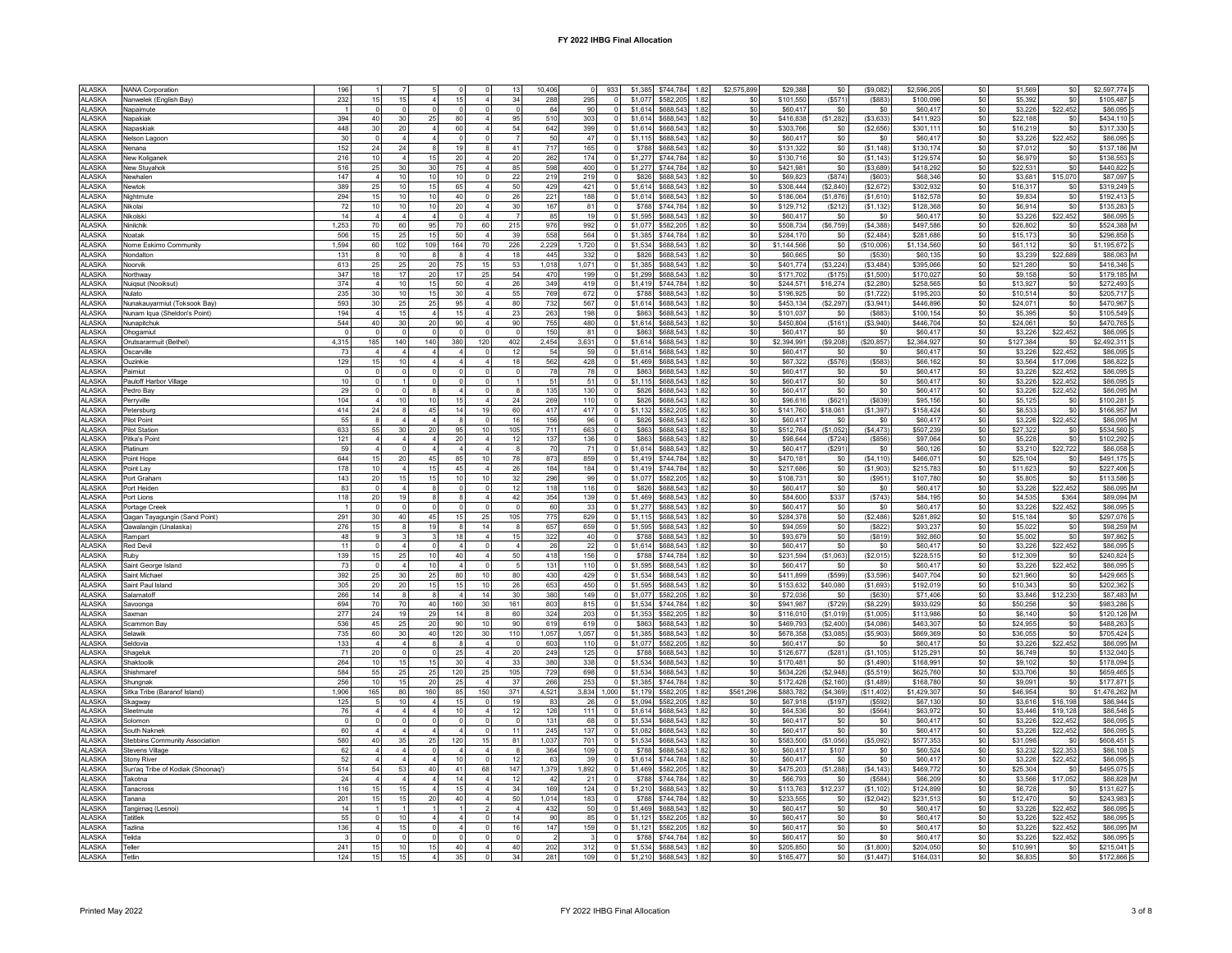|                | Tingit and Haida Indian Tribes Central Council          | 5.599   | 209            | 255              | 189            | 128             | 265       | 609      | 25.949  | 13 255         | 757      | \$1,413 \$582,205 1.82 |                | \$4,083,343     | \$1,538,396  | S0.        | $($ \$31.186) | \$5,590,554   |             | \$82 139    |                | \$5.672.693 M  |
|----------------|---------------------------------------------------------|---------|----------------|------------------|----------------|-----------------|-----------|----------|---------|----------------|----------|------------------------|----------------|-----------------|--------------|------------|---------------|---------------|-------------|-------------|----------------|----------------|
| <b>ALASKA</b>  | Togiak                                                  | 689     | 50             | 35               | 40             | 90              | 25        | 122      | 915     | 808            | $\Omega$ | \$1,277 \$688,543 1.82 |                | \$0             | \$565.675    | \$0        | (S4.945)      | \$560.730     | \$0         | \$30.203    | sol            | \$590,933 S    |
| ALASKA         | Tuluksak                                                | 405     | $50\,$         | 10               | 10             | 80              | 10        | 70       | 464     | 504            |          | \$1.614 \$688.543 1.82 |                | S <sub>0</sub>  | \$407.835    | $($ \$932) | (\$3,557)     | \$403.346     | \$0         | \$21,726    | \$0            | \$425,072 S    |
| <b>LASKA</b>   | Tuntutulial                                             | 420     | 40             | 30               | 30             | 115             | 10        | 100      | 602     | 425            |          | \$1,614<br>\$688,543   | 1.82           | S <sub>0</sub>  | \$553.192    | (\$2.675   | (S4.813)      | \$545.704     | \$0         | \$29.394    | \$0            | \$575,098 S    |
| <b>ALASKA</b>  | i <sup>r</sup> ununak                                   | 354     | 20             | 15               | 20             | 50              |           | 55       | 350     | 350            |          | \$1,614<br>\$688.543   | 1.82           | \$0             | \$263.53     | (\$63)     | (\$2,303)     | \$261.170     | \$0         | \$14.068    | \$0            | \$275,237 S    |
|                |                                                         |         |                | 10               | $\overline{4}$ |                 |           |          | 96      |                |          |                        |                |                 |              |            |               |               |             |             |                |                |
| ALASKA         | win Hills                                               | 76      | 10             |                  |                | 20              |           | 24       |         | $70\,$         |          | \$688,543<br>\$1,277   | 1.82           | \$0             | \$113,293    | (S470)     | (S986)        | \$111,836     | \$0         | \$6,024     | \$0            | \$117,860 S    |
| AI ASKA        | Tyonek                                                  | 180     | 25             | 15               | 25             | 30 <sup>1</sup> | 20        | 65       | 674     | 185            | $\Omega$ | \$1.077<br>\$688.543   | 1.82           | \$0             | \$252,903    | (S252)     | (S2.209)      | \$250.442     | \$0         | \$13,490    | $\sin$         | \$263,932 S    |
| <b>ALASKA</b>  | Jaashik                                                 |         |                |                  |                |                 |           | 8        | 81      | 12             |          | \$688,543<br>\$826     | 1.82           | \$0             | \$60.41      | \$0        | \$0           | \$60,417      | \$0         | \$3,226     | \$22,452       | \$86,095 S     |
| <b>ALASKA</b>  | Umkumiut                                                | 57      |                | 10               | 11             |                 |           | 20       | 61      | 60             |          | \$1.614 \$688.543 1.82 |                | \$0             | \$60.41      | \$0        | \$0           | \$60,417      | \$0         | \$3,226     | \$22,452       | \$86,095 S     |
| <b>ALASKA</b>  | Unalakleet                                              | 580     | 40             | 35               | 35             | 50              | 15        | 92       | 1,185   | 868            |          | \$1,534                | \$688,543 1.82 | \$0             | \$373,600    | \$0        | (\$3,266)     | \$370,334     | \$0         | \$19,948    | \$0            | \$390,282 S    |
| AI ASKA        | Jnga                                                    | 17      | $\Omega$       |                  | $\Omega$       | $\Omega$        |           |          | 87      | 87             |          | \$1.115<br>\$688.543   | 1.82           | \$0             | \$60.417     | \$0        | SO.           | \$60,417      | \$0         | \$3,226     | \$22,452       | \$86,095.5     |
| <b>ALASKA</b>  | √enetie                                                 | 127     | 25             |                  | $\overline{4}$ | 45              |           | 33       | 237     | 237            |          | \$788<br>\$688.543     | 1.82           | \$0             | \$210.60     | (\$208     | (\$1,839)     | \$208,559     | \$0         | \$11.234    | \$0            | \$219,793 S    |
|                |                                                         |         |                |                  |                |                 |           |          |         |                |          |                        |                |                 |              |            |               |               |             |             |                |                |
| ALASKA         | Wainwrigh                                               | 535     | 20             | 10               | 25             | 65              | 10        | 53       | 593     | 613            | $\Omega$ | \$1,419                | \$744,784 1.82 | \$0             | \$364,699    | \$0        | ( \$3, 188)   | \$361,510     | \$0         | \$19,472    | \$0            | \$380,983 S    |
| ALASKA         | Wales                                                   | 135     | $20\,$         | 15               | 15             | 55              | $\Lambda$ | 50       | 236     | 215            | $\cap$   | \$1,534<br>\$688,543   | 1.82           | \$0             | \$261.944    | $($ \$491) | (\$2,286)     | \$259.168     | \$0         | \$13,960    | \$0            | \$273,127 S    |
| <b>N ASKA</b>  | White Mountain                                          | 170     | 20             | 10 <sup>10</sup> | 15             | 30              |           | 45       | 316     | 316            |          | \$1,534<br>\$688,543   | 1.82           | \$0             | \$178,045    | \$0        | (\$1,556)     | \$176,489     | \$0         | \$9,506     | \$0            | \$185,995 S    |
| <b>ALASKA</b>  | Wrangell                                                | 401     | 40             | 55               | 20             | 14              | 25        | 97       | 538     | 538            |          | \$910<br>\$582.205     | 1.82           | \$0             | \$189.028    | (S1.174)   | (S1.642)      | \$186,212     | \$0         | \$10,030    | sol            | \$196,242 M    |
| ALASKA         | Yakutat                                                 | 297     | 19             | 19               | 30             | 14              |           | 64       | 435     | 352            |          | \$1,163<br>\$582,205   | 1.82           | \$0             | \$107,835    | \$0        | (\$943)       | \$106,892     | \$0         | \$5,758     | \$0            | \$112,649 M    |
| <b>ALASKA</b>  | Yupiit of Andreafski                                    | 90      |                |                  | 10             | 10              |           | 18       | 248     | 134            |          | \$863<br>\$688.543     | 1.82           | \$0             | \$60.41      | \$31.025   | \$0           | \$91.442      | \$0         | \$4,882     | \$0            | \$96,325       |
|                |                                                         |         |                |                  |                |                 |           |          |         |                |          |                        |                |                 |              |            |               |               |             |             |                |                |
| <b>ALASKA</b>  | <b>TOTAL</b>                                            | 135,871 | 7,583          | 6,853            |                | 7,724 10,549    | 5,597     | 20,349   | 201,965 | 150,458        |          |                        |                | \$31,312,947    | \$77,142,406 | \$28,489   | \$1,177,490   | \$109,661,332 | ( \$11,624) | \$4,120,373 | \$1,641,748    | \$115,411,829  |
| CHICAGO        | Aroostook Band of Micmacs                               | 1.309   | 211            | 99               | 92             | 16              | 160       | 316      | 1.100   | 999            | 193      | \$734<br>\$389,086     | 1.82           | \$523.21        | \$475.94     | (S2.258)   | (S8.715)      | \$988.189     | \$0         | \$25.292    | \$0            | \$1.013,480 M  |
| CHICAGO        | Bad River Band of the Lake Superior Tribe of Chippewa   | 2.370   | 209            | 133              | 169            | 39              | 109       | 344      | 8.236   | 2.338          | 204      | \$734<br>\$409.961     | 1.82           | \$1,180,676     | \$541.576    | (\$6,883)  | (S8.685)      | \$1,706,683   | \$0         | \$28,549    | \$0            | \$1,735,232 M  |
| CHICAGO        | Bay Mills Indian Community                              | 1,026   | 56             | 64               | 77             | 15              | 54        | 82       | 1,646   | 1,216          | 194      | \$379,525<br>\$769     | 1.82           | \$651,949       | \$195.727    | (S758)     | (S6, 810)     | \$840,108     | (\$7,527)   | \$10,410    | sol            | \$842,991 M    |
| CHICAGO        | Boise Forte Band, Minnesota Chippewa Tribe              | 679     | 70             | 39               | 53             | 8               | 30        | 114      | 2,988   | 1,996          | 231      | \$863                  | \$420,622 1.82 | \$854,352       | \$162,995    | (S1, 723)  | \$14,336      | \$1,029,96    | \$0         | \$8,611     | \$0            | \$1,038,572 M  |
| <b>CHICAGO</b> | Catawba Indian Nation                                   | 6.498   | 378            | 240              | 309            | 103             | 305       | 868      | 3,249   | 1.836          |          | \$987 \$361.396 1.82   |                | \$359,225       | \$1,480,263  | \$0        | (\$16,081)    | \$1,823,407   | \$0         | \$79,035    | sol            | \$1,902,442 S  |
| <b>HICAGO</b>  | Cayuga Nation                                           | 950     | 85             | 42               | 51             |                 | 81        | 179      | 475     | 475            |          | \$920<br>\$463,966     | 1.82           | \$0             | \$370.581    | \$0        | (S3.240)      | \$367.342     | \$0         | \$19,786    | \$0            | \$387,128 S    |
| <b>HICAGO</b>  |                                                         | 1.798   |                |                  |                | 13              |           |          | 899     |                |          | \$1.161<br>\$395,570   | 1.82           | \$0             | \$313.53     |            |               | \$310.793     |             | \$16,740    | \$0            | \$327.533 M    |
|                | Chickahominy Indian Tribe                               |         | 78             | 86               | 133            |                 | 64        | 297      |         | 4,562          |          |                        |                |                 |              | \$0        | (\$2,741)     |               | \$0         |             |                |                |
| CHICAGO        | Chickahominy Indian Tribe-Eastern Division              | 350     | 15             | 17               | $26\,$         |                 | 12        | 58       | 175     | 535            | $\Omega$ | \$1,160<br>\$395,570   | 1.82           | \$0             | \$61,586     | $\$0$      | (\$538)       | \$61,048      | \$0         | \$3,288     | \$21.841       | \$86,178 M     |
| CHICAGO        | Coharie Tribe                                           | 2.077   | 114            | 148              | 170            | 18              | 144       | 412      | 1.600   | 1.600          | 170      | \$749                  | \$365,814 1.82 | \$131,720       | \$463.18     | \$0        | (S477)        | \$594,429     | \$0         | \$24,731    | \$0            | \$619.159 M    |
| <b>HICAGO</b>  | Eastern Band of Cherokee Indians                        | 7,592   | 345            | 260              | 650            | 120             | 245       | 1,013    | 15,705  | 13,562         | 219      | \$704 \$369,790 1.82   |                | \$1,925,069     | \$1,621,897  | (\$14,533) | (\$10,618)    | \$3,521,814   | (\$7,473)   | \$85,822    | \$0            | \$3,600,163 S  |
| CHICAGO        | Fond Du Lac Band, Minnesota Chippewa Tribe              | 6.357   | 655            | 305              | 385            | 206             | 475       | 1.106    | 3.902   | 3.379          | 203      | \$884                  | \$430.510 1.82 | \$1,830,355     | \$2,599.899  | (S14.333)  | (S30.317)     | \$4,385,603   | \$0         | \$138.051   | sol            | \$4,523,653 S  |
| CHICAGO        | Forest County Potawatomi Community                      | 732     | 82             | 33               | 44             | 21              | 39        | 127      | 1,295   | 1,352          | 195      | \$734                  | \$406,006 1.82 | \$180,981       | \$251,243    | (\$3,530)  | (\$3,180)     | \$425,514     | \$0         | \$13,226    | \$0            | \$438,740 S    |
| HICAGO         | Grand Portage Band, Minnesota Chippewa Tribe            | 484     | 20             | 45               | 80             | 15              | 15        | 125      | 1.107   | 477            | 175      | \$734<br>\$430,510     | 1.82           | \$205.103       | \$181,802    | (\$2,950)  | (S2.031)      | \$381.924     | \$0         | \$9,549     | \$0            | \$391,473 5    |
| <b>HICAGO</b>  |                                                         | 4,951   | 327            | 314              | 374            | 67              | 272       | 942      | 4,101   | 3,204          | 175      | \$881<br>\$379,304     | 1.82           | \$492,318       | \$1,092,640  | \$0        | (\$13,833)    | \$1,571,124   | \$0         | \$58,339    | \$0            | \$1,629,464 M  |
|                | Grand Traverse Band of Ottawa and Chippewa Indians      |         |                |                  |                |                 |           |          |         |                |          |                        |                |                 |              |            |               |               |             |             |                |                |
| <b>HICAGO</b>  | Haliwa-Saponi Indian Tribe                              | 2.614   | 275            | 164              | 160            | 40              | 250       | 569      | 3.719   | 3.604          | 170      | \$730<br>\$371.819     | 1.82           | \$196,653       | \$989.223    | (S8.310)   | (S10.294)     | \$1,167,272   | \$0         | \$52,374    | \$0            | \$1,219,646 S  |
| CHICAGO        | Hannahville Indian Community                            | 480     | 29             | 25               | 45             | 25              | 19        | 84       | 780     | 611            | $\Omega$ | \$734 \$379.635        | 1.82           | \$99,630        | \$157,023    | (S381)     | (S2, 240)     | \$254.032     | \$0         | \$8,364     | sol            | \$262,396 S    |
| CHICAGO        | Ho-Chunk Nation                                         | 15.646  | 980            | 754              | 887            | 288             | 789       | 2.463    | 7.823   | 6.611          | 237      | \$902<br>\$409.961     | 1.82           | \$1,192,872     | \$3,456.645  | (\$16,207  | (S32.751)     | \$4,600,559   | \$0         | \$183.695   | \$0            | \$4.784.253 M  |
| CHICAGO        | <b>Houlton Band of Maliseet Indians</b>                 | 616     | 99             | 46               | 43             | 8               | 75        | 117      | 1.800   | 470            | 193      | \$734<br>\$389,086     | 1.82           | \$474.075       | \$217.168    | (S1.010)   | (S3.597)      | \$686,636     | (S30.789)   | \$11.541    | \$0            | \$667,388 M    |
| CHICAGO        | Keweenaw Bay Indian Community                           | 2.387   | 131            | 149              | 179            | 35              | 126       | 212      | 3,315   | 2,829          | 161      | \$784 \$383.590 1.82   |                | \$1,711.012     | \$464.098    | (\$1,852)  | (S13.488)     | \$2,159,770   | \$0         | \$24.681    | \$0            | \$2.184.450 M  |
| <b>HICAGO</b>  | Lac Courte Oreilles Band of Lake Superior Chippewa      | 3.026   | 305            | 300              | 265            | 135             | 95        | 530      | 6.230   | 8.062          | 159      | \$767 \$409.961        | 1.82           | \$2,399.984     | \$1,109,994  | (S7.152)   | (S16.355)     | \$3,486,471   | (\$8, 112)  | \$58,884    | \$0            | \$3.537,243 S  |
| <b>HICAGO</b>  | ac Du Flambeau Band of Lake Superior Chippewa.          | 2,517   | 345            | 205              | 160            | 30              | 195       | 546      | 3,432   | 2,178          | 160      | \$736<br>\$406,006     | 1.82           | \$1,129,288     | \$1,013,152  | (\$13,490) | (\$8, 125)    | \$2,120,825   | \$0         | \$53,375    | \$0            | \$2,174,200 S  |
| CHICAGO        | Lac Vieux Desert Band of Lake Superior Chippewa Indians | 141     | 15             | 10               | 10             |                 | 10        |          | 672     | 310            | 180      | \$734<br>\$383,590     | 1.82           | \$233.70        | \$44,93      | \$7,432    | (S1.802)      | \$284.274     | \$0         | \$2,796     | \$0            | \$287,070 \$   |
|                |                                                         |         |                |                  |                |                 |           |          |         |                |          |                        |                |                 |              |            |               |               |             |             |                |                |
| <b>CHICAGO</b> | Leech Lake Band, Minnesota Chippewa Tribe               | 7,055   | 683            | 453              | 549            | 244             | 367       | 1,359    | 8,937   | 8.875          | 196      | \$768 \$408,094        | 1.82           | \$2,244.963     | \$2,586,267  | (\$10,758) | (\$29,076)    | \$4,791,396   | \$0         | \$137.514   | \$0            | \$4.928.910 S  |
| <b>HICAGO</b>  | Little River Band of Ottawa Indians                     | 1,384   | 83             | 84               | 108            | 34              | 124       | 275      | 3,396   | 1,540          |          | \$778 \$379,304        | 1.82           | \$0             | \$384,41     | \$0        | (S3, 361)     | \$381,057     | \$0         | \$20,525    | \$0            | \$401,582 M    |
| CHICAGO        | Little Traverse Bay Band of Odawa Indians               | 3,605   | 238            | 228              | 273            | 49              | 198       | 739      | 4.073   | 2,333          |          | \$814 \$383,480 1.82   |                | \$0             | \$816,194    | \$0        | (\$7, 135)    | \$809,059     | \$0         | \$43.579    | sol            | \$852,638 M    |
| CHICAGO        | Lower Sioux Indian Community                            | 758     | 105            | 35               | 45             | 10              | 55        | 185      | 1,084   | 729            | 232      | \$734                  | \$407,984 1.82 | \$0             | \$295,86     | \$0        | (S2, 324)     | \$293,540     | \$0         | \$15,797    | \$0            | \$309,336 S    |
| HICAGO         | Lumbee Tribe of North Carolina                          | 68.731  | 4.656          | 3.466            | 4.090          | 985             | 2.940     | 12.100   | 62.610  | 32.076         | 170      | \$719<br>\$365814      | 1.82           | \$722 455       | \$17,023,134 | (\$91,250) | (S154.336)    | \$17,500,002  | \$0         | \$904,041   | S <sub>0</sub> | \$18,404,043 5 |
| <b>HICAGO</b>  | Mashantucket Pequot Indian Tribe                        | 243     |                |                  | 14             |                 |           | 26       | 1,082   | 796            |          | \$1,232<br>\$461,906   | 1.82           | \$0             | \$60,41      | \$0        | \$0           | \$60,417      | \$0         | \$3,226     | \$22.452       | \$86,095 M     |
| CHICAGO        | Mashpee Wampanoag Tribe                                 | 2,736   | 190            | 215              | 200            | 30              | 315       | 605      | 2,830   | $\overline{0}$ | $\Omega$ | \$1,667<br>\$474,334   | 1.82           | \$0             | \$1,026,866  | (\$5,573)  | (\$8,928)     | \$1,012,365   | \$0         | \$54,530    | \$0            | \$1,066,895 M  |
| CHICAGO        | Match-e-be-nash-she-wish Band of Pottawatomi Indians    | 836     | $37\,$         | 48               | 67             | 20              | 33        | 152      | 418     | 192            | $\Omega$ | \$941                  | \$385,899 1.82 | S <sub>0</sub>  | \$227,24     | (\$1,751   | (S1, 971)     | \$223,518     | \$0         | \$12,040    | S <sub>0</sub> | \$235,558 S    |
| <b>HICAGO</b>  | Menominee Indian Tribe                                  | 3.152   | 245            | 190              | 190            | 130             | 60        | 347      | 9.090   | 5.291          | 159      | \$734<br>\$428,973     | 1.82           | \$2,191,406     | \$909.53     | (\$1,079)  | (\$14,080)    | \$3,085,778   | \$0         | \$48,505    | $\sin$         | \$3.134.283.5  |
| <b>HICAGO</b>  | Miccosukee Tribe                                        |         |                |                  |                |                 |           | $\Omega$ |         | 589            | $\Omega$ |                        |                |                 |              |            | \$0           |               |             |             |                |                |
|                |                                                         |         |                |                  |                |                 |           |          |         |                |          |                        |                |                 |              |            |               |               |             |             |                |                |
| CHICAGO        |                                                         |         | $\Omega$       | $\mathbf 0$      | $\mathbf{0}$   | $\Omega$        |           |          | 400     |                |          | \$1.167<br>\$362,026   | 1.82           | \$0             | \$60,41      | \$0        |               | \$60,417      | \$0         | \$3,226     | \$22.452       | \$86,095 S     |
| <b>HICAGO</b>  | Mille Lacs Band, Minnesota Chippewa Tribe               | 4,593   | 294            | 180              | 255            | 63              | 154       | 620      | 3,800   | 2,337          | 228      | \$858 \$432,708 1.82   |                | \$836,259       | \$889,667    | (\$7,931)  | (\$10,738)    | \$1,707,257   | \$0         | \$47,078    | \$0            | \$1,754,335 M  |
|                | Mississippi Band of Choctaw Indians                     | 9,941   | 430            | 370              | 620            | 630             | 260       | 1,166    | 11,047  | 8,313          | 152      | \$702<br>\$333,880     | 1.82           | \$1,459,987     | \$2,444,521  | (\$5,548)  | (\$19,090)    | \$3,879,871   | \$0         | \$130,224   | \$0            | \$4,010,094 S  |
| <b>HICAGO</b>  | Monacan Indian Nation                                   | 2,330   | 104            | 87               | 137            | 18              | 114       | 328      | 2,400   | 2,330          |          | \$804<br>\$371,684     | 1.82           | \$0             | \$391,936    | $\$0$      | (\$3,426)     | \$388,510     | \$0         | \$20,927    | \$0            | \$409,437 M    |
| <b>HICAGO</b>  | MOWA Band of Choctaw Indians                            | 13.189  | 640            | 705              | 1.013          | 185             | 553       | 2.309    | 7.699   | 3.011          | 161      | \$788<br>\$344.091     | 1.82           | \$328,291       | \$2,297.14   | \$0        | (S21.177)     | \$2,604.254   | \$0         | \$122.651   | \$0            | \$2,726,905 M  |
| CHICAGO        | Nansemond Indian Tribe                                  | 740     | 34             | 22               | 41             |                 | 43        | 97       | 370     | 6.494          | $\Omega$ | \$1,147 \$377,770 1.82 |                | \$0             | \$176,599    | \$0        | (\$1,544)     | \$175,055     | \$0         | \$9,429     | sol            | \$184,484 S    |
| <b>HICAGO</b>  |                                                         | 1.115   | 160            | 65               | 20             | 55              | 90        | 245      | 3,102   | 2.732          | $\Omega$ | \$1.157 \$459.818 1.82 |                | S <sub>0</sub>  | \$575.81     | \$0        | (S5.034)      | \$570.77      | \$0         | \$30,744    | \$0            | \$601.522 S    |
|                | Narragansett Indian Tribe                               |         |                |                  |                |                 |           |          |         |                |          |                        |                |                 |              |            |               |               |             |             |                |                |
| CHICAGO        | Nottawaseppi Huron Band of Potawatomi                   | 2.25'   | 160            | 175              | 170            | 59              | 200       | 505      | 1,575   | 372            |          | \$837<br>\$385,568     | 1.82           | \$0             | \$674,257    | (\$3,914)  | (\$5,860)     | \$664,483     | \$0         | \$35,792    | \$0            | \$700,275 M    |
| CHICAGO        | Oneida Indian Nation of New York                        | 1.896   | 212            | 122              | 117            | 23              | 203       | 420      | 948     | 650            | 251      | \$875<br>\$438,968     | 1.82           | \$243,309       | \$666,730    | (S7.318)   | (S7.455)      | \$895.267     | (\$29,805)  | \$35.208    | sol            | \$900,670 M    |
| <b>HICAGO</b>  | Oneida Nation, Wisconsin                                | 15.291  | 1.110          | 865              | 1.180          | 210             | 789       | 2.960    | 17,129  | 5.382          | 184      | \$865<br>\$428,973     | 1.82           | \$1,490,944     | \$3,783,390  | (S17.971)  | (S40.415)     | \$5 215 946   | \$0         | \$201,046   | S <sub>0</sub> | \$5 416 993 M  |
| <b>HICAGO</b>  | Onondaga Nation                                         |         |                |                  |                |                 |           |          |         |                |          | \$901<br>\$438,968     | 1.82           | \$0             | \$60.41      | \$0        | \$0           | \$60,417      | \$0         | \$3,226     | \$22.452       | \$86,095 M     |
| CHICAGO        | Pamunkey Indian Tribe                                   | 41      | 14             | 10 <sub>1</sub>  | 8              |                 |           | 32       | 398     | 38             | $\Omega$ | \$1,163<br>\$395,570   | 1.82           | \$0             | \$60,41      | $\$0$      | \$0           | \$60,417      | \$0         | \$3,226     | \$22,452       | \$86,095 M     |
| CHICAGO        | Passamaquoddy Tribe                                     | 612     | 85             | 35               | 55             | 10 <sup>1</sup> | 20        | 88       | 1,364   | 707            | 193      | \$795<br>\$399,454     | 1.82           | \$856.615       | \$185,671    | (\$1,729)  | (S6.539)      | \$1,034,018   | \$0         | \$9,821     | \$0            | \$1.043.839 S  |
| CHICAGO        | Penobscot Nation                                        | 3.414   | 440            | 140              | 290            | 50 <sup>1</sup> | 295       | 819      | 2.367   | 640            | 181      | \$399 454<br>\$907     | 1.82           | \$386.851       | \$1,054,901  | (\$8, 166) | (\$11,598)    | \$1,421,988   | \$0         | \$55.888    | $\sin$         | \$1,477,876 M  |
| CHICAGO        | Pleasant Point                                          | 1.491   | 125            | 80               | 106            | 9               | 55        | 243      | 2.014   | 906            | 181      | \$795                  | \$399.454 1.82 | \$560.921       | \$291.78     | \$0        | (S4.166)      | \$848,538     | \$0         | \$15,579    | \$0            | \$864.117 M    |
| CHICAGO        | Poarch Band of Creeks                                   | 5,850   | 284            | 313              | 450            | 82              | 245       | 961      | 2,925   | 1,567          | 157      | \$872                  | \$344,091 1.82 | \$528,991       | \$1,006,903  | (\$4,457)  | (\$9,684)     | \$1,521,753   | \$0         | \$53,523    | \$0            | \$1,575,277 M  |
| <b>CHICAGO</b> |                                                         |         |                |                  | 947            |                 |           |          |         |                | 238      |                        | 1.82           |                 |              |            |               |               |             |             |                | \$3.639.171 M  |
|                | Pokagon Band of Potawatomi Indians                      | 11,824  | 834<br>10      | 844              |                | 273             | 743       | 2,610    | 5,912   | 1,712          |          | \$825 \$428,804        |                | \$70,232<br>\$ſ | \$3,435,812  | (\$18,830  | (\$30,486)    | \$3,456,728   | \$0         | \$182,442   | \$0            |                |
| <b>HICAGO</b>  | Prairie Island Indian Community                         | 199     |                |                  | 10             |                 |           | 24       | 715     | 725            | 232      | \$752<br>\$454,903     | 1.82           |                 | \$60.41      | \$0        | \$0           | \$60,417      | \$0         | \$3,226     | \$22.452       | \$86,095 S     |
| <b>CHICAGO</b> | Rappahannock Tribe, Inc.                                | 434     | 19             | 21               | 32             |                 | 15        | 72       | 217     | 884            |          | \$975<br>\$395,570     | 1.82           | \$0             | \$76,202     | \$0        | (\$666)       | \$75.53       | \$0         | \$4,069     | \$8,398        | \$88,003 M     |
| <b>CHICAGO</b> | Red Cliff Band of Lake Superior Chippewa                | 1,273   | 170            | 74               | 92             | 76              | 50        | 219      | 7,556   | 2,504          | 144      | \$750<br>\$409,961     | 1.82           | \$926,621       | \$409,574    | (\$2,334)  | ( \$6, 833)   | \$1,327,028   | \$0         | \$21,744    | \$0            | \$1,348,772 M  |
| CHICAGO        | Red Lake Band of Chippewa Indians                       | 7,150   | 1,090          | 349              | 438            | 403             | 529       | 1,562    | 11,806  | 10,338         | 186      | \$795 \$408,094 1.82   |                | \$2,195,359     | \$3,398,889  | (\$3,388)  | (S36.145)     | \$5,554,715   | \$0         | \$181.295   | \$0            | \$5,736,010 S  |
| CHICAGO        | Sac & Fox Tribe of the Mississippi. IA                  | 1,008   | 35             | 35               | 80             | 55              |           | 132      | 1,334   | 1.384          | 196      | \$725                  | \$390,075 1.82 | \$123,217       | \$239,853    | $\$0$      | (\$2,986)     | \$360,084     | \$0         | \$12,806    | $\sin$         | \$372,891 S    |
| CHICAGO        | Saginaw Chippewa Indian Tribe                           | 7,028   | 405            | 369              | 442            | 79              | 473       | 1,165    | 3.514   | 1.799          | 188      | \$777 \$395,787 1.82   |                | \$355.728       | \$1,583,190  | (\$31,223) | (S15.621)     | \$1,892.074   | \$0         | \$82.864    | \$0            | \$1,974,938 M  |
| CHICAGO        | Saint Croix Chippewa Indians                            | 1.143   | 188            | 53               | 89             | 8               | 99        | 150      | 1.054   | 2.909          | 171      | \$762<br>\$409.961     | 1.82           | \$1,240.407     | \$448.985    | (S6.423)   | (S12.328)     | \$1,670.641   | \$0         | \$23,630    | \$0            | \$1,694,270 S  |
| <b>HICAGO</b>  | Sault Ste. Marie Tribe of Chippewa Indians              | 13,850  | 762            | 866              | 1.039          | 201             | 729       | 2,242    | 44,655  | 16.415         | 238      | \$762<br>\$380.917     | 1.82           | \$3,028,424     | \$2,891,291  | (\$11,953) | (S41.040)     | \$5,866,721   | \$0         | \$153,736   | sol            | \$6,020,457 M  |
| CHICAGO        | Seminole Tribe of Florida                               | 1.803   | 140            | 47               | 84             | 28              | 104       | 271      | 3.991   | 3.165          | 196      | \$1.024<br>\$359,695   | 1.82           | \$0             | \$457.372    | (S5.345)   | \$548.181     | \$1,000.208   | \$0         | \$24.135    | sol            | \$1.024.343 S  |
|                |                                                         |         |                |                  |                | 65              |           |          |         |                |          |                        |                |                 |              |            |               |               |             |             | \$0            |                |
| <b>CHICAGO</b> | Seneca Nation of New York                               | 4,038   | 395            | 265              | 370            |                 | 180       | 849      | 8,124   | 3,794          | 159      | \$816<br>\$463.966     | 1.82           | \$1,404,376     | \$1.517.476  | \$0        | (\$23,847)    | \$2,898.00    | \$0         | \$81.02     |                | \$2,979,028 S  |
| CHICAGO        | Shakopee Mdewakanton Sioux Community                    | 309     | 35             | 15               | 10             | $\Omega$        | 40        | 60       | 391     | 655            | 232      | \$1,308<br>\$452,815   | 1.82           | \$0             | \$147.28     | \$0        | (\$1,288)     | \$145.993     | \$0         | \$7,864     | \$0            | \$153,857 S    |
| CHICAGO        | Shinnecock Indian Nation                                | 573     | $\overline{4}$ |                  | $\mathbf 0$    |                 |           |          | 1,292   | 368            |          | \$2.035 \$549.171 1.82 |                | \$0             | \$60.41      | \$34,352   | \$0           | \$94,769      | \$0         | \$5.060     | sol            | \$99,830 S     |
| CHICAGO        | Sokaogon Chippewa Community                             | 690     | 78             | 32               | 41             | 19              | 36        | 25       | 1,541   | 1,274          | 205      | \$734 \$406,006 1.82   |                | \$840,769       | \$207,597    | (\$1,469)  | (\$6, 139)    | \$1,040,758   | (S24,996)   | \$11,006    | \$0            | \$1,026,767 S  |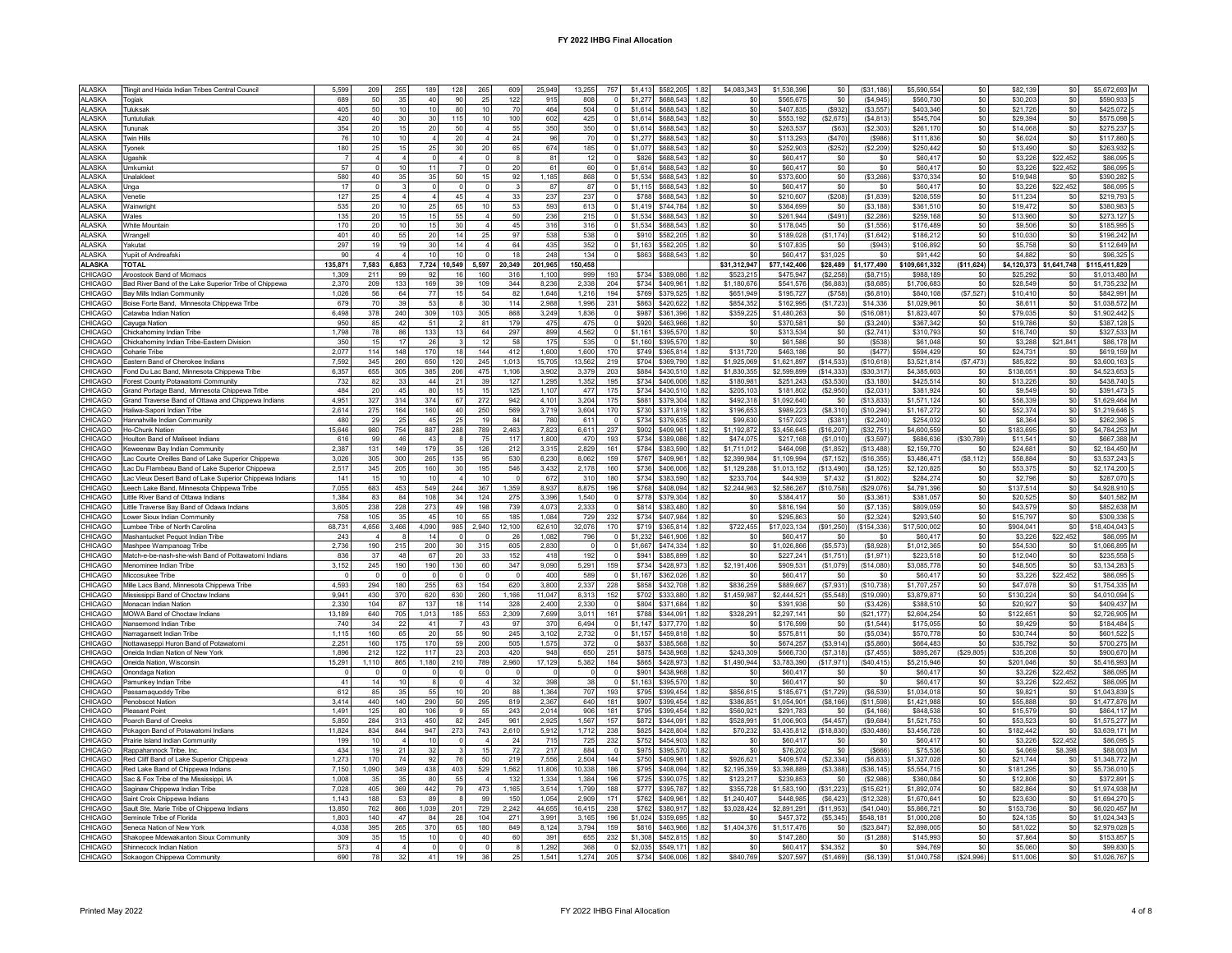| CHICAGO<br>St. Regis Mohawk Tribe                                                        | 6.034                  | 584            | 210          | 309                    | 74              | 225            | 1.042      | 16.157        | 11702          | 228                     | \$801   | \$424 438                               | 1.82 | \$575,003                  | \$1,297,747            | (S18, 473)        | (S15.196)               | \$1,839.08            | s٥          | \$68.304             |                | \$1,907,385 M              |
|------------------------------------------------------------------------------------------|------------------------|----------------|--------------|------------------------|-----------------|----------------|------------|---------------|----------------|-------------------------|---------|-----------------------------------------|------|----------------------------|------------------------|-------------------|-------------------------|-----------------------|-------------|----------------------|----------------|----------------------------|
| CHICAGO<br>Stockbridge-Munsee Community                                                  | 577                    | 60             | 45           | 70                     | 15              | 20             | 142        | 1.569         | 681            | 162                     |         | \$734 \$420.118 1.82                    |      | \$361.931                  | \$216.117              | (\$806)           | (S1.840)                | \$575.40              | \$0         | \$11,496             | \$0            | \$586,897 S                |
| CHICAGO<br>Tonawanda Band of Seneca                                                      |                        | $\Omega$       | $\Omega$     | $\Omega$               | $\Omega$        | $\Omega$       |            | $\circ$       | $\Omega$       | $\overline{\mathbf{0}}$ |         | \$843 \$463,966                         | 1.82 | \$0                        | \$60,417               | \$0               | \$0                     | \$60,417              | \$0         | \$3,226              | \$22.452       | \$86,095 M                 |
| CHICAGO<br><b>Tuscarora Nation</b>                                                       |                        | $\Omega$       | n            |                        |                 | $\sqrt{ }$     |            | $\Omega$      | $\Omega$       | $\Omega$                | \$920   | \$443.115                               | 1.82 | \$0                        | \$60.417               | \$0               | \$0                     | \$60.417              | \$0         | \$3.226              | \$22,452       | \$86,095 M                 |
| CHICAGO<br>Joper Mattaponi Tribe                                                         | 1,210                  | 52             | 58           | 90                     |                 | 43             | 200        | 605           | 1,383          | $\Omega$                | \$1.143 | \$395,570                               | 1.82 | \$0                        | \$211,224              | \$0               | (S1, 847)               | \$209.377             | \$0         | \$11.278             | \$0            | \$220,655 M                |
| CHICAGO<br>Upper Sioux Indian Community                                                  | 729                    | 30             | 65           | 29                     | 45              | 19             | 117        | 483           | 439            | 232                     | \$734   | \$436.994                               | 1.82 | \$33.129                   | \$254.326              | \$16,299          | (S2.655)                | \$301.099             | (\$69,273)  | \$14,449             | \$0            | \$246,276 S                |
| CHICAGO<br>Waccamaw Siouan Tribe                                                         | 1.35                   | 105            | 35           | 120                    | 15              | 65             | 260        | 1,450         | 1,450          | 170                     |         | \$693 \$365,814 1.82                    |      | \$ſ                        | \$352.557              | \$0               | (S3,082)                | \$349.474             | \$0         | \$18,824             | S <sub>0</sub> | \$368,298 S                |
| CHICAGO<br>Wampanoag Tribe of Gay Head (Aquinnah)                                        | 41                     |                | 25           |                        |                 |                |            | 1.065         | 304            | 644                     |         | \$1,976 \$598,102                       | 1.82 | \$386,314                  | \$61,339               | \$18,669          | (S1.859)                | \$464 463             | \$0         | \$4.272              | $\sin$         | \$468 735 M                |
| CHICAGO<br>White Earth Band, Minnesota Chippewa Tribe                                    | 6.14                   | 500            | 400          | 330                    | 135             | 255            | 952        | 19,506        | 7,926          | 195                     | \$734   | \$397,985                               | 1.82 | \$2,012,966                | \$1,765,628            | (\$13,721         | (\$24,270)              | \$3,740,602           | \$ſ         | \$93,539             | $\sin$         | \$3,834,142 S              |
| <b>CHICAGO</b><br><b>TOTAL</b>                                                           | 283,643                | 20,658         | 15,191       | 18,987                 | 5,620           | 14,322         | 49,196     | 358,244       | 221,917        |                         |         |                                         |      | \$41,177,648               | \$74,429,734           | (\$300,030)       | ( \$229,466)            | \$115,077,886         | (\$177,975) | \$3,957,996          | \$187,403      | \$119,045,310              |
| <b>DENVER</b>                                                                            |                        | 365            | 340          | 260                    | 505             | 134            | 782        | 11.407        | 8.058          | 206                     |         | \$883 \$392 758                         | 1.82 | \$1,357.88                 | \$2,066,369            | \$0               | (S14.112)               | \$3,410.138           |             | \$110,329            | \$0            | \$3,520,467                |
| Apsaalooke Nation (Crow)<br><b>DENVER</b><br>Arapaho Tribe of the Wind River Reservation | 7,619<br>5,80          | 302            | 264          | 299                    | 289             | 172            | 699        | 10,450        | 6.068          | 149                     |         | \$849 \$380,158                         | 1.82 | \$1,188,032                | \$1,553,664            | \$0               | (S14, 899)              | \$2,726,797           | \$C<br>\$0  | \$82,955             | \$0            | \$2,809,751                |
|                                                                                          |                        |                |              |                        |                 |                |            |               |                |                         |         |                                         |      |                            |                        |                   |                         |                       |             |                      |                |                            |
| <b>DENVER</b><br>Assiniboine & Sioux Tribes of Ft. Peck                                  | 7,360                  | 595            | 375          | 320                    | 175             | 99             | 734        | 13,509        | 7.656          | 145                     |         | \$800 \$390,670                         | 1.82 | \$3,841.24                 | \$1.547.828            | \$0               | (\$13,348)              | \$5,375,726           | \$42,852    | \$82,643             | \$0            | \$5.501.221                |
| <b>DENVER</b><br><b>Blackfeet Tribe</b>                                                  | 9,444                  | 1,060          | 445          | 380                    | 190             | 400            | 1,188      | 17,138        | 9.088          | 148                     |         | \$734 \$388,510                         | 1.82 | \$5,021.93                 | \$2,597,186            | (\$9,204)         | (\$31.036               | \$7,578,884           | (\$116,381  | \$138,180            | \$0            | \$7,600.683                |
| <b>DENVER</b><br>Cheyenne River Sioux                                                    | 6,597                  | 535            | 260          | 340                    | 275             | 190            | 437        | 22.230        | 15.376         | 153                     |         | \$719 \$347.373 1.82                    |      | \$4,388,932                | \$1,507.059            | SO.               | (\$18.721               | \$5,877.27            | \$0         | \$80,466             | \$0            | \$5,957,737 S              |
| <b>DENVER</b><br>Chippewa Cree Indians of the Rocky Boy's Reservation                    | 3,537                  | 285            | 165          | 200                    | 105             | 55             | 354        | 6,880         | 3,379          | 217                     |         | \$780 \$380,158 1.82                    |      | \$2,073,51                 | \$782,442              | \$0               | (\$9.914)               | \$2,846,04            | \$0         | \$41,777             | \$0            | \$2,887,818                |
| <b>DENVER</b><br>Crow Creek Sioux Tribe                                                  | 1.89                   | 175            | 85           | 95                     | 109             | 64             | 157        | 3,507         | 3,002          | 158                     |         | \$722 \$346,890 1.82                    |      | \$1,246,448                | \$517,558              | \$0               | ( \$5,968]              | \$1,758,038           | \$0         | \$27,634             | so             | \$1,785,671 S              |
| <b>DENVER</b><br>Eastern Shoshone Tribe of the Wind River Reservation                    | 3,11                   | 162            | 141          | 161                    | 155             | 92             | 307        | 3,994         | 4,036          | 149                     |         | \$849 \$367,659 1.82                    |      | \$985,046                  | \$786,718              | \$0               | (\$6,419                | \$1,765,345           | \$0         | \$42,005             | sol            | \$1,807,350 \$             |
| <b>DENVER</b><br>Flandreau Santee Sioux Tribe                                            | 36                     | 30             | 25           | 35                     |                 | 15             | 40         | 723           | 1,922          | 204                     |         | \$719 \$374.033                         | 1.82 | \$337,034                  | \$93,132               | (\$407)           | (\$2,251                | \$427,508             | \$0         | \$4.95               | \$0            | \$432,459                  |
| <b>DENVER</b><br>Fort Belknap Indian Community                                           | 2,981                  | 249            | 160          | 125                    | 140             | 79             | 292        | 6,304         | 6.035          | 184                     | \$734   | \$380.158                               | 1.82 | \$1,608,491                | \$801,525              | \$0               | (S5.348)                | \$2,404,668           | \$0         | \$42,796             | \$0            | \$2,447,464                |
| <b>DENVER</b><br>Goshute Reservation Confederated Tribes                                 | 1.06                   | 61             | 49           | 71                     | 21              | 61             | 154        | 530           | 185            | 402                     | \$970   | \$399.094                               | 1.82 | \$277.207                  | \$236,055              | \$0               | (S3.738)                | \$509.524             | \$0         | \$12,604             | \$0            | \$522.128 M                |
| <b>DENVER</b><br>Little Shell Tribe of Chippewa Indians                                  | 6,87                   | 820            | 370          | 570                    | 175             | 605            | 1,760      | 5,375         | 6,873          | $\Omega$                | \$793   | \$369.694                               | 1.82 | \$C                        | \$2,770,380            | \$0               | (\$24, 219)             | \$2,746,16            | \$0         | \$147.91             | \$0            | \$2.894.079 S              |
| <b>DENVER</b><br>Lower Brule Sioux Tribe                                                 | 1.484                  | 95             | 65           | 100                    | 85              | 35             | 84         | 3.036         | 1.496          | 177                     | \$720   | \$357,329                               | 1.82 | \$1,082,878                | \$368,109              | S0                | (S4.017)                | \$1,446.97            | \$0         | \$19,654             | \$0            | \$1,466,625                |
| <b>DENVER</b><br>Northern Chevenne Tribe                                                 | 5,02                   | 265            | 215          | 170                    | 185             | 170            | 366        | 10,496        | 4,986          | 148                     |         | \$785 \$392,758                         | 1.82 | \$1,984,150                | \$1,201,165            | \$0               | (S3, 891)               | \$3,181,424           | \$0         | \$64,134             | \$0            | \$3,245,558 \$             |
| <b>DENVER</b><br>Northwestern Band of the Shoshone Nation                                | 572                    | 25             | 10           | 20                     |                 | 10             | 40         | 466           | 357            | $\overline{\mathbf{0}}$ |         | \$792 \$403,367                         | 1.82 | \$106.67                   | \$75,360               | \$0               | (S1.591)                | \$180,440             | \$0         | \$4.024              | sol            | \$184,464                  |
| <b>DENVER</b><br>Oglala Lakota Sioux Tribe                                               | 17,508                 | 1,305          | 570          | 625                    | 1,295           | 430            | 1,259      | 43,146        | 43.146         | 151                     |         | \$719 \$369.526                         | 1.82 | \$7,840,682                | \$4,917,380            | \$0               | ( \$61, 355)            | \$12,696,707          | \$0         | \$262,553            | \$0            | \$12,959,260               |
| <b>DENVER</b><br>Omaha Tribe                                                             | 2.573                  | 165            | 105          | 110                    | 140             | 80             | 217        | 5.853         | 1.634          | 194                     |         | \$734 \$374 033                         | 1.82 | \$1,074.50                 | \$682,583              | \$0               | (S5.766)                | \$1,751,323           | \$0         | \$36 445             | s <sub>0</sub> | \$1,787,768                |
| <b>DENVER</b><br>Paiute Indian Tribe of Utah                                             | 1,682                  | 87             | 72           | 94                     | 112             | 68             | 92         | 841           | 841            | 218                     | \$870   | \$390,694                               | 1.82 | \$1,421.63                 | \$510,901              | (\$2,945)         | (\$7.965                | \$1,921,624           | \$0         | \$27,121             | \$0            | \$1,948,745                |
| <b>DENVER</b><br>Ponca Tribe of Nebraska                                                 | 9,014                  | 607            | 428          | 460                    | 170             | 477            | 1,445      | 4,507         | 1,059          | 256                     |         | \$914 \$374,033                         | 1.82 | \$336,046                  | \$2,424,118            | (\$8,985)         | (\$24,051               | \$2,727,127           | (\$7,826)   | \$128,951            | \$0            | \$2,848,252 \$             |
| Rosebud Sioux Tribe                                                                      |                        | 1.155          | 389          | 365                    |                 | 310            | 1.085      | 35.589        | 22.293         | 127                     |         | \$719 \$357,329                         | 1.82 |                            | \$2.984.47             |                   |                         | \$8,138,902           | \$0         | \$159,349            | \$0            | \$8,298,251 9              |
| DENVER<br><b>DENVER</b>                                                                  | 10,729<br>8.550        | 740            | 350          | 580                    | 620<br>244      | 315            | 1.256      | 8,078         | 9.924          | 211                     |         | \$847 \$369,747 1.82                    |      | \$5,194,295<br>\$3,199,322 | \$2,272.046            | \$0<br>(\$20.754) | (\$39,864)<br>(\$25.243 | \$5,425,37            | \$0         | \$120,203            | \$0            | \$5,545,574                |
| Salish and Kootenai Tribes<br>Santee Sioux Nation                                        | 76                     | 65             | 25           | 70                     | 40              |                | 58         |               | 732            | 169                     |         |                                         |      |                            |                        |                   |                         |                       | \$0         |                      | sol            | \$993,047 S                |
| <b>DENVER</b>                                                                            |                        |                |              |                        |                 | 20             |            | 2,766         |                |                         |         | \$734 \$365,681 1.82                    |      | \$776,206                  | \$206,457              | (S337)            | (\$285)                 | \$982,041             |             | \$11,005             |                |                            |
| <b>DENVER</b><br>Sisseton-Wahpeton Ovate                                                 | 4,782                  | 340            | 200          | 265                    | 65              | 200            | 327        | 11,763        | 11,763         | 133                     |         | \$719 \$359,417                         | 1.82 | \$3,057,089                | \$995.114              | (S1.142)          | (\$16.949)              | \$4,034,113           | \$0         | \$53,071             | sol            | \$4,087,184 S              |
| <b>DENVER</b><br>Skull Valley Band of Goshute Indians                                    | 3 <sub>1</sub>         | $\Delta$       |              | $\boldsymbol{\Lambda}$ |                 | $\Omega$       | 12         | 162           | 26             | $\overline{\mathbf{0}}$ | \$962   | \$399.094                               | 1.82 | <b>SC</b>                  | \$60,417               | \$0               | \$0                     | \$60,417              | \$0         | \$3,226              | \$22,452       | \$86,095                   |
| <b>DENVER</b><br>Southern Ute Indian Tribe                                               | 1.92                   | 125            | 100          | 130                    | 10              | 75             | 244        | 1,420         | 2.780          | 160                     | \$1,145 | \$371.734                               | 1.82 | \$991,702                  | \$419,467              | (\$5, 150)        | (S6.282)                | \$1,399,736           | (S27.753)   | \$22.12              | \$0            | \$1,394.105                |
| <b>DENVER</b><br>Spirit Lake Tribe                                                       | 3,900                  | 385            | 170          | 170                    | 210             | 60             | 399        | 5,927         | 5.759          | 166                     | \$734   | \$383,700                               | 1.82 | \$2,161,782                | \$1,055,915            | ( \$410)          | (\$13,883]              | \$3,203,404           | \$0         | \$56,356             | \$0            | \$3,259,760                |
| <b>DENVER</b><br><b>Standing Rock Sioux Tribe</b>                                        | 6.39                   | 650            | 295          | 255                    | 315             | 215            | 488        | 14.170        | 11.054         | 164                     | \$727   | \$395,787                               | 1.82 | \$4,519.85                 | \$1,894.910            | (\$8,035)         | (\$28,058)              | \$6,378,668           | \$0         | \$100.746            | \$0            | \$6,479.414                |
| <b>DENVER</b><br>Three Affiliated Tribes of Fort Berthold                                | 5.60                   | 304            | 160          | 275                    | 119             | 79             | 292        | 15.013        | 8.773          | 159                     | \$876   | \$381,613                               | 1.82 | \$3,169.65                 | \$927,840              | SO.               | (\$17,391)              | \$4,080,100           | \$0         | \$49,540             | \$0            | \$4.129.640                |
| <b>DENVER</b><br>Turtle Mountain Band of Chippewa Indians                                | 13.609                 | 1430           | 628          | 553                    | 335             | 465            | 1.895      | 29,852        | 34.398         | 188                     | \$764   | \$384,689                               | 1.82 | \$4,839,404                | \$3,619,731            | (\$10,777)        | ( \$33.843              | \$8,414,515           | \$107.997   | \$192,692            | sn             | \$8,715,205                |
| <b>DENVER</b><br>Ute Indian Tribe of the Uintah & Ouray Reservation                      | 3.39                   | 210            | 95           | 140                    | 100             | 110            | 336        | 3.174         | 3.174          | 136                     | \$880   | \$399.094                               | 1.82 | \$912.224                  | \$802.127              | \$0               | (S8.314)                | \$1,706.03            | \$0         | \$42,828             | \$0            | \$1,748,865                |
| <b>DENVER</b><br>Ute Mountain Ute Tribe                                                  | 1,950                  | 215            | 105          | 125                    | 19              | 60             | 295        | 2,070         | 1,855          | 167                     |         | \$883 \$371,734                         | 1.82 | \$1,085,159                | \$475,112              | \$0               | (\$6,361                | \$1,553,910           | \$0         | \$25,368             | sol            | \$1,579,277 \$             |
| <b>DENVER</b><br>Winnebago Tribe                                                         | 1,906                  | 120            | 85           | 70                     | 90              | 50             | 90         | 5,300         | 1,490          | 140                     |         | \$734 \$374,033                         | 1.82 | \$1,219,624                | \$444,616              | \$0               | (S8, 852)               | \$1,655,388           | \$0         | \$23,73              | \$0            | \$1,679,128                |
| <b>DENVER</b><br>Yankton Sioux Tribe                                                     | 3,14                   | 250            | 120          | 165                    | 70              | 85             | 263        | 8,300         | 2,800          | 189                     | \$719   | \$359.255                               | 1.82 | \$1,686,580                | \$645,050              | \$0               | (S9.742)                | \$2,321,888           | \$0         | \$34,441             | \$0            | \$2,356,329                |
| <b>DENVER</b><br><b>TOTAL</b>                                                            | 161,175                | 13,180         | 6,869        | 7,602                  | 6,366           | 5.279          | 17.447     | 313.976       | 242.018        |                         |         |                                         |      | \$68,985,224               | \$42.242.805           | (S68.144)         | (S473.677)              | \$110.686.209         | (\$1,111)   | \$2.251.825          | \$22.452       | \$112.959.374              |
| OKLAHOMA<br>Absentee-Shawnee Tribe                                                       | 8,70                   | 326            | 340          | 460                    | 204             | 334            | 887        | 4,354         | 25,583         | 138                     | \$887   | \$335,658                               | 1.82 | \$1,498,695                | \$1,693,050            | \$0               | (\$16, 873              | \$3,174,872           | (\$49,332   | \$90,39              | \$0            | \$3,215,936                |
| OKI AHOMA Alabama-Coushatta Tribe of Texas                                               | 702                    | 35             | 35           | 50                     | 15              | $\Delta$       | 97         | 1.371         | 511            | $\Omega$                |         | \$757 \$333 814 1.82                    |      | \$85.153                   | \$117,966              | (S827)            | (S1.481)                | \$200,812             | \$0         | \$6,254              | \$0            | \$207,066                  |
| OKLAHOMA Alabama-Quassarte Tribal Town                                                   | 922                    | 43             | 40           | 59                     | 16              | 32             | 141        | 461           | 988            | $\Omega$                | 3896    | \$331,905                               | 1.82 | \$0                        | \$183,998              | (S174)            | (S1, 607)               | \$182,217             | \$0         | \$9,815              | $\sin$         | \$192,032 S                |
| OKLAHOMA Apache Tribe                                                                    | 1,971                  | 121            | 99           | 104                    | 44              | 91             | 296        | 2,562         | 2,978          | $\overline{\mathbf{0}}$ |         | \$742 \$328,219                         | 1.82 | \$180,183                  | \$346,248              | ( \$589)          | \$620,970               | \$1,146,812           | \$0         | \$18,456             | \$0            | \$1,165,268 M              |
| OKLAHOMA Caddo Nation                                                                    | 3,25                   | 199            | 163          | 172                    | 72              | 150            | 514        | 4.911         | 4.911          | 143                     |         | \$730 \$328,219                         | 1.82 | \$123,318                  | \$575.457              | (\$1,100)         | (\$5,452                | \$692,223             | \$0         | \$30.66              | \$0            | \$722,889 M                |
| OKI AHOMA Cherokee Nation                                                                | 124.722                | 6.322          | 6.471        | 8.733                  | 2.280           | 4 695          | 20.386     | 319.558       | 197.684        | 163                     |         | \$775 \$331 905                         | 1.82 | \$14,360,154               | \$20,700,664           | (S24.270)         | (S264.178)              | \$34,772,370          | (S260.488)  | \$1.103.97           | \$0            | \$35.615.854 M             |
| OKLAHOMA<br>Cheyenne and Arapaho Tribes                                                  | 21.05                  | 683            | 818          | 970                    | 328             | 456            | 2,428      | 12,945        | 7.440          | $\overline{0}$          | \$839   | \$335,723                               | 1.82 | \$163,338                  | \$2,566,166            | ( \$78)           | (\$17,531               | \$2,711,894           | \$0         | \$137.01             | \$0            | \$2.848.905 M              |
| OKLAHOMA<br>Chickasaw Nation                                                             | 46.82                  | 2.019          | 2.048        | 3.195                  | 916             | 1.503          | 6.59       | 38.740        | 38.740         | 171                     | \$759   | \$322.294                               | 1.82 | \$6,847.38                 | \$6.913.556            | \$0               | (S93.430)               | \$13,667.51           | \$0         | \$369.134            | \$0            | \$14.036.645 M             |
| OKLAHOMA<br>Chitimacha Tribe                                                             | 98                     | 30             | 14           | 60                     | 55              | 31             | 104        | 1,102         | 565            | $\overline{\mathbf{0}}$ | \$889   | \$331.905                               | 1.82 | \$17,073                   | \$176,693              | (\$3,056)         | (S1, 412)               | \$189,298             | \$0         | \$9,271              | \$0            | \$198,569 M                |
| OKLAHOMA Choctaw Nation                                                                  | 51.41                  | 2.824          | 2.729        | 3.814                  | 1,109           | 1.999          | 9.042      | 234.249       | 99.371         | 137                     |         | \$739 \$325,981 1.82                    |      | \$3,688,115                | \$8,938,036            | (\$4,495)         | (\$81.716)              | \$12,539,940          | \$0         | \$476.987            | sol            | \$13.016.928 M             |
| OKLAHOMA Citizen Potawatomi Nation                                                       | 18,297                 | 765            | 695          | 1,075                  | 350             | 769            | 2,510      | 34.145        | 24.786         |                         | \$888   | \$335,658                               | 1.82 | \$173,328                  | \$2,899,360            | \$0               | (\$26,862)              | \$3,045,827           | \$0         | \$154,805            | $\sin$         | \$3,200,632 M              |
| OKLAHOMA Comanche Nation                                                                 | 10.136                 | 620            | 510          | 536                    | 224             | 469            | 1.474      | 12.514        | 15.312         | $\overline{0}$          |         | \$742 \$324.269                         | 1.82 | \$1.050.348                | \$1,747,179            | (\$3,222)         | (S17.860)               | \$2,776,445           | \$3,375     | \$93.115             | \$0            | \$2.872.935 M              |
| OKLAHOMA Coushatta Tribe                                                                 | -72                    | $\overline{4}$ | 10           | $\overline{a}$         |                 | $\overline{4}$ | 18         | 924           | 805            | $\overline{\mathbf{0}}$ |         | \$725 \$329,996                         | 1.82 | -SC                        | \$60,417               | SO.               | \$0                     | \$60,417              | \$0         | \$3,226              | \$22,452       | \$86,095 S                 |
| OKLAHOMA Delaware Nation (Western)                                                       | 390                    | 24             | 20           | 21                     |                 | 18             | 52         | 1.462         | 589            | $\Omega$                |         | \$730 \$328.219                         | 1.82 | \$43.518                   | \$67,822               | (\$123)           | (\$972)                 | \$110.245             | \$0         | \$3.615              | \$0            | \$113,860 M                |
|                                                                                          |                        |                |              |                        |                 | $\Omega$       |            |               |                |                         |         |                                         |      |                            |                        |                   |                         |                       |             | \$0                  |                |                            |
| OKLAHOMA Delaware Tribe of Indians (Eastern)                                             |                        |                |              |                        |                 |                |            | 11,014        |                | 158                     | \$728   | \$331,905                               | 1.82 | \$360,143                  | \$0                    | \$0               | \$216,294               | \$576,437             | \$0         |                      | \$0            | \$576,437 M                |
| OKLAHOMA Eastern Shawnee Tribe                                                           | 221<br>40 <sub>4</sub> | 14             |              | 24<br>21               |                 | 14             | 41         | 3,675<br>785  | 644<br>610     | $\circ$<br>$\Omega$     |         | \$748 \$327,890                         | 1.82 | \$18,204                   | \$60,417               | \$0               | \$0                     | \$78,62               | \$0         | \$3,226<br>\$3,786   | \$6,424<br>\$0 | \$88,271 M                 |
| OKLAHOMA Fort Sill Apache Tribe                                                          |                        | 25             | 20           | 55                     | 14              | 19             | 58         |               |                |                         |         | \$742 \$328,219                         | 1.82 | \$29,102                   | \$71,046               | (S128)            | (S874)                  | \$99,145              | \$0         |                      |                | \$102,932 M                |
| OKLAHOMA lowa Tribe of Kansas and Nebraska                                               | 857                    | 62             | 102          |                        |                 | 23             | 164        | 4,455         | 2,729          | 170                     |         | \$746 \$361,001                         | 1.82 | \$335,649                  | \$172,026              | \$0               | (S3, 755)               | \$503,919             | \$0         | \$9,185              | \$0            | \$513,104 M                |
| OKLAHOMA Ilowa Tribe of Oklahoma                                                         | 724                    | 34             | 23           | 57                     |                 | 24             | 112        | 748           | 2.824          | 131                     |         | \$768 \$337,632 1.82                    |      | \$7,495                    | \$107.217              | (S174)            | (\$1,001)               | \$113.536             | \$0         | \$5,715              | \$0            | \$119.251 M                |
| OKLAHOMA Jena Band of Choctaw Indians                                                    |                        | $\sqrt{2}$     |              | $\Omega$               |                 | $\sqrt{ }$     |            | 243           | 133            | $\overline{\mathbf{0}}$ |         | \$772 \$329,996                         | 1.82 | -SC                        | \$60,417               | \$0               | \$0                     | \$60,417              | \$0         | \$3,226              | \$22,452       | \$86,095 S                 |
| OKI AHOMA Kaw Nation                                                                     | 3.087                  | 145            | 117          | 181                    | 102             | 103            | 441        | 3.403         | 4 2 9 5        | $\overline{0}$          |         | \$728 \$329 799                         | 1.82 | \$333,065                  | \$520,468              | \$0               | (S1.991)                | \$851.543             | \$0         | \$27,789             | -SO            | \$879,333 M                |
| OKLAHOMA Kialegee Tribal Town                                                            | 1,464                  | 68             | 63           | 93                     | 25              | 50             | 224        | 732           | 350            | $\overline{0}$          | \$896   | \$329,930                               | 1.82 | \$C                        | \$290,017              | ( \$185)          | (S2, 534)               | \$287,299             | \$0         | \$15,475             | \$0            | \$302,774 S                |
| OKLAHOMA Kickapoo Traditional Tribe of Texas                                             | 918                    | 14             | 23           | 54                     | 18              |                | 70         | 459           | 366            | 180                     | \$736   | \$327.076                               | 1.82 | \$123,649                  | \$104,735              | (\$2,945)         | (\$1,608)               | \$223.83              | \$0         | \$5.43               | \$0            | \$229,266 S                |
| OKLAHOMA Kickapoo Tribe of Kansas                                                        | 68                     | 35             | 35           | 49                     | 10              | 30             | 75         | 1.654         | 1,178          | 128                     | \$720   | \$359,027                               | 1.82 | \$725,753                  | \$152.911              | (\$1,386)         | (\$497                  | \$876.78              | \$0         | \$8,090              | \$0            | \$884,871 S                |
| OKLAHOMA Kickapoo Tribe of Oklahoma                                                      | 2.274                  | 110            | 160          | 130                    | 40              | 95             | 382        | 2,675         | 2.675          | $\Omega$                |         | \$744 \$331,840                         | 1.82 | \$112,726                  | \$508,705              | \$0               | (S5.433)                | \$615,998             | \$0         | \$27,161             | \$0            | \$643.159                  |
| OKLAHOMA Kiowa Indian Tribe                                                              | 7.23                   | 442            | 364          | 383                    | 160             | 335            | 1,168      | 11.000        | 10.927         | $\Omega$                | \$742   | \$328,219                               | 1.82 | \$149,759                  | \$1,283,960            | (S2.439)          | (S12.119)               | \$1,419,162           | \$0         | \$68,424             | sol            | \$1,487,586 M              |
| OKLAHOMA Miami Tribe                                                                     | 427                    | 19             | 22           | 33                     | 6               | 13             | 75         | 4.099         | 575            | $\overline{\mathbf{0}}$ |         | \$748 \$327,890                         | 1.82 | <b>SC</b>                  | \$65,145               | (S521)            | (\$565)                 | \$64,059              | \$0         | \$3,450              | \$19,048       | \$86,557 M                 |
| OKLAHOMA Modoc Tribe                                                                     | 14 <sup>°</sup>        | 14             | $\mathbf{g}$ | 8                      | $\overline{4}$  | -8             | 15         | 181           | 181            | 152                     |         | \$748 \$327,890                         | 1.82 | \$93,645                   | \$60,417               | \$0               | \$0                     | \$154,062             | \$0         | \$3,226              | S <sub>0</sub> | \$157,287 M                |
| OKLAHOMA Muscogee (Creek) Nation                                                         | 106,152                | 5.522          | 5.172        | 7.555                  | 1.775           | 4.386          | 17,885     | 72.169        | 55.817         | 144                     |         | \$844 \$331,905                         | 1.82 | \$2,306,765                | \$17,884.513           | (\$46.477)        | (S136.083)              | \$20,008,717          | (S16.913)   | \$952.423            | sol            | \$20.944.227 M             |
| OKLAHOMA Osage Nation                                                                    | 10,618                 | 530            | 520          | 810                    | 145             | 285            | 1,860      | 19,929        | 11.960         |                         | \$896   | \$326,178                               | 1.82 | \$0                        | \$1,577,211            | (S1.771)          | (S6, 136)               | \$1,569,304           | \$0         | \$84,117             | \$0            | \$1,653,421 M              |
| OKLAHOMA Otoe-Missouria Tribe                                                            | 40 <sub>4</sub>        | 24             | 24           | 25                     | 15              | $\overline{4}$ | 25         | 3.283         | 1.903          | 146                     | \$728   | \$329,799                               | 1.82 | \$308,789                  | \$73,901               | \$0               | (S2.875)                | \$379.815             | \$0         | \$3,946              | \$0            | \$383,760 S                |
| <b>OKLAHOMA</b> Ottawa Tribe                                                             | 1,398                  | 100            | 85           | 125                    | 24              | 80             | 310        | 2,536         | 911            | $\circ$                 |         | \$748 \$327,890                         | 1.82 | -SC                        | \$291,753              | \$0               | (S2, 551)               | \$289,202             | \$0         | \$15.57              | S <sub>0</sub> | \$304,780 M                |
| OKI AHOMA Pawnee Nation                                                                  |                        |                | 155          | 215                    | 90 <sup>1</sup> | 95             | 480        | 3.637         | 1.361          | 138                     |         | \$728 \$335 723                         | 1.82 | \$178,816                  | \$528,986              | \$0               | (S5.668)                | \$702.134             | \$0         | \$28,244             | $\sin$         | \$730.378 M                |
|                                                                                          | 3.139                  | 135            |              |                        |                 |                |            |               |                |                         |         |                                         |      |                            |                        |                   |                         |                       |             |                      |                |                            |
|                                                                                          |                        | 94             |              | 160                    |                 |                |            |               | 2.761          | 137                     | \$748   |                                         | 1.82 |                            |                        |                   |                         |                       |             |                      | $\sin$         |                            |
| OKLAHOMA Peoria Tribe                                                                    | 2,052                  |                | 106          |                        | 27              | 60             | 193        | 2,761         |                |                         |         | \$327,890                               |      | \$1,220,445                | \$279,101              | (\$2,260)         | (S7, 437)               | \$1,489,849           | (\$10,227)  | \$14,781             |                | \$1,494,403 M              |
| OKLAHOMA Ponca Tribe of Indians of Oklahoma<br>OKLAHOMA Prairie Band Potawatomi Nation   | 2,26<br>774            | 107<br>55      | 86<br>50     | 133<br>60              | 74<br>30        | 75<br>25       | 290<br>148 | 3,195<br>4841 | 3.146<br>2.622 | 129<br>166              |         | \$728 \$329,799 1.82<br>\$801 \$359.027 | 1.82 | \$606,357<br>\$114,848     | \$375,236<br>\$220,777 | \$0<br>(S1.564)   | (S8, 216)<br>(S740)     | \$973,378<br>\$333.32 | \$0<br>\$0  | \$20,035<br>\$11,704 | \$0<br>sol     | \$993,412 M<br>\$345,026 S |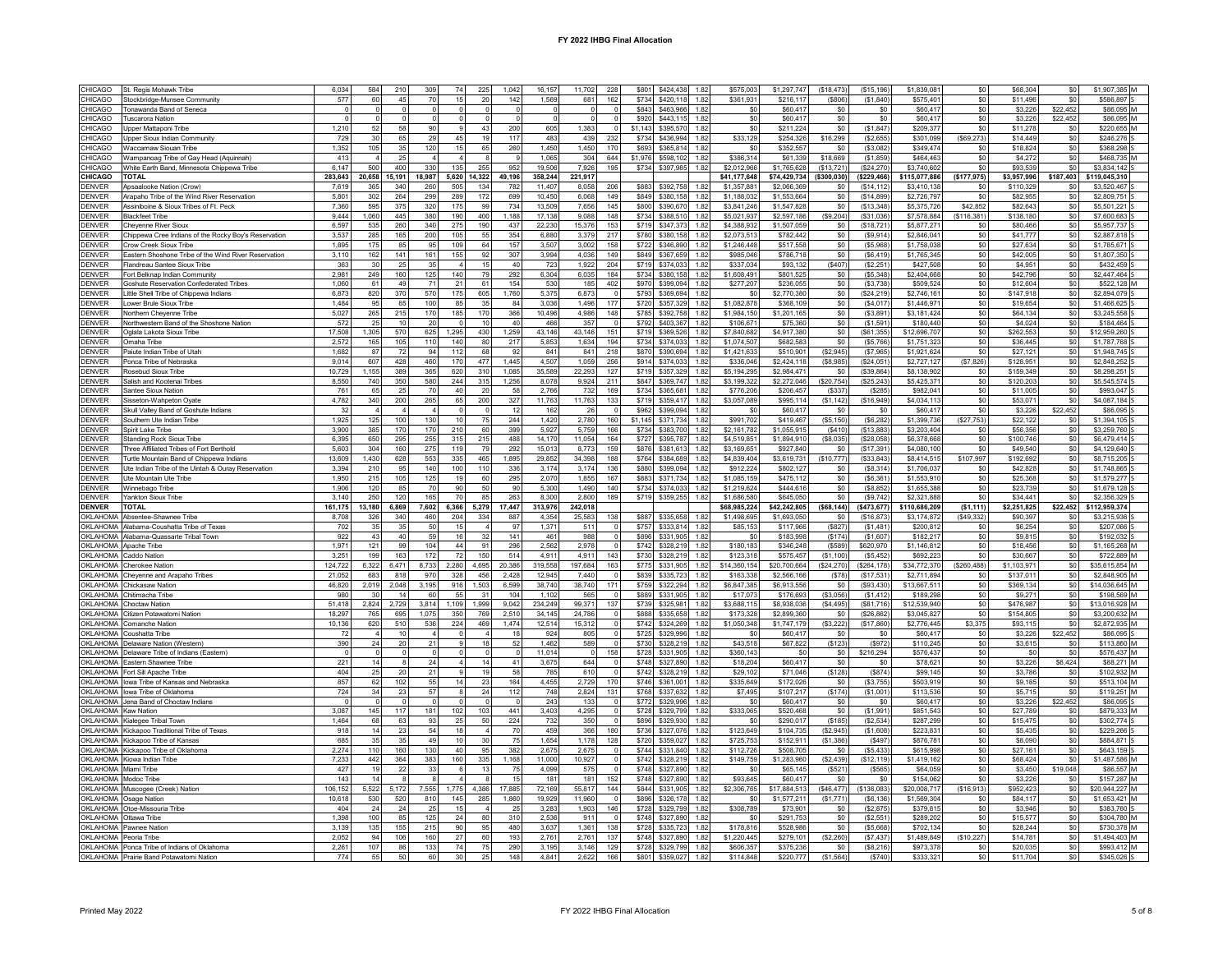|                       | OKLAHOMA Quapaw Tribe                                                                             | 1,352           | 55                   | 65           | 120             | 30                      | 35                           | 240          | 5,681             | 1.765<br>$\overline{0}$         |                    | \$748 \$327,890        | 1.82         | \$0                        | \$215,799                  | \$0                     | (\$1.887               | \$213,913                  | \$0               | \$11,522              | \$0             | \$225.435 M                  |  |
|-----------------------|---------------------------------------------------------------------------------------------------|-----------------|----------------------|--------------|-----------------|-------------------------|------------------------------|--------------|-------------------|---------------------------------|--------------------|------------------------|--------------|----------------------------|----------------------------|-------------------------|------------------------|----------------------------|-------------------|-----------------------|-----------------|------------------------------|--|
|                       | OKLAHOMA Sac and Fox Nation of Missouri                                                           | 66              | 10                   |              |                 | $\Omega$                | 10                           |              | 482               | 442<br>163                      | \$723              | \$359,027              | 1.82         | \$175.961                  | \$60,417                   | \$0                     | \$0                    | \$236,378                  | \$3,166           | \$3,226               | \$0             | \$242,770                    |  |
|                       | OKLAHOMA Sac and Fox Nation, Oklahoma                                                             | 6,495           | 350                  | 300          | 425             | 85                      | 255                          | 1,002        | 3,949             | 9,277<br>131                    |                    | \$758 \$335,658        | 1.82         | \$437,535                  | \$1,350,918                | (S9.223)                | (\$9.082)              | \$1,770,147                | \$0               | \$71,637              | \$0             | \$1,841,784                  |  |
|                       | OKI AHOMA Seminole Nation                                                                         | 4.362           | 225                  | 240          | 295             | 140                     | 95                           | 726          | 15.123            | 4.504<br>157                    |                    | \$728 \$331 840 182    |              | \$1,071,566                | \$938,006                  | (S664)                  | (S16.498)              | \$1,992,410                | \$0               | \$50,047              | \$0             | \$2,042,458                  |  |
| <b>OKLAHOMA</b>       | Seneca-Cayuga Nation                                                                              | 858             | 33                   | 68           | 119             | 22                      | 34                           | 220          | 5.55              | 1.290                           | \$735              | \$327,890              | 1.82         | S0                         | \$182.190                  | \$0                     | (S1.593)               | \$180,597                  | \$0               | \$9,728               | \$0             | \$190.324 M                  |  |
|                       | OKLAHOMA Shawnee Tribe                                                                            |                 |                      |              |                 |                         |                              |              | 2.11              | 912                             | \$0                | \$325,981              | 1.82         | $\$0$                      | \$60,417                   | $\$0$                   | \$0                    | \$60,417                   | \$0               | \$3,226               | \$22,452        | \$86,095                     |  |
| <b>OKLAHOMA</b>       | Thlopthlocco Tribal Town                                                                          | 1.668           | 78                   | 72           | 106             | 28                      | 57                           | 256          | 834               | 25.097<br>$\Omega$              | \$896              | \$329,930              | 1.82         | \$0                        | \$330.336                  | (\$429)                 | (S2.884)               | \$327,023                  | \$0               | \$17,615              | \$0             | \$344.638                    |  |
| <b>OKLAHOMA</b>       | Tonkawa Tribe                                                                                     | 655             | 45                   | 35           | 40              | 14                      | 35                           | 58           | 576               | 169<br>959                      | \$728              | \$329,799              | 1.82         | \$459,094                  | \$116.33                   | \$0                     | (S3.840)               | \$571.586                  | \$0               | \$6,211               | \$0             | \$577.797 M                  |  |
| OKLAHOMA              | Tunica-Biloxi Tribe                                                                               | 2,080           | 141                  | 53           | 57              | $\overline{\mathbf{3}}$ | 132                          | 251          | 1,040             | 332                             | \$788              | \$329,996              | 1.82         | \$0                        | \$313,007                  | \$0                     | (S2, 736)              | \$310,27                   | \$O               | \$16,712              | \$0             | \$326,983 M                  |  |
| OKLAHOMA              | United Keetoowah Band of Cherokee Indians                                                         | 9,029           | 458                  | 468          | 632             | 165                     | 340                          | 1.558        | 14,034            | 14.311<br>$\overline{0}$        | \$728              | \$331,905              | 1.82         | \$0                        | \$1,514,877                | (\$1,871)               | (S13, 227)             | \$1,499,77                 | \$0               | \$80,784              | \$0             | \$1,580,563 M                |  |
|                       | OKLAHOMA Wichita and Affiliated Tribes                                                            | 1.135           | 69                   | 57           | 60              | 25                      | 53                           | 127          | 3.275             | 1.715<br>$\Omega$               | \$730              | \$328,219              | 1.82         | \$319.165                  | \$191.46                   | (\$292                  | (S4.461)               | \$505.87                   | \$0               | \$10,207              | \$0             | \$516,084 M                  |  |
|                       | OKLAHOMA Wyandotte Nation                                                                         | 3,107           | 129                  | 155          | 255             | 99                      | 134                          | 525          | 4,279             | 2,179<br>$\circ$                | \$778              | \$327,890              | 1.82         | \$51,371                   | \$582,739                  | \$0                     | (\$5,543               | \$628,567                  | \$0               | \$31,114              | \$0             | \$659,681 M                  |  |
| <b>OKLAHOMA TOTAL</b> |                                                                                                   | 465.484         | 23.157               | 22.648       | 31.537          |                         | 17.460                       | 73.528       | 883.719           | 591.014                         |                    |                        |              | \$37.770.510               | \$77.532.073               | (\$110.263)             | \$46.056               | \$115.238.376              | ( \$330.419)      | \$4.133.770           | \$92.827        | \$119.134.554                |  |
|                       |                                                                                                   |                 |                      |              |                 | 8,812                   |                              |              |                   |                                 |                    |                        |              |                            |                            |                         |                        |                            |                   |                       |                 |                              |  |
| PHOENIX<br>PHOFNIX    | Acoma Pueblo                                                                                      | 3,115<br>538    | 115<br>35            | 60<br>24     | 170<br>25       | 145<br>25               | 30<br>55                     | 264<br>84    | 4,81<br>418       | 4,762<br>278<br>418<br>$\Omega$ | \$747<br>\$1,390   | \$378,070<br>\$473,925 | 1.82<br>1.82 | \$600,097                  | \$618,358<br>\$206,168     | \$0<br>(S1.388)         | (\$7,069<br>(S1.790)   | \$1,211,386<br>\$202,989   | \$0<br>\$0        | \$33,016<br>\$10,934  | \$0<br>\$0      | \$1,244,402 S<br>\$213.923 M |  |
|                       | Agua Caliente Band of Cahuilla Indians                                                            |                 |                      |              |                 |                         |                              |              |                   |                                 |                    |                        |              | \$0                        |                            |                         |                        |                            |                   |                       |                 |                              |  |
| PHOFNIX               | Ak-Chin Indian Community                                                                          | 938             | 175                  | 60           | 50 <sub>1</sub> | 40                      |                              | 254          | 730               | 984<br>329                      | \$1.251            | \$375,982              | 1.82         | \$276,043                  | \$309,455                  | (\$3,443)               | (S4, 292)              | \$577,763                  | \$0               | \$16,339              | \$0             | \$594,102 S                  |  |
| PHOENIX               | Alturas Indian Rancheria                                                                          | $\mathbf 0$     | $\mathbf 0$          |              | $\mathbf 0$     | $\circ$                 |                              | $\mathbf 0$  | 11                | 11<br>$\circ$                   | \$807              | \$514,509              | 1.82         | \$0                        | \$60,417                   | \$0                     | \$0                    | \$60.41                    | \$0               | \$3.226               | \$22.452        | \$86,095                     |  |
| PHOFNIX               | Augustine Band of Cahuilla Indians                                                                | $\Omega$        | $\overline{0}$       | n            | $\Omega$        | $\Omega$                |                              | $^{\circ}$   | -8                | 8<br>$\Omega$                   | \$1,390            | \$473,925              | 1.82         | \$0                        | \$60.417                   | \$0                     | \$0                    | \$60.41                    | \$0               | \$3,226               | \$22.452        | \$86,095.5                   |  |
| PHOENIX               | Bear River Band of the Rohnerville Rancheria                                                      | 280             | $\overline{4}$       |              | $\Delta$        | $\Omega$                |                              |              | 291               | 231<br>$\Omega$                 | \$1.113            | \$537,621              | 1.82         | \$0                        | \$60,417                   | \$0                     | \$0                    | \$60,417                   | \$0               | \$3.226               | \$22,452        | \$86,095 M                   |  |
| PHOENIX               | Berry Creek Rancheria of Maidu Indians                                                            | 1,252           | 79                   | 97           | 100             | 24                      | 114                          | 261          | 626               | 427<br>380                      | \$1,192            | \$512,421              | 1.82         | \$152,900                  | \$473,479                  | $($ \$329)              | (\$4, 170              | \$621,880                  | (\$56,885)        | \$25,263              | \$0             | \$590.258 M                  |  |
| PHOENIX               | Big Lagoon Rancheria                                                                              | 19              | $\overline{0}$       | $\Omega$     | $\Omega$        | $\Omega$                |                              | $\Omega$     | 17                | 17<br>$\mathbf 0$               | \$1,113            | \$537,621              | 1.82         | \$0                        | \$60,41                    | \$0                     | \$0                    | \$60.41                    | \$0               | \$3,226               | \$22,452        | \$86,095                     |  |
| PHOFNIX               | Big Pine Paiute Tribe of the Owens Valley                                                         | 460             | 30                   | 25           | 40              | $\Delta$                | 20                           | 71           | 627               | 414<br>233                      | \$1,017            | \$495,718              | 1.82         | \$316,396                  | \$151,880                  | (\$35)                  | (\$1,427               | \$466,814                  | \$0               | \$8.107               | \$0             | \$474.921                    |  |
| PHOFNIX               | Big Sandy Rancheria of Western Mono Indians                                                       | 1.032           | 35                   | 36           | 41              | 25                      | 51                           | 112          | 516               | 405<br>$\Omega$                 | \$1,084            | \$525.142              | 1.82         | \$0                        | \$333.587                  | \$0                     | (\$2,916)              | \$330,67                   | \$0               | \$17,811              | \$0             | \$348,482                    |  |
| PHOENIX               | Big Valley Band of Pomo Indians                                                                   | 1.746           | 142                  | 81           | 110             | 43                      | 149                          | 332          | 1,200             | 382<br>$\mathbf 0$              | \$1,072            | \$527.037              | 1.82         | \$0                        | \$660,103                  | (S1.222)                | (S5.760)               | \$653.12                   | \$0               | \$35,180              | \$0             | \$688,301 M                  |  |
| PHOENIX               | <b>Bishop Paiute Tribe</b>                                                                        | 1,242           | 45                   | 80           | 135             | 20                      | 20                           | 225          | 1,895             | 1.651<br>233                    | \$1,017            | \$495,718              | 1.82         | \$749.044                  | \$360.995                  | \$303,062               | (\$6,777)              | \$1,406,324                | \$0               | \$35,456              | \$0             | \$1,441.780                  |  |
| PHOENIX               | Blue Lake Rancheria                                                                               | 36              | 4                    |              |                 |                         |                              | 12           | 51                | 84<br>$\circ$                   | \$1,113            | \$537,621              | 1.82         | \$0                        | \$60,41                    | \$0                     | \$0                    | \$60.41                    | \$0               | \$3,226               | \$22,452        | \$86,095                     |  |
| PHOENIX               | Bridgeport Indian Colony                                                                          | 38              |                      |              | 15              |                         |                              |              | 111               | 85<br>233                       | \$1,326            | \$495.718              | 1.82         | \$206.094                  | \$14,63                    | \$0                     | (\$972)                | \$219.76                   | \$0               | \$782                 | \$0             | \$220.542                    |  |
| PHOENIX               | Buena Vista Rancheria of Me-Wuk Indians                                                           | 16              |                      |              |                 | $\Omega$                |                              |              |                   | $\overline{0}$<br>8             | \$1,149            | \$524,949              | 1.82         | \$0                        | \$60,417                   | \$0                     | \$0                    | \$60,41                    | \$0               | \$3,226               | \$22,452        | \$86,095 M                   |  |
| PHOFNIX               | Cabazon Band of Mission Indians                                                                   | 26              |                      |              | $\Delta$        | $\Omega$                | $\boldsymbol{\Lambda}$       | 12           | 30                | 46<br>$\Omega$                  | \$1,390            | \$473.925              | 1.82         | \$0                        | \$60.41                    | \$0                     | \$0                    | \$60.41                    | \$0               | \$3.226               | \$22 452        | \$86,095.5                   |  |
| PHOENIX               | Cachil DeHe Band of Wintun Indians, Colusa Rancheria                                              | 58              |                      |              |                 | $\overline{4}$          |                              | 12           | 69                | 109<br>$\Omega$                 | \$966              | \$512,421              | 1.82         | \$0                        | \$60,417                   | \$0                     | \$0                    | \$60,41                    | \$0               | \$3,226               | \$22,452        | \$86,095 S                   |  |
| PHOENIX               | Cahto Tribe of the Laytonville Rancheria                                                          | 262             | 21                   | 12           | 16              | $\overline{7}$          | 22                           | 17           | 131               | 293<br>380                      | \$1,240            | \$527.037              | 1.82         | \$364,706                  | \$89,692                   | (\$61)                  | (S2, 743)              | \$451.594                  | \$0               | \$4.786               | \$0             | \$456,380 M                  |  |
| PHOFNIX               | Cahuilla Band of Indians                                                                          | 178             | $\overline{4}$       | $\Delta$     | $\overline{a}$  | $\Omega$                | $\boldsymbol{\Lambda}$       | 12           | 397               | 293<br>395                      | \$1,390            | \$473,925              | 1.82         | \$0                        | \$60,417                   | \$0                     | \$0                    | \$60,417                   | \$0               | \$3,226               | \$22,452        | \$86,095 S                   |  |
| PHOFNIX               | California Vallev Miwok Tribe                                                                     | 20 <sub>0</sub> |                      |              |                 | $\Omega$                |                              |              | 10                | -5<br>$\Omega$                  | \$1.061            | \$510,333              | 1.82         | \$0                        | \$60.417                   | \$0                     | \$0                    | \$60.41                    | \$0               | \$3.226               | \$22,452        | \$86,095                     |  |
| PHOENIX               | Campo Band of Diegueno Mission Indians                                                            | 259             | 35                   | 15           | 20              |                         | 10                           | 55           | 302               | 304<br>391                      | \$2,124            | \$459,845              | 1.82         | \$329,599                  | \$97,781                   | \$0                     | \$240,875              | \$668,255                  | \$0               | \$5,221               | \$0             | \$673,476                    |  |
| PHOENIX               | Capitan Grande Band of Diegueno Mission Indians                                                   | 612             | 30                   |              | 10              | 10                      | 25                           | 44           | 589               | 550<br>395                      | \$2,124            | \$459,845              | 1.82         | \$0                        | \$136,39                   | (\$843                  | \$41,275               | \$176,828                  | \$0               | \$7,238               | \$0             | \$184,066                    |  |
| PHOENIX               | Cedarville Rancheria                                                                              | $\overline{7}$  | $\Omega$             |              | $\Omega$        | $\Omega$                |                              | $\sqrt{2}$   | 33                | 37<br>$\Omega$                  | \$807              | \$514,509              | 1.82         | \$0                        | \$60,41                    | \$0                     | \$0                    | \$60,41                    | \$0               | \$3,226               | \$22,452        | \$86,095 M                   |  |
| PHOENIX               | Chemehuevi Indian Tribe                                                                           | 207             | 25                   | 15           | 20              |                         | 10                           |              | 1,137             | 226<br>374                      | \$1,390            | \$473,925              | 1.82         | \$827,216                  | \$73,71                    | $($ \$668)              | (S323)                 | \$899,940                  | \$0               | \$3,900               | \$0             | \$903,840 5                  |  |
| PHOENIX               | Cher-Ae Heights Indian Community (Trinidad Rancheria)                                             | 109             | 14                   |              | 15              | 8                       |                              | 33           | 24                | 186<br>$\overline{0}$           | \$1,113            | \$537.621              | 1.82         | \$0                        | \$60.41                    | \$0                     | \$0                    | \$60.41                    | \$0               | \$3,226               | \$22.452        | \$86,095 M                   |  |
| PHOENIX               | Cloverdale Rancheria of Pomo Indians                                                              | 872             | 71                   | 40           | 55              | 22                      | 74                           | 166          | 436               | 436<br>$\overline{0}$           | \$1,996            | \$535 485              | 1.82         | \$0                        | \$335.266                  | (\$592)                 | (S2.926)               | \$331,748                  | \$0               | \$17,869              | \$0             | \$349.617 M                  |  |
| PHOENIX               | Cochiti Pueblo                                                                                    | 984             | 35                   | 30           | 50              | 25                      |                              | 87           | 1,180             | 641<br>300                      | \$940              | \$378,070              | 1.82         | \$167,916                  | \$154.186                  | \$0                     | (S2.052)               | \$320.04                   | \$0               | \$8,232               | \$0             | \$328.282                    |  |
| PHOENIX               | Cocopah Tribe                                                                                     | 665             | 65                   | 45           | 70              | 30                      | 10                           | 105          | 940               | 1,081<br>376                    | \$927              | \$382,294              | 1.82         | \$817,939                  | \$200,845                  | \$0                     | (\$6,918               | \$1.011.86                 | \$0               | \$10,724              | \$0             | \$1,022,589                  |  |
| PHOENIX               | Cold Springs Rancheria of Mono Indians                                                            | 179             | 10                   |              | 15              | $\Delta$                | $\Omega$                     | $\Omega$     | 213               | 213<br>378                      | \$1,064            | \$525.142              | 1.82         | \$424,264                  | \$34,553                   | (S9)                    | (S2.813)               | \$455.99                   | \$0               | \$1,844               | \$0             | \$457,840                    |  |
| PHOENIX               | Colorado River Indian Tribes                                                                      | 2.883           | 175                  | 140          | 225             | 115                     | 45                           | 289          | 4 4 4 3           | 2.304<br>194                    | \$969              | \$473,925 1.82         |              | \$2,049.254                | \$849.321                  | (\$10.023)              | (S14.056)              | \$2,874,496                | (S4.594)          | \$44,813              | S <sub>0</sub>  | \$2,914,714                  |  |
| PHOENIX               | Coyote Valley Band of Pomo Indians                                                                | 746             | 60                   | 35           | 47              | 19                      | 64                           | 112          | 373               | 222<br>320                      | \$1,780            | \$527,037              | 1.82         | \$377,944                  | \$273.37                   | \$0                     | (\$4.729)              | \$646,587                  | \$0               | \$14,596              | \$0             | \$661.183 M                  |  |
| PHOENIX               | Death Valley Timba-sha Shoshone Tribe                                                             | 702             | 20                   | 31           | 41              |                         | 37                           | 92           | 391               | 273<br>$\circ$                  |                    | \$1.017 \$495,718      | 1.82         | \$0                        | \$160.597                  | (\$612                  | (\$1,399               | \$158,586                  | \$0               | \$8,542               | \$0             | \$167,128 M                  |  |
|                       |                                                                                                   |                 |                      |              |                 |                         |                              |              | 1,221             | 380                             |                    | \$535,485              | 1.82         | \$0                        | \$937,660                  | (\$1,725                | (\$8.182)              | \$927,753                  | \$0               | \$49,972              | \$0             | \$977,725 M                  |  |
| PHOFNIX               |                                                                                                   | 2.442           | 198                  | 113          | 154             | 61                      | 209                          | 465          |                   | 591                             | \$1,996            |                        |              |                            |                            | \$0                     |                        |                            |                   |                       | \$0             |                              |  |
| PHOFNIX               | Dry Creek Rancheria Band of Pomo Indians<br>Duck Valley Shoshone-Paiute Tribes                    | 4.060           | 235                  | 198          | 288             | 89                      | 222                          | 643          | 2.030             | 1,427<br>377                    | \$973              | \$428,615              | 1.82         | \$1.138.279                | \$1,296,807                |                         | (S14.503)              | \$2,420.58                 | \$0               | \$69,240              |                 | \$2,489,824 5                |  |
| PHOENIX               | Duckwater Shoshone Tribe                                                                          | 774             | 44                   | 36           | 52              | 15                      | 44                           | 115          | 387               | 114<br>402                      | \$981              | \$451.558              | 1.82         | \$363,266                  | \$195.84                   | (\$318)                 | (S3.267)               | \$555.52                   | \$0               | \$10,440              | \$0             | \$565.964 M                  |  |
|                       |                                                                                                   |                 |                      | 11           |                 | 6                       |                              | 45           |                   | $\overline{\mathbf{0}}$         |                    |                        | 1.82         | \$0                        |                            |                         | (\$790                 |                            |                   |                       |                 |                              |  |
| PHOENIX<br>PHOFNIX    | Elem Indian Colony of Pomo Indians (Sulphur Bank Rancheria)                                       | 238<br>54       | 19<br>15             | $\sqrt{2}$   | 15<br>$\Delta$  | $\Omega$                | 20<br>$\boldsymbol{\Lambda}$ | 19           | 119<br>93         | 246<br>$\Delta$ <sub>R</sub>    | \$1,072<br>\$1,000 | \$527,037              | 1.82         |                            | \$90,565                   | (\$159)<br>\$0          |                        | \$89,61                    | \$0               | \$4,827               | \$0             | \$94,442 M<br>\$86,095       |  |
| PHOENIX               | Elk Valley Rancheria<br>Elv Shoshone Tribe                                                        | 1.198           | 69                   | 58           | 85              | 26                      | 65                           | 184          | 599               | $^{\circ}$<br>300<br>402        | \$969              | \$524,949<br>\$434,854 | 1.82         | \$0<br>\$364,707           | \$60,41<br>\$386,714       | (\$356)                 | \$0<br>(S4, 150)       | \$60,41<br>\$746,91        | $\$0$<br>\$0      | \$3,226<br>\$20,629   | \$22,452<br>\$0 | \$767,544 S                  |  |
| PHOENIX               | Enterprise Rancheria of Maidu Indians                                                             | 1.706           | 107                  | 132          | 136             | 32                      | 156                          | 359          |                   | 438<br>$\mathbf 0$              | \$1.192            | \$512.421              | 1.82         | \$91,393                   | \$645,830                  | (S467)                  | (S6.441)               | \$730.31                   | \$0               |                       | \$0             | \$764,772 M                  |  |
|                       |                                                                                                   | $\overline{0}$  | $\overline{0}$       | $\Omega$     | $\Omega$        | $\mathbf{0}$            | $\Omega$                     | $\mathbf 0$  | 916               | 14<br>$\overline{0}$            |                    |                        | 1.82         |                            |                            |                         |                        |                            |                   | \$34,458              |                 | \$86,095 S                   |  |
| PHOENIX<br>PHOFNIX    | Ewiiaapaayp Band of Kumeyaay Indians<br>Fallon Paiute-Shoshone Tribe                              | 3.124           | 181                  | 153          | 221             | 68                      |                              | 496          |                   | 1.692<br>336                    | \$2,124<br>\$967   | \$459,845<br>\$411,670 | 1.82         | \$0<br>\$750,539           | \$60,417<br>\$958.89       | \$0<br>\$0              | \$0<br>(S6.394)        | \$60,417<br>\$1,703.03     | \$0<br>\$10,369   | \$3,226<br>\$51.198   | \$22,452<br>\$0 | \$1,764,604                  |  |
| PHOENIX               | Fort Bidwell Indian Community                                                                     | 293             | 22                   |              | 21              |                         | 171<br>26                    | 44           | 1,562<br>345      | 306<br>387                      | \$850              | \$503,949              | 1.82         | \$270,079                  | \$108,839                  | (\$375)                 | (S1, 335)              | \$377,208                  | \$0               | \$5,791               | \$0             | \$382,999 M                  |  |
| PHOENIX               |                                                                                                   | 57              |                      |              |                 |                         |                              | 12           | 101               | 90<br>233                       | \$1.017            | \$495.718              | 1.82         | \$38.041                   | \$60.41                    | \$0                     | \$C                    | \$98.45                    | \$0               | \$3.226               | \$0             | \$101.684                    |  |
| PHOENIX               | Fort Independence Indian Community of Paiute Indians<br>Fort McDermitt Paiute and Shoshone Tribes | 2.058           | 119                  | 100          | 146             | 45                      | 112                          | 366          | 1.029             | 846<br>$\Omega$                 | \$1,115            | \$422,279              | 1.82         | S <sub>0</sub>             | \$660.757                  | \$0                     | (\$5.776               | \$654.98                   | \$0               | \$35,280              | \$0             | \$690,260                    |  |
|                       | Fort McDowell Yavapai Nation                                                                      | 1,139           | 60                   | 20           | 75              | 20                      | 40                           | 155          | 927               | 1,120<br>315                    | \$1,251            | \$375,982              | 1.82         | \$0                        | \$246,572                  | (\$2,009)               | (S1, 985)              | \$242,577                  | \$0               | \$13,058              | \$0             | \$255,609                    |  |
| PHOENIX<br>PHOFNIX    | Fort Moiave Indian Tribe                                                                          | 748             | 65                   | 35           | 75              | 40                      | 35                           | 66           |                   | 359                             | \$1,058            | \$422,447              | 1.82         |                            |                            |                         |                        |                            |                   | \$14,640              | \$0             | \$1,674,059                  |  |
| PHOENIX               |                                                                                                   | 14.128          | 1.465                | 355          | 545             |                         |                              |              | 1,436             | 1,102<br>14.966<br>187          | \$1,251            | \$378,070              | 1.82         | \$1,395,218<br>\$5,898,247 | \$275,169                  | (\$968)<br>\$0          | (\$10,000              | \$1,659,419<br>\$8,646.87  | \$0               | \$149.282             | \$0             | \$8,796,160                  |  |
| PHOFNIX               | Gila River Indian Community<br>Graton Rancheria Federated Indians                                 |                 |                      | 120          |                 | 265<br>21               | 165<br>247                   | 1,704<br>589 | 20,479<br>1.461   | 445<br>$\Omega$                 | \$3,553            | \$512.924              | 1.82         | \$0                        | \$2,795,923<br>\$1,017.471 |                         | (\$47,293<br>(\$8.895  | \$1,008.576                | \$0<br>\$0        | \$54,326              | \$0             |                              |  |
| PHOENIX               | <b>Greenville Rancheria</b>                                                                       | 2,922           | 375                  | 25           | 95              |                         | 16                           |              |                   | 103<br>$\circ$                  | \$1.122            |                        | 1.82         |                            | \$144.44                   | \$0                     |                        |                            |                   |                       |                 | \$1.062,902 M<br>\$150,892 M |  |
|                       |                                                                                                   | 380             | 21                   | 8            | 35              | 22<br>14                |                              | 81<br>19     | 190               |                                 |                    | \$512,421              |              | \$0                        |                            | \$0                     | (\$1,263               | \$143,180                  | \$0               | \$7,712               | \$0             |                              |  |
| PHOENIX               | Grindstone Rancheria of Wintun-Wailaki Indians                                                    | 274<br>38       | 26<br>$\overline{4}$ | $\Delta$     | 16<br>$\Delta$  | $\Delta$                | 12<br>$\boldsymbol{\Lambda}$ | $\Omega$     | 137               | 168<br>387                      | \$926              | \$501,861              | 1.82         | \$339,334                  | \$109,530                  | \$12,177                | (S2, 619)              | \$458,422                  | \$0               | \$6,498               | \$0             | \$464,920                    |  |
| PHOENIX<br>PHOENIX    | Guidiville Rancheria<br>Habematolel Pomo of Upper Lake                                            | 596             | 48                   | 28           | 37              | 15 <sub>1</sub>         | 51                           | 113          | 143               | 114<br>380<br>$\Omega$          | \$1,240            | \$527.037<br>\$527.037 | 1.82<br>1.82 | \$176,827<br>\$0           | \$60,417                   | \$14,034                | \$0                    | \$251,278                  | (S10, 778)<br>\$0 | \$3,975               | \$0             | \$244.475<br>\$235.429       |  |
|                       |                                                                                                   |                 |                      |              | $\Omega$        |                         |                              |              | 298               | 151                             | \$1,072            |                        |              |                            | \$225,759                  | ( \$393]                | (S1, 970)              | \$223,396                  |                   | \$12,033              | \$0             |                              |  |
| PHOENIX               | Havasupai Tribe                                                                                   | 480             |                      |              |                 | $\circ$                 |                              | $\mathbf 0$  | 734               | 679<br>$\circ$                  | \$1,315            | \$671.361              | 1.82         | \$0                        | \$60,417                   | \$70.391                | \$0                    | \$130.80                   | \$0               | \$6,984               | \$0             | \$137.792                    |  |
| PHOENIX<br>PHOFNIX    | Hoopa Valley Tribe<br>Hopi Tribe                                                                  | 2.765<br>26.496 | 225<br>1.365         | 155<br>1.132 | 145<br>1476     | 110<br>1.759            | 45<br>1.064                  | 445<br>3.935 | 3,370<br>14 4 2 2 | 1.983<br>381<br>8.160<br>311    | \$1,113<br>\$924   | \$537,621<br>\$394 918 | 1.82<br>1.82 | \$742,705<br>\$310,579     | \$1,020,022<br>\$8,875,407 | (\$1,960)<br>(\$45.822) | (\$9,768)<br>(\$70.235 | \$1,750,999<br>\$9,069,930 | \$0<br>(S235.585) | \$54,357<br>\$471.437 | \$0<br>\$0      | \$1,805,357<br>\$9,305.781   |  |
|                       |                                                                                                   |                 |                      |              |                 |                         |                              |              |                   |                                 |                    |                        |              |                            |                            |                         |                        |                            |                   |                       |                 |                              |  |
| PHOENIX               | Hopland Band of Pomo Indians                                                                      | 1,852           | 150                  | 86           | 116             | 46                      | 158                          | 332          | 926               | 521<br>380                      | \$1,994            | \$527,037              | 1.82         | \$271.013                  | \$694,050                  | (\$1,360                | (\$7,679               | \$956,023                  | \$0               | \$36,985              | \$0             | \$993,008                    |  |
| PHOENIX               | Hualapai Indian Tribe                                                                             | 1,600           | 50                   | 50           | 75              | 60                      | 25                           | 40           | 2.133             | 1,504<br>358                    | \$906              | \$390.743              | 1.82         | \$1,277.404                | \$289.320                  | \$209.019               | (S2.346)               | \$1,773.39                 | \$0               | \$26,608              | \$0             | \$1.800.004                  |  |
| PHOENIX               | lipay Nation of Santa Ysabel                                                                      | 313             | 45                   | 25           | 15              | $\Delta$                | $\mathbf{A}$                 | 85           | 768               | $\Omega$<br>768                 | \$2,124            | \$459,845              | 1.82         | \$0                        | \$107,930                  | (\$673                  | (\$938                 | \$106,32                   | \$0               | \$5,727               | \$0             | \$112,047                    |  |
| PHOFNIX               | Inaja Band of Diegueno Mission Indians                                                            | $\Omega$        | $\Omega$             |              | $\Omega$        | $\Omega$                |                              | $\Omega$     | 19                | 20<br>$\Omega$                  | \$2.124            | \$459,845              | 1.82         | \$0                        | \$60.41                    | \$0                     | \$0                    | \$60.41                    | \$0               | \$3.226               | \$22 452        | \$86,095                     |  |
| PHOENIX               | Ione Band of Miwok Indians                                                                        | 1.470           | 99                   | 94           | 74              | 14                      | 138                          | 267          | 768               | 652<br>$\circ$                  | \$1,149            | \$524.949              | 1.82         | \$0                        | \$514.343                  | (S7.825)                | (S4.428)               | \$502.09                   | \$0               | \$27.044              | \$0             | \$529.135 M                  |  |
| PHOENIX               | Isleta Pueblo                                                                                     | 3.984           | 265                  | 190          | 215             | 50                      | 45                           | 616          | 3,980             | 3.980<br>$\Omega$               | \$940              | \$373,846              | 1.82         | \$393,427                  | \$750,797                  | \$0                     | (\$7,521               | \$1,136,702                | \$0               | \$40,087              | \$0             | \$1,176,789                  |  |
| PHOFNIX               | Jackson Band of Miwuk Indians                                                                     | $\Omega$        | $^{\circ}$           |              | $\Omega$        | $\Omega$                |                              | $\Omega$     | 30                | 30 <sup>1</sup><br>$\Omega$     | \$1.149            | \$524 949              | 1.82         | \$0                        | \$60,417                   | \$0                     | \$0                    | \$60.417                   | \$0               | \$3,226               | \$22,452        | \$86,095                     |  |
| PHOENIX               | Jamul Indian Village                                                                              | $\Omega$        | $\Omega$             |              |                 |                         |                              | $\Omega$     | 63                | 63<br>$\Omega$                  | \$2,124            | \$459,845              | 1.82         | \$0                        | \$60.41                    | \$0                     | \$0                    | \$60,417                   | \$0               | \$3,226               | \$22 452        | \$86,095                     |  |
| PHOENIX               | lemez Pueblo                                                                                      | 2.171           | 115                  | 70           | 60              | 95                      | 45                           | 221          | 3,825             | 3.776<br>$\circ$                | \$940              | \$378,070              | 1.82         | \$165.297                  | \$482,900                  | \$0                     | (S4.036)               | \$644.16                   | (S1.246)          | \$25.783              | \$0             | \$668,698                    |  |
| PHOENIX               | Jicarilla Apache Nation                                                                           | 3,220           | 139                  | 75           | 99              | 50                      | 25                           | 169          | 3.964             | 3.578<br>225                    | \$774              | \$378,070              | 1.82         | \$1.038.622                | \$415,654                  | (S1.780)                | (S5.848)               | \$1,446.648                | \$0               | \$22,098              | \$0             | \$1,468,746                  |  |
| PHOENIX<br>PHOENIX    | Kaibab Band of Paiute Indians<br>Karuk Tribe                                                      | 416<br>7,500    | 21<br>564            | 18<br>479    | 23<br>544       | 28<br>214               | 17<br>662                    | 24<br>1,422  | 288<br>3,750      | 128<br>346<br>13.197<br>380     | \$908<br>\$1,058   | \$394.918<br>\$537.621 | 1.82<br>1.82 | \$353.641<br>\$1,845,757   | \$128,589<br>\$3,044,015   | (S621)<br>(\$4,306)     | (\$2,423<br>(\$36,753) | \$479.186<br>\$4,848,712   | \$0<br>\$0        | \$6,833<br>\$162,299  | \$0<br>\$0      | \$486,019<br>\$5,011,011 M   |  |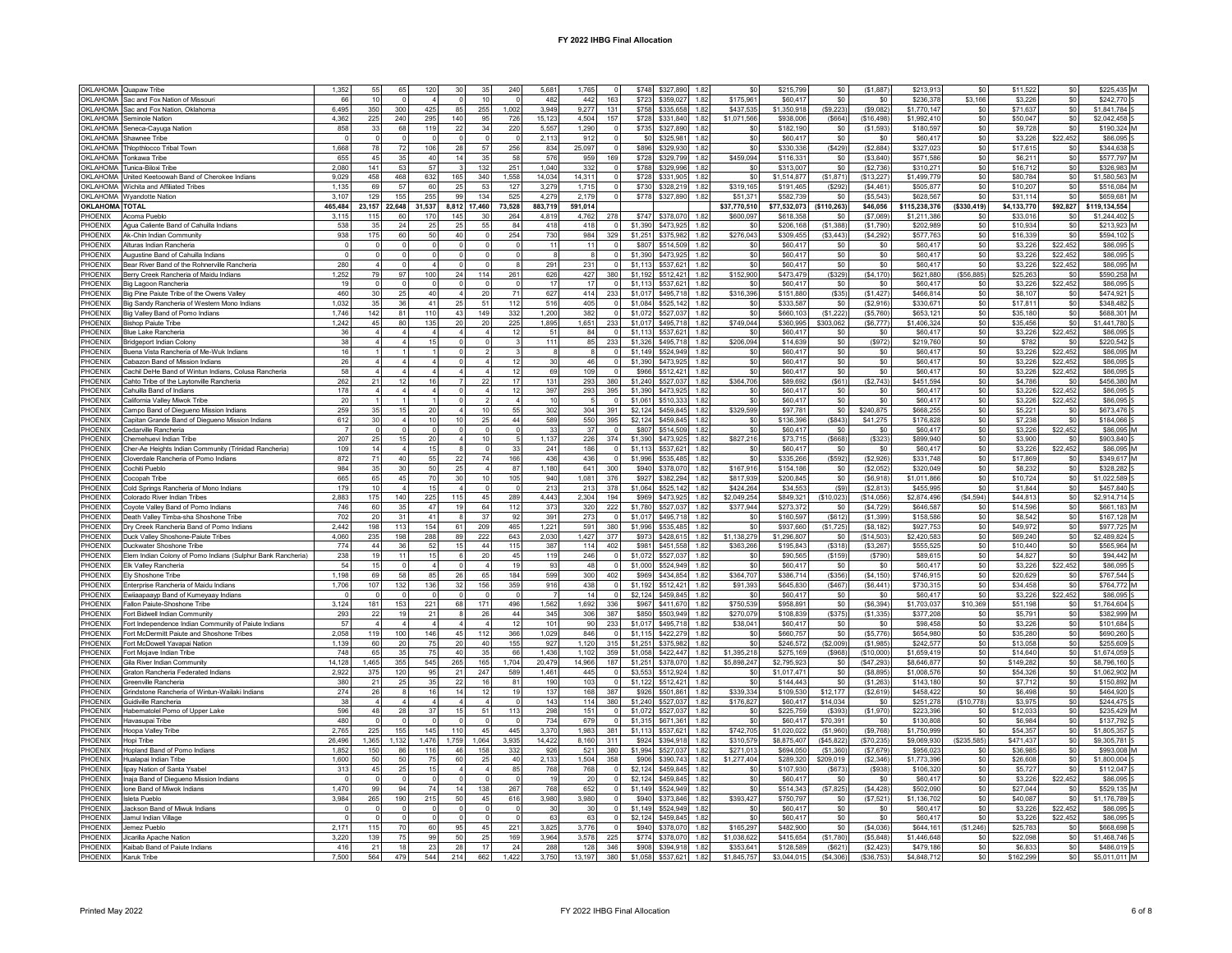| PHOFNIX            | Kashia Band of Pomo Indians, Stewarts Point Rancheria                              | 1,910               | 155             | 88             | 120             | 48                   | 163                        | 363            | 955               | 565               | 380                           | \$1,996<br>\$535 485                                         | 1.82 | \$0                        | \$733.53                   | (\$1,474)             | (\$6,400)               | \$725,663                  | \$0             | \$39,087              | \$0             | \$764 750 M                  |  |
|--------------------|------------------------------------------------------------------------------------|---------------------|-----------------|----------------|-----------------|----------------------|----------------------------|----------------|-------------------|-------------------|-------------------------------|--------------------------------------------------------------|------|----------------------------|----------------------------|-----------------------|-------------------------|----------------------------|-----------------|-----------------------|-----------------|------------------------------|--|
| PHOENIX            | Kewa Pueblo (Santo Domingo)                                                        | 3,874               | 175             | 75             | 105             | 175                  | 20                         | 319            | 4,492             | 4,807             | 278                           | \$940<br>\$378,070<br>1.82                                   |      | \$263.027                  | \$709,599                  | ( \$36                | (S8.502)                | \$964,087                  | \$0             | \$37,886              | sol             | \$1,001,973                  |  |
| PHOENIX            | Kletsel Dehe Band of Wintun Indians (Cortina Rancheria)                            | 304                 | 18              |                | 18              | 17                   | $20\,$                     | 43             | 152               | 164               | $\overline{0}$                | \$1,509 \$524,949<br>1.82                                    |      | \$0                        | \$145.119                  | (\$1,857)             | (\$1,252)               | \$142,009                  | \$0             | \$7,649               | \$0             | \$149,659                    |  |
| PHOENIX            | Koi Nation of Northern California (Lower Lake)                                     | $\Omega$            |                 |                |                 |                      | $^{\circ}$                 |                | $\Omega$          |                   |                               | \$1,996<br>\$518,416<br>1.82                                 |      | \$0                        | \$60,417                   | \$0                   | \$0                     | \$60,417                   | \$0             | \$3,226               | \$22,452        | \$86,095 M                   |  |
| PHOENIX<br>PHOENIX | La Jolla Band of Luiseno Indians<br>La Posta Band of Diegueno Mission Indians      | 421<br>32           | 40<br>$\Omega$  | 15             | 25<br>$\Omega$  | 15<br>$\mathfrak{c}$ | $\overline{4}$<br>$\Omega$ | 67<br>$\Omega$ | 604<br>16         | 293<br>34         | 395<br>$\Omega$               | \$2,124<br>\$459,845<br>1.82<br>\$2,124<br>\$457,870<br>1.82 |      | \$175,859<br>\$0           | \$124.325<br>\$60,417      | $\$0$<br>\$0          | (\$954)<br>\$0          | \$299.229<br>\$60,417      | (S11.300<br>\$0 | \$6,638<br>\$3,226    | \$0<br>\$22.452 | \$294.567<br>\$86,095        |  |
| PHOENIX            | Laguna Pueblo                                                                      | 4,127               | 180             | 205            | 180             | 165                  | 100                        | 482            | 8.092             | 4.289             | 203                           | \$373,846<br>\$747<br>1.82                                   |      | \$547,699                  | \$953.037                  | \$0                   | \$9,385                 | \$1,510,121                | \$0             | \$50,885              | \$0             | \$1,561,006                  |  |
| PHOENIX            | Las Vegas Tribe of Paiute Indians                                                  | 108                 |                 |                |                 |                      | $\overline{4}$             | 12             | 54                | 1.810             | $\Omega$                      | \$1,143<br>\$451,558<br>1.82                                 |      | \$0                        | \$60,417                   | \$0                   | \$0                     | \$60,417                   | \$0             | \$3,226               | \$22,452        | \$86,095                     |  |
| PHOENIX            | Lone Pine Paiute-Shoshone Tribe                                                    | 589                 | 32              | 15             | 25              |                      | 78                         | 57             | 295               | 350               | 233                           | \$485,158<br>\$1.227<br>1.82                                 |      | \$185,640                  | \$192.724                  | (\$5,649)             | (S1.707)                | \$371.008                  | (\$5,762)       | \$9,988               | \$0             | \$375.234 M                  |  |
| PHOFNIX            | Los Coyotes Band of Cahuilla and Cupeno Indians                                    | 81                  | 15              |                |                 |                      | $\overline{4}$             | 27             | 349               | 288               | $\Omega$                      | \$459,845<br>\$2,124<br>1.82                                 |      | S <sub>0</sub>             | \$60.417                   | \$0                   | \$0                     | \$60.417                   | \$0             | \$3,226               | \$22.452        | \$86,095 M                   |  |
| PHOENIX            | Lovelock Paiute Tribe                                                              | 564                 | 33              | 28             | 40              | 12                   | 31                         | 100            | 282               | 268               |                               | \$430,678<br>\$1,116<br>1.82                                 |      | \$0                        | \$185,180                  | (S1)                  | (\$1,619)               | \$183,560                  | \$0             | \$9,887               | \$0             | \$193,447 S                  |  |
| PHOENIX<br>PHOENIX | Lytton Rancheria of California<br>Manchester Band of Pomo Indians                  | 546<br>2.148        | 44<br>174       | 25<br>qa       | 34<br>135       | 14<br>53             | 47<br>183                  | 104<br>373     | 273<br>1,074      | 273<br>923        | 380                           | \$535,485<br>\$1,996<br>1.82<br>\$1,240<br>\$527,037<br>1.82 |      | \$0<br>\$397,861           | \$210,183<br>\$801,013     | (S372)<br>\$0         | (S1, 834)<br>(S8, 749)  | \$207,977<br>\$1,190.124   | \$0<br>\$0      | \$11,202<br>\$42,768  | \$0<br>\$0      | \$219,179 M<br>\$1.232.893 M |  |
| PHOFNIX            | Manzanita Band of Diegueno Mission Indians                                         | 64                  |                 |                |                 |                      | $\Omega$                   | 12             | 105               | 105               | $\Omega$                      | \$2,124<br>\$459,845<br>1.82                                 |      | \$0                        | \$60.417                   | \$0                   | \$0                     | \$60,417                   | \$0             | \$3,226               | \$22,452        | \$86,095 S                   |  |
| PHOENIX            | Mechoopda Indian Tribe of Chico Rancheria                                          | 1.266               | 80              | 98             | 101             | 24                   | 115                        | 278            | 633               | 442               | $\Omega$                      | \$1,192<br>\$512,421<br>1.82                                 |      | \$0                        | \$482.910                  | (S330)                | (S4.219)                | \$478.36                   | \$0             | \$25,766              | \$0             | \$504.127 M                  |  |
| PHOENIX            | Mesa Grande Band of Diegueno Mission Indians                                       | 102                 |                 |                |                 |                      | 8                          |                | 690               | 117               | 391                           | \$2,124 \$459,845<br>1.82                                    |      | \$297,608                  | \$29,395                   | \$0                   | (S2, 372)               | \$324.63                   | \$0             | \$1,569               | \$0             | \$326,200 M                  |  |
| PHOFNIX            | Mescalero Anache Tribe                                                             | 4.278               | 195             | 130            | 230             | 70                   | 35                         | 324            | 4,309             | 4 4 4 7           | 287                           | \$367,462<br>\$757<br>1.82                                   |      | \$1,865,390                | \$624 238                  | (\$3,694)             | (S3.322)                | \$2,482.611                | \$0             | \$33.133              | \$0             | \$2,515,743                  |  |
| PHOENIX            | Middletown Rancheria of Pomo Indians                                               | 452                 | 37              | $2^{\circ}$    | 28              | 11                   | 39                         | 86             | 226               | 163               |                               | \$1,072<br>\$527.037<br>1.82                                 |      | \$O                        | \$171.380                  | (\$342)               | (\$1,495]               | \$169.542                  | \$0             | \$9,132               | \$0             | \$178,674 M                  |  |
| PHOENIX            | Moapa Band of Paiute Indians                                                       | 296                 | 20              | 20             | 10<br>180       | 43                   | $\overline{4}$             | 11<br>476      | 311               | 313               | 388                           | \$1,143<br>\$451,558<br>1.82                                 |      | \$409,889                  | \$58,629                   | (\$363                | (S4,093)                | \$464.063                  | \$0             | \$3,111<br>\$45.752   | \$0             | \$467,174 S                  |  |
| PHOENIX<br>PHOENIX | Mooretown Rancheria of Maidu Indians<br>Morongo Band of Mission Indians            | 2,264<br>660        | 142<br>45       | 175<br>30      | 15              |                      | 206<br>25                  | 90             | 1,132<br>1,015    | 1,002<br>2.443    | 380<br>395                    | \$1,192<br>\$512,421<br>1.82<br>\$1,390<br>\$466,025<br>1.82 |      | \$229,350<br>\$0           | \$856,903<br>\$169,490     | \$0<br>(S244)         | (S7, 765)<br>\$189,560  | \$1,078,488<br>\$358,806   | \$0<br>\$0      | \$9,037               | \$0<br>\$0      | \$1,124,240 M<br>\$367,843   |  |
| PHOENIX            | Nambe Pueblo                                                                       | 570                 | 40              | 25             | 50              | 10                   | $\overline{4}$             | 95             | 643               | 448               | 300                           | \$386,494<br>\$1,071<br>1.82                                 |      | \$169.132                  | \$121,529                  | \$27,557              | \$12.292                | \$330,509                  | \$0             | \$7,960               | sol             | \$338,469                    |  |
| PHOFNIX            | Navajo Nation                                                                      | 183,180             | 13,429          | 6.864          | 7,575           | 14,679               | 2,610                      | 24,125         | 277,840           | 192,067           | 293                           | \$866<br>\$394.918<br>1.82                                   |      | \$30.976.350               | \$57,690,196               | \$0                   | \$561.368               | \$88,105,177               | \$31,520        | (\$22,584,033         | \$0             | \$65.552.664                 |  |
| PHOENIX            | Northfork Rancheria of Mono Indians                                                | 4.63                | 155             | 160            | 186             | 111                  | 230                        | 501            | 2.315             | 1.377             |                               | \$1,082<br>\$508,245<br>1.82                                 |      | \$0                        | \$1,446,165                | \$0                   | (\$12.643)              | \$1,433,522                | \$0             | \$77,215              | \$0             | \$1,510,737                  |  |
| PHOENIX            | Ohkay Owingeh (San Juan Pueblo)                                                    | 2.191               | 141             | 66             | 80              | 31                   | 40                         | 262            | 2,791             | 2.72'             |                               | \$773<br>\$380.158<br>1.82                                   |      | \$408.156                  | \$397,340                  | (\$5,508              | (\$3,580)               | \$796,408                  | \$0             | \$20.921              | \$0             | \$817,329                    |  |
| PHOENIX<br>PHOFNIX | Pala Band of Mission Indians<br>Pascua Yagui Tribe                                 | 792<br>8.817        | 40<br>545       | 14<br>250      | 510             | 14<br>300            | $\mathbf{R}$<br>355        | 53<br>941      | 906<br>18,440     | 1,049<br>14.787   | 395<br>356                    | \$2,124<br>\$459,845<br>1.82<br>\$1.074<br>\$375,982<br>1.82 |      | \$424,423<br>\$3,382,936   | \$105,082<br>\$2,216,974   | \$0<br>(S459)         | (S1, 537)<br>(\$21.013) | \$527,968<br>\$5,578,437   | \$0<br>\$0      | \$5,611<br>\$118,346  | \$0<br>$\sin$   | \$533.579 M<br>\$5,696,783   |  |
| PHOENIX            | Paskenta Band of Nomlaki Indians                                                   | 576                 | 37              | 5 <sup>′</sup> | 47              | 30                   | 49                         | 135            | 288               | 206               |                               | \$952<br>\$518,685<br>1.82                                   |      | \$0                        | \$343,033                  | (\$1,597              | (\$2,985)               | \$338,451                  | \$0             | \$18,230              | \$0             | \$356,681                    |  |
| PHOENIX            | Pauma Band of Luiseno Mission Indians                                              | 163                 | $\Delta$        |                | 10              |                      | $\overline{4}$             | 18             | 189               | 132               | 395                           | \$2,124<br>\$459,845<br>1.82                                 |      | \$0                        | \$60,417                   | \$0                   | \$3.641                 | \$64,058                   | \$0             | \$3,226               | \$19,246        | \$86,530                     |  |
| PHOFNIX            | Pechanga Band of Luiseno Mission Indians                                           | 286                 | 15              | 10             | $\overline{4}$  | 10                   | 10                         | 29             | 1.342             | 1,032             | $\Omega$                      | \$1,390 \$473,925<br>1.82                                    |      | \$0                        | \$81,944                   | \$15,757              | (\$854)                 | \$96,847                   | \$0             | \$5,217               | \$0             | \$102.064                    |  |
| PHOENIX            | Picavune Rancheria of Chukchansi Indians                                           | 3.342               | 112             | 116            | 134             | 80                   | 166                        | 338            | 1,671             | 798               | 378                           | \$1.082<br>\$508,245<br>1.82                                 |      | \$240,390                  | \$1.034.714                | \$0                   | \$10,260                | \$1,264,845                | \$0             | \$55,246              | \$0             | \$1,320,091                  |  |
| PHOENIX            | Picuris Pueblo                                                                     | 207                 | 25              | 20             | 20              |                      | 15                         | 65             | 311               | 309               |                               | \$920<br>\$380,158<br>1.82                                   |      | \$0                        | \$87,240                   | $\$0$                 | (S29)                   | \$87,21                    | \$0             | \$4,658               | \$0             | \$91,869                     |  |
| PHOENIX            | Pinoleville Pomo Nation                                                            | 600                 | 49              | 28             | 38              | 15                   | 51                         | 109            | 300               | 237               | 380                           | \$1,240<br>\$527.037<br>1.82                                 |      | \$55.258                   | \$225,764                  | $\$0$                 | (\$2,457)               | \$278.566                  | \$0             | \$12,054              | \$0             | \$290.620 M                  |  |
| PHOFNIX<br>PHOENIX | Pit River Tribe<br>Pojoaque Pueblo                                                 | 4899<br>485         | 284<br>20       | 274<br>15      | 237<br>60       | 62                   | 384<br>10                  | 795<br>95      | 3.109<br>482      | 5.634<br>376      | $\Omega$<br>$\circ$           | \$1.197<br>\$533,469<br>1.82<br>\$1,071<br>\$386,494<br>1.82 |      | \$0<br>\$0                 | \$1,567,605<br>\$106.327   | \$0<br>\$0            | (\$13.704"<br>\$23,338  | \$1,553,901<br>\$129,665   | \$0<br>\$0      | \$83,699<br>\$5,677   | $\sin$<br>\$0   | \$1,637,600 M<br>\$135,342   |  |
| PHOENIX            | Potter Valley Tribe                                                                | 12                  |                 |                |                 |                      | $\overline{1}$             | $\overline{2}$ | -6                |                   | $\overline{0}$                | \$1,240 \$527,037<br>1.82                                    |      | \$0                        | \$60,417                   | \$0                   | \$0                     | \$60,417                   | \$0             | \$3,226               | \$22,452        | \$86,095 M                   |  |
| PHOENIX            | Pyramid Lake Paiute Tribe                                                          | 5.978               | 342             | 276            | 402             | 117                  | 342                        | 957            | 2,989             | 1.054             | 379                           | \$418,006<br>1.82<br>\$1,119                                 |      | \$558.882                  | \$1,412,293                | \$0                   | (\$8.285)               | \$1,962,890                | (\$4,596)       | \$75,406              | \$0             | \$2.033.701 M                |  |
| PHOENIX            | Quartz Valley Indian Community                                                     | 100                 |                 |                |                 |                      | 9                          |                | 346               | 104               | 387                           | \$914<br>\$531,357                                           | 1.82 | \$266,075                  | \$34,608                   | ( \$319)              | (\$2,626)               | \$297,737                  | \$0             | \$1,831               | \$0             | \$299,568 M                  |  |
| PHOENIX            | Quechan Tribe                                                                      | 5,757               | 76              | 144            | 162             | 89                   | 74                         | 281            | 3.388             | 2,668             | 389                           | \$967<br>\$449,715<br>1.82                                   |      | \$1,061,856                | \$649,009                  | (\$8, 110             | (\$6, 242               | \$1,696,513                | \$0             | \$34,219              | \$0             | \$1,730,732 M                |  |
| PHOFNIX            | Ramona Band of Cahuilla                                                            | 15                  | $\Omega$        | $\sqrt{ }$     | $\Omega$        | $\Omega$             | $\Omega$                   | $\sqrt{2}$     | 11                | $\overline{7}$    | $\Omega$                      | \$1,390<br>\$473,925<br>1.82                                 |      | S <sub>0</sub>             | \$60.417                   | \$0                   | \$0                     | \$60.417                   | \$0             | \$3,226               | \$22.452        | \$86,095 5                   |  |
| PHOENIX<br>PHOENIX | Redding Rancheria<br>Redwood Valley Rancheria                                      | 466<br>482          | 28<br>39        | 29<br>22       | 20<br>30        | 12                   | 38<br>41                   | 78<br>83       | 233<br>241        | 5,689<br>162      | 380                           | \$1,218<br>\$533,469<br>1.82<br>\$1,781<br>\$527.037<br>1.82 |      | \$0<br>\$113,419           | \$212,246<br>\$179.999     | (S644)<br>(S188)      | (\$1,850)<br>(S1.818)   | \$209,752<br>\$291.41      | \$0<br>\$0      | \$11,298<br>\$9,601   | \$0<br>\$0      | \$221,050 S<br>\$301.012 M   |  |
| PHOFNIX            | Reno-Sparks Indian Colony                                                          | 2,378               | 138             | 116            | 168             | 52                   | 130                        | 329            | 1,189             | 985               | 260                           | \$1,119 \$418,006<br>1.82                                    |      | \$754.729                  | \$725,591                  | \$0                   | (S9,053)                | \$1,471,268                | \$0             | \$38.741              | \$0             | \$1,510,009 5                |  |
| PHOENIX            | Resighini Rancheria                                                                | 30                  |                 |                |                 |                      | $\circ$                    |                | 139               | 89                | $\Omega$                      | \$1,000<br>\$524,949<br>1.82                                 |      | \$0                        | \$60,417                   | \$0                   | \$0                     | \$60,417                   | \$0             | \$3,226               | \$22,452        | \$86,095                     |  |
| PHOENIX            | Rincon Band of Luiseno Mission Indians                                             | 499                 | 35              | 10             | 15              | 15                   | 20                         | 48             | 575               | 574               | 395                           | \$2,124<br>\$459,845<br>1.82                                 |      | \$147,554                  | \$142,775                  | $\$0$                 | \$59,145                | \$349,474                  | \$0             | \$7,623               | \$0             | \$357.097                    |  |
| PHOENIX            | Robinson Rancheria                                                                 | 866                 | 70              | 40             | 54              | 22                   | 74                         | 154            | 433               | 433               | 380                           | \$1,072<br>\$527,037<br>1.82                                 |      | \$121,569                  | \$324,409                  | (\$539)               | (\$2,712)               | \$442.727                  | \$0             | \$17,292              | \$0             | \$460,020 M                  |  |
| PHOFNIX            | Round Valley Indian Tribes                                                         | 9.934               | 806             | 459            | 624             | 247                  | 848                        | 1.842          | 4.967             | 2.777             | 222                           | \$1.775<br>\$527,037<br>1.82                                 |      | \$603.726                  | \$3,737,683                | (\$4,706)             | (\$34,899)              | \$4,301,803                | \$0             | \$199,314             | $\sin$          | \$4,501,118 M                |  |
| PHOENIX<br>PHOENIX | Salt River Pima-Maricopa Indian Community<br>San Carlos Apache Tribe               | 6.009<br>13,345     | 290<br>724      | 270<br>398     | 220<br>409      | 185<br>810           | 110<br>224                 | 608<br>1,116   | 10.543<br>16,777  | 7.313<br>10,709   | 333<br>368                    | \$1.251<br>\$378,070<br>1.82<br>\$929<br>\$375,982<br>1.82   |      | \$1,535,209<br>\$3,930,708 | \$1,209,341<br>\$3,192,126 | \$O<br>(\$1,249)      | (\$11.785)<br>\$29,788  | \$2,732,764<br>\$7,091,797 | \$0<br>\$0      | \$64,570<br>\$170,370 | sol<br>\$0      | \$2,797,335<br>\$7,262,167   |  |
| PHOENIX            | San Felipe Pueblo                                                                  | 3,422               | 100             | 65             | 95              | 160                  | 30                         | 260            | 3,377             | 3,377             | $\Omega$                      | \$940<br>\$378,070<br>1.82                                   |      | \$16,431                   | \$620,462                  | (\$2,014              | (S5, 256)               | \$629,624                  | \$0             | \$33,021              | \$0             | \$662,645                    |  |
| PHOENIX            | San Ildefonso Pueblo                                                               | 526                 | 45              | 30             | 50              | 10                   | 20                         | 105            | 804               | 773               |                               | \$1,071<br>\$378,070                                         | 1.82 | \$162,483                  | \$152,088                  | $\$0$                 | \$8,274                 | \$322,844                  | \$0             | \$8,120               | \$0             | \$330,964                    |  |
| PHOENIX            | San Juan Southern Paiute Tribe                                                     | 416                 | 21              | 18             | 23              | 28                   | 17                         | 62             | 208               | 208               |                               | \$1,315<br>\$394.918<br>1.82                                 |      | \$0                        | \$140.205                  | (\$875                | (S1.218)                | \$138,112                  | \$0             | \$7,439               | \$0             | \$145.551                    |  |
| PHOENIX            | San Manuel Band of Mission Indians                                                 | 81                  | 10              |                | $\Delta$        | 10                   | 15                         | 14             | 178               | 156               | $\Omega$                      | \$1,390<br>\$473,925<br>1.82                                 |      | \$0                        | \$70,615                   | \$0                   | (\$617                  | \$69,998                   | \$0             | \$3,770               | \$13,537        | \$87,305                     |  |
| PHOENIX            | San Pasqual Band of Diegueno Mission Indians                                       | 576                 | 30              | $\overline{2}$ | 25              | 15                   | 10                         | 57             | 429               | 294               | 395                           | \$2,124<br>\$459,845<br>1.82                                 |      | \$243,497                  | \$134,340                  | \$0                   | (S1.303)                | \$376,534                  | \$0             | \$7,173               | \$0             | \$383,707                    |  |
| PHOENIX            | Sandia Pueblo                                                                      | 775                 |                 | 30             |                 | 10                   | 19<br>$\overline{4}$       |                | 487               | 413<br>681        | $\mathbf 0$<br>$\overline{0}$ | \$940 \$373,846<br>1.82                                      |      | \$130.110                  | \$71,703                   | \$0                   | (\$854)                 | \$200.960                  | \$0             | \$3.828               | \$0             | \$204.788                    |  |
| PHOENIX<br>PHOFNIX | Santa Ana Pueblo<br>Santa Clara Pueblo                                             | 716<br>1,539        | 25<br>115       | 50             | 25<br>85        | 20<br>24             | 20 <sup>2</sup>            | 75<br>207      | 765<br>2.200      | 2,764             | 300                           | \$940<br>\$378,070<br>1.82<br>\$792<br>\$378,070<br>1.82     |      | \$106,005<br>\$535.947     | \$120,048<br>\$295.046     | (\$808)<br>\$0        | (S1, 375)<br>(S3.578)   | \$223,871<br>\$827.415     | \$0<br>\$0      | \$6,367<br>\$15,753   | \$0<br>\$0      | \$230,237<br>\$843.168       |  |
| PHOENIX            | Santa Rosa Band of Cahuilla Indians                                                | 73                  |                 |                |                 |                      | $\overline{4}$             | 11             | 191               | 141               | 395                           | \$1,390<br>\$473,925<br>1.82                                 |      | \$5,651                    | \$60,417                   | $\$0$                 | $$0$$                   | \$66,068                   | \$0             | \$3,226               | \$17,476        | \$86,770                     |  |
| PHOENIX            | Santa Rosa Indian Community                                                        | 618                 | 15              |                | 35              | 15                   | $\overline{4}$             | 11             | 738               | 701               | 378                           | \$483,070<br>\$1,109<br>1.82                                 |      | \$456.491                  | \$97,881                   | \$0                   | (\$3,350)               | \$551.022                  | \$0             | \$5.226               | \$0             | \$556.248                    |  |
| PHOENIX            | Santa Ynez Band of Chumash Mission Indians                                         | 237                 | 19              | 14             | 8               | -8                   | $\overline{4}$             | 41             | 154               | 400               | 395                           | \$508,342<br>\$2,374<br>1.82                                 |      | S <sub>0</sub>             | \$63,401                   | \$0                   | \$196,096               | \$259.497                  | \$0             | \$3,385               | sol             | \$262,882 M                  |  |
| PHOENIX            | Scotts Valley Band of Pomo Indians                                                 | 526                 | 43              | 24             | 33              | 13                   | 45                         | 100            | 263               | 294               | $\Omega$                      | \$1,991<br>\$527,037<br>1.82                                 |      | \$0                        | \$199,325                  | ( \$349)              | (S1,739)                | \$197,236                  | \$0             | \$10,624              | \$0             | \$207,860 M                  |  |
| PHOENIX<br>PHOENIX | Sherwood Valley Rancheria of Pomo Indians<br>Shingle Springs Band of Miwok Indians | 932<br>898          | 76<br>53        | 43<br>24       | 59<br>41        | 23<br>14             | 80<br>45                   | 152<br>117     | 466<br>449        | 644<br>1.688      | 380<br>$\Omega$               | \$1,675<br>\$527,037<br>1.82<br>\$1,495<br>\$524,949<br>1.82 |      | \$303,306<br>\$0           | \$345,118<br>\$226,471     | ( \$536)<br>(\$2,905) | (S4, 546)<br>(\$1,954)  | \$643,34<br>\$221,611      | \$0<br>\$0      | \$18,398<br>\$11,937  | \$0<br>\$0      | \$661,739 M<br>\$233,548 M   |  |
| PHOFNIX            | Soboba Band of Luiseno Indians                                                     | 502                 | 20              | 20             | 20              |                      | 10 <sup>10</sup>           | 57             | 1.517             | 963               | 395                           | \$1,390<br>\$473.925<br>1.82                                 |      | \$32,462                   | \$102,582                  | \$0                   | \$184,333               | \$319.377                  | \$0             | \$5,477               | \$0             | \$324 854                    |  |
| PHOENIX            | Summit Lake Paiute Tribe                                                           |                     |                 |                |                 |                      | $\mathbf 0$                |                | 106               | 133               |                               | \$931<br>\$430,678<br>1.82                                   |      | \$0                        | \$60,41                    | \$0                   | \$0                     | \$60.417                   | \$0             | \$3,226               | \$22.452        | \$86,095 S                   |  |
| PHOENIX            | Susanville Indian Rancheria                                                        | 1,681               | 90              | 95             | 90              |                      | 70                         | 244            | 1,171             | 1.757             | 387                           | \$935<br>\$503,949<br>1.82                                   |      | \$508,230                  | \$375,927                  | \$12,208              | (\$3,425)               | \$892.940                  | \$0             | \$20.724              | \$0             | \$913,664 M                  |  |
| PHOENIX            | Sycuan Band of Kumeyaay Nation                                                     | 121                 | 10 <sup>1</sup> |                | 10              |                      | $\overline{4}$             | 20             | 73                | 153               | 395                           | \$2,124<br>\$459,845<br>1.82                                 |      | \$0                        | \$60,417                   | \$0                   | \$0                     | \$60,417                   | \$0             | \$3,226               | \$22.452        | \$86,095                     |  |
| PHOENIX            | Table Mountain Rancheria                                                           |                     |                 |                |                 |                      | $\mathbf 0$                |                | 115               | 115               |                               | \$1,064 \$525,142<br>1.82                                    |      | \$O                        | \$60,417                   | \$O                   | \$0                     | \$60,417                   | \$0             | \$3,226               | \$22,452        | \$86,095 M                   |  |
| PHOENIX<br>PHOFNIX | <b>Taos Pueblo</b><br>Tejon Indian Tribe                                           | 1,291<br>$\sqrt{2}$ | 75<br>$\Omega$  | 85             | 140<br>$\Omega$ | $40\,$<br>- 0        | 60<br>$\,0\,$              | 300            | 2,611<br>$\Omega$ | 2,410<br>$\Omega$ | $\circ$<br>$\Omega$           | \$920 \$380,158<br>1.82<br>\$0 \$471,950<br>1.82             |      | \$0<br>\$0                 | \$422,993<br>\$60,417      | \$0<br>\$0            | \$65,149<br>\$0         | \$488,142<br>\$60,417      | \$0<br>\$0      | \$22,585<br>\$3,226   | \$0<br>\$22,452 | \$510,727 S<br>\$86,095 M    |  |
| PHOENIX            | Te-Moak Tribe of Western Shoshone Indians                                          | 1,117               | 160             | 99             | 99              | 23                   | 24                         | 279            | 2,597             | 2,597             | 418                           | \$997<br>\$428,615<br>1.82                                   |      | \$848,188                  | \$406.953                  | (\$1,250)             | \$70,228                | \$1,324,120                | \$0             | \$21,662              | \$0             | \$1,345,782                  |  |
| PHOENIX            | <b>Tesugue Pueblo</b>                                                              | 413                 | 30              | 20             | 20              | 10                   | $\overline{4}$             | 70             | 527               | 435               |                               | \$1,071<br>\$386,494<br>1.82                                 |      | \$0                        | \$91.116                   | \$35                  | \$30,882                | \$122.032                  | \$0             | \$4,867               | \$0             | \$126,899 \$                 |  |
| PHOENIX            | Tohono O'Odham Nation                                                              | 53.436              | 4.243           | 2.430          | 2.928           | 2.230                | 2.898                      | 9.416          | 35.386            | 26.673            | 170                           | \$1,047<br>\$378,070<br>1.82                                 |      | \$1,253,967                | \$13,585,948               | \$0                   | (\$106.262)             | \$14.733.654               | (S18.447)       | \$725.392             | sol             | \$15,440,599 M               |  |
| PHOENIX            | Tolowa Dee-ni' Nation (Smith River Rancheria)                                      | 3.056               | 230             | 195            | 222             | 87                   | 270                        | 647            | 1.569             | 3.19 <sup>°</sup> | $\Omega$                      | \$1,054<br>\$524.949<br>1.82                                 |      | \$0                        | \$1,231,793                | (S1.982)              | (\$10.751)              | \$1,219,060                | \$0             | \$65,663              | \$0             | \$1,284,723 M                |  |
| PHOENIX<br>PHOFNIX | Tonto Apache Tribe of Arizona                                                      | 102                 | 19              |                | 15<br>19        | 14                   |                            | 23<br>24       | 175               | 131               | $\circ$                       | \$959<br>\$388,655<br>1.82<br>\$466,025                      |      | \$O                        | \$60.417                   | \$0                   | \$0                     | \$60,417<br>\$234.907      | \$0<br>\$0      | \$3.226               | \$22,452        | \$86,095                     |  |
| PHOFNIX            | Torres-Martinez Desert Cahuilla Indians<br>Tule River Indian Tribe                 | 278<br>3.866        | 192             | 114            | 173             | 80                   | 8<br>212                   | 419            | 573<br>1.933      | 321<br>1.205      | 395<br>373                    | \$1,389<br>1.82<br>\$959<br>\$510,526                        | 1.82 | \$157,318<br>\$646,394     | \$71,522<br>\$1,273,240    | \$6,892<br>\$0        | (\$826)<br>\$10.594     | \$1,909,040                | (\$5.383)       | \$4,187<br>\$67,982   | \$0<br>$\sin$   | \$239.094 M<br>\$1,971,639   |  |
| PHOENIX            | Tuolumne Band of Me-Wuk Indians                                                    | 726                 | 50              | 4(             | 50              | 46                   | 50                         | 121            | 363               | 2,812             | 378                           | \$1,101<br>\$510,333<br>1.82                                 |      | \$146,012                  | \$379,444                  | (\$2,574              | (\$3,963)               | \$518.918                  | \$0             | \$20,122              | \$0             | \$539,041                    |  |
| PHOENIX            | Twenty-Nine Palms Band of Mission Indians                                          |                     |                 |                |                 |                      | $\Omega$                   |                | 13                | 13                |                               | \$1,390<br>\$473,925<br>1.82                                 |      | \$0                        | \$60,417                   | \$0                   | \$0                     | \$60,417                   | \$0             | \$3,226               | \$22,452        | \$86,095                     |  |
| PHOENIX            | United Auburn Indian Community                                                     | 526                 | 27              |                |                 |                      | 32                         | 71             | 263               | 214               |                               | \$1,495 \$524.949<br>1.82                                    |      | \$0                        | \$191.841                  | (S212)                | (S1.675)                | \$189.954                  | \$0             | \$10,232              | \$0             | \$200.186                    |  |
|                    |                                                                                    |                     |                 |                |                 |                      |                            |                |                   |                   |                               |                                                              |      |                            |                            |                       |                         |                            |                 |                       |                 |                              |  |